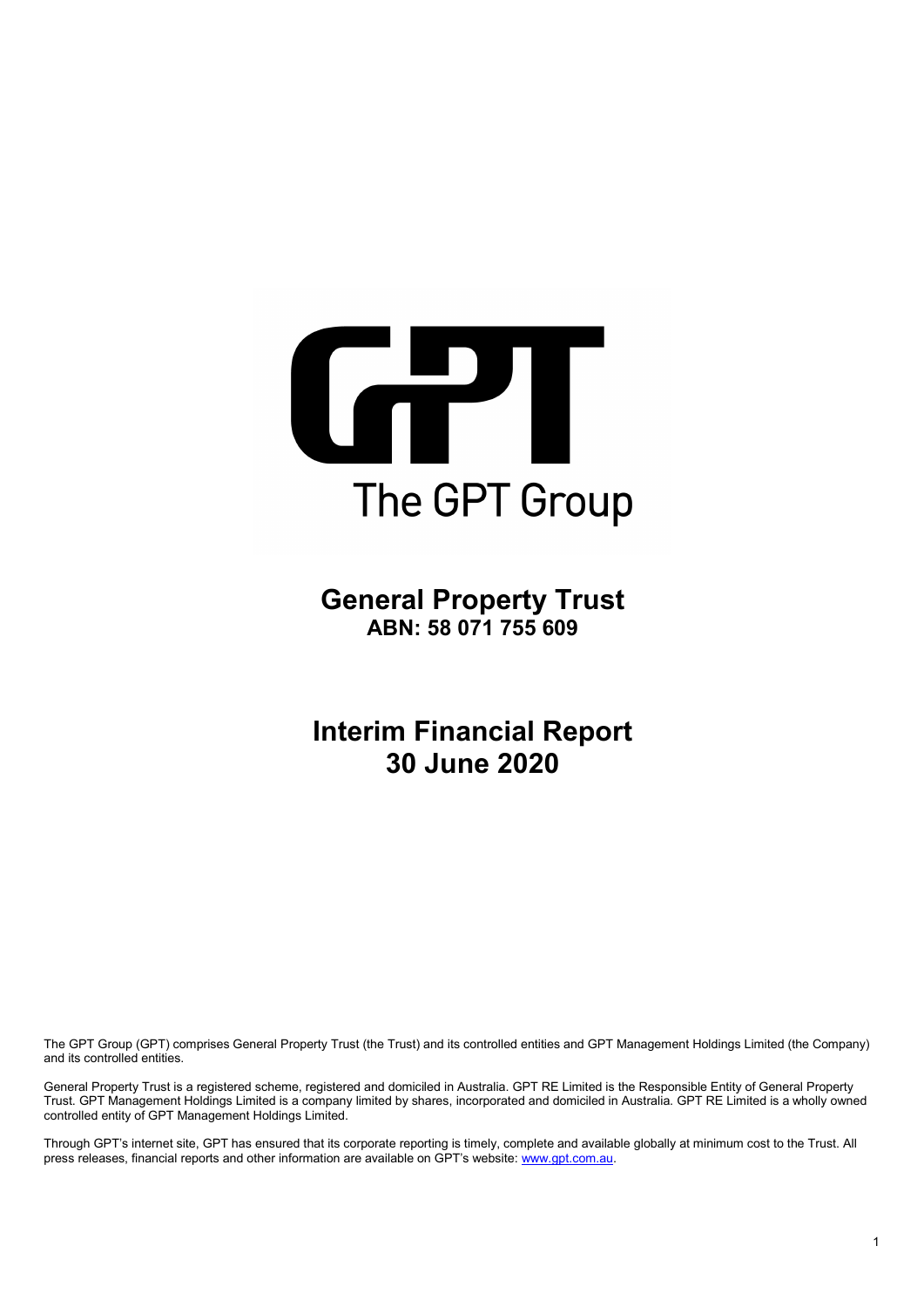# **CONTENTS**

| 6.          |  |
|-------------|--|
| $7^{\circ}$ |  |
| 8           |  |
|             |  |
|             |  |
|             |  |
|             |  |
|             |  |
|             |  |
|             |  |
|             |  |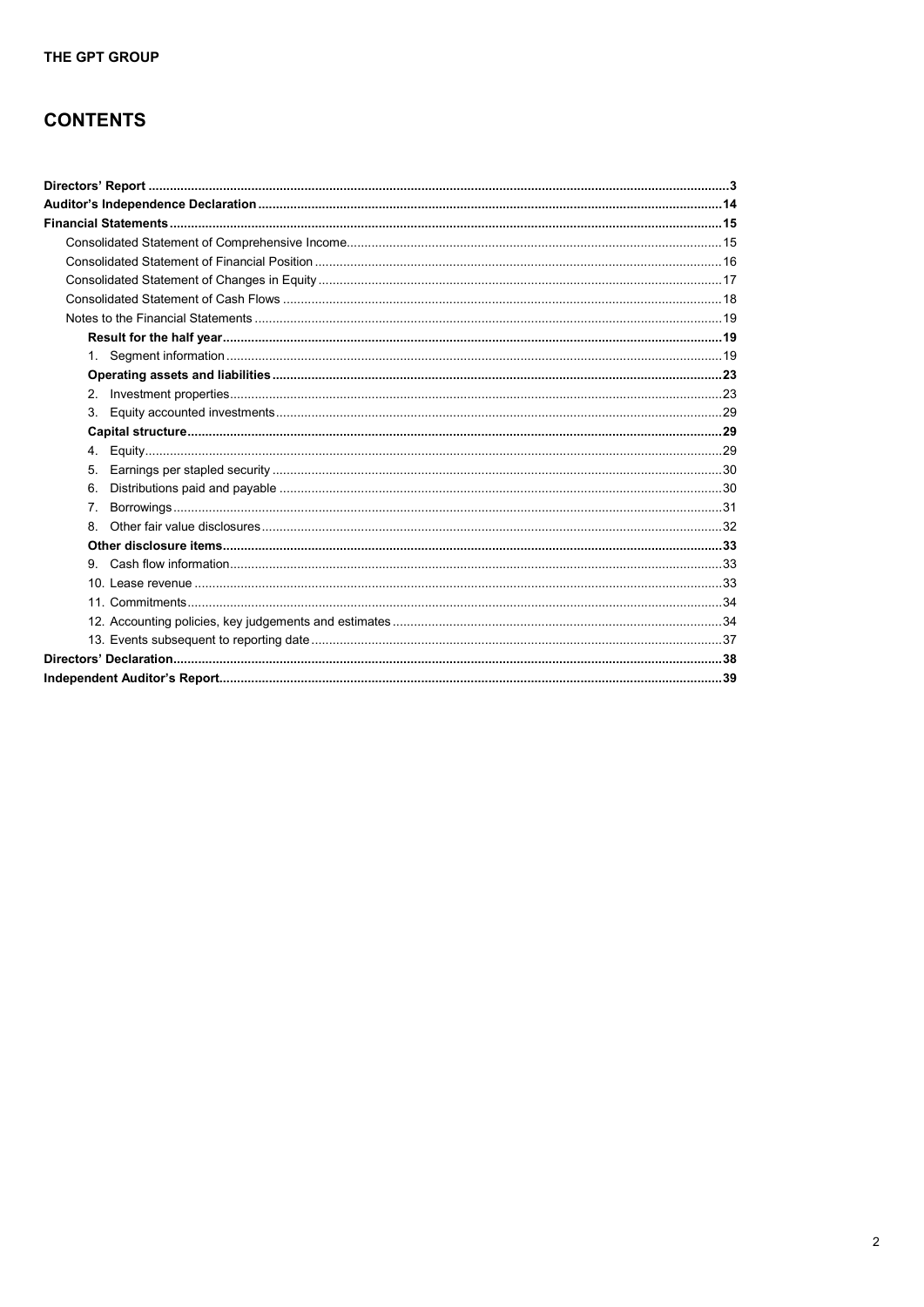<span id="page-2-0"></span>For the half year ended 30 June 2020

The Directors of GPT RE Limited, the Responsible Entity of General Property Trust, present their report together with the financial statements of the General Property Trust (the Trust) and its controlled entities (the trust consolidated entity) for the half year ended 30 June 2020. The trust consolidated entity together with GPT Management Holdings Limited and its controlled entities form the stapled entity, The GPT Group (GPT or The Group).

General Property Trust is a registered scheme, GPT Management Holdings Limited is a company limited by shares, and GPT RE Limited is a company limited by shares, each of which is incorporated and domiciled in Australia. The registered office and principal place of business is the MLC Centre, Level 51, 19 Martin Place, Sydney NSW 2000.

# **1. OPERATING AND FINANCIAL REVIEW**

#### **Review of operations and operating result**

While GPT commenced 2020 with solid momentum, the Group's performance for the six month period to 30 June 2020 has been impacted by the measures implemented in response to the COVID-19 pandemic. Mobility restrictions, isolation measures and requirements for some businesses to cease operations resulted in a significant reduction in foot traffic and sales across the Group's retail assets and most office tenants implemented work from home arrangements in line with government recommendations. Most logistics tenants continued to operate their facilities as supply chain movements remained essential, particularly for food, pharmaceuticals, and general consumables.

As part of the government response to the pandemic, a commercial tenancies Code of Conduct was developed and legislated in each state and territory requiring landlords to provide rent relief to qualifying tenants impacted by the government mandated measures. The Code of Conduct requires landlords to provide relief for a period of up to six months to qualifying tenants in the form of rent waivers and rent payment deferral. The relief is to reflect a proportionate sharing of the revenue impact experienced by the qualifying tenant as a result of COVID-19. At the end of the reporting period the negotiations to effect this relief were underway but remain incomplete. The Group has also agreed to provide relief to some tenants that are not eligible for assistance under the Code of Conduct but have been materially impacted by COVID-19.

In response to the high level of uncertainty and the unprecedented circumstances, the Group has reduced or deferred spending on non-essential and discretionary items across the business. The Rouse Hill retail expansion and the Melbourne Central office and retail development have been deferred until such time as market conditions are more favourable. In addition, the 2020 Short Term Incentive Compensation scheme and the 2020 – 2022 Long Term Incentive scheme were withdrawn.

The health and safety of our people, our customers and our communities has been paramount throughout the period. Additional resources and funds have been deployed to ensure we maintain safe environments across our portfolio and within our premises.

Funds from Operations (FFO) represents GPT's underlying earnings from its operations. This is determined by adjusting statutory net profit after tax under Australian Accounting Standards for certain items which are non-cash, unrealised or capital in nature.

GPT delivered FFO of \$244.5 million for the six months ended 30 June 2020, a decrease of 17.4 per cent on the prior comparable period. With the additional securities issued in 2019 as part of the equity raising, FFO per security decreased 23.3 per cent to 12.55 cents.

GPT's statutory net loss after tax is \$519.1 million, a decrease of 247.2 per cent on the prior comparable period, predominantly due to negative property valuation movements of \$711.3 million (Jun 2019: positive revaluation of \$130.8 million) offset by a lower negative mark to market of financial instruments of \$51.5 million (Jun 2019: negative of \$82.3 million) driven by lower market swap interest rates.

The Group's rolling 12 month Total Return was negative 0.1 per cent (Jun 2019: positive 11.5 per cent) as a result of a reduction in NTA per stapled security of 28 cents to \$5.52 for the six months to 30 June.

The Group's estimate of expected rent waivers and an estimate of loss for uncollected rent up to 30 June (COVID-19 allowances) is \$86.6 million and has been expensed in FFO. Included in the result is government assistance from JobKeeper of \$4.1 million and land tax relief of \$0.3 million.

During the period, the Group also amended its distribution payout policy to align with free cashflow. Under the amended payout policy, GPT will target to distribute 95 to 105 per cent of free cashflow, defined as operating cashflow less maintenance and leasing capex and inventory movements. GPT's previous policy was to distribute 95 to 105 percent of Adjusted Funds from Operations (AFFO), defined as FFO less maintenance and leasing capex. Distributions will now be declared at the date the Directors sign the financial statements, rather than prior to the balance date.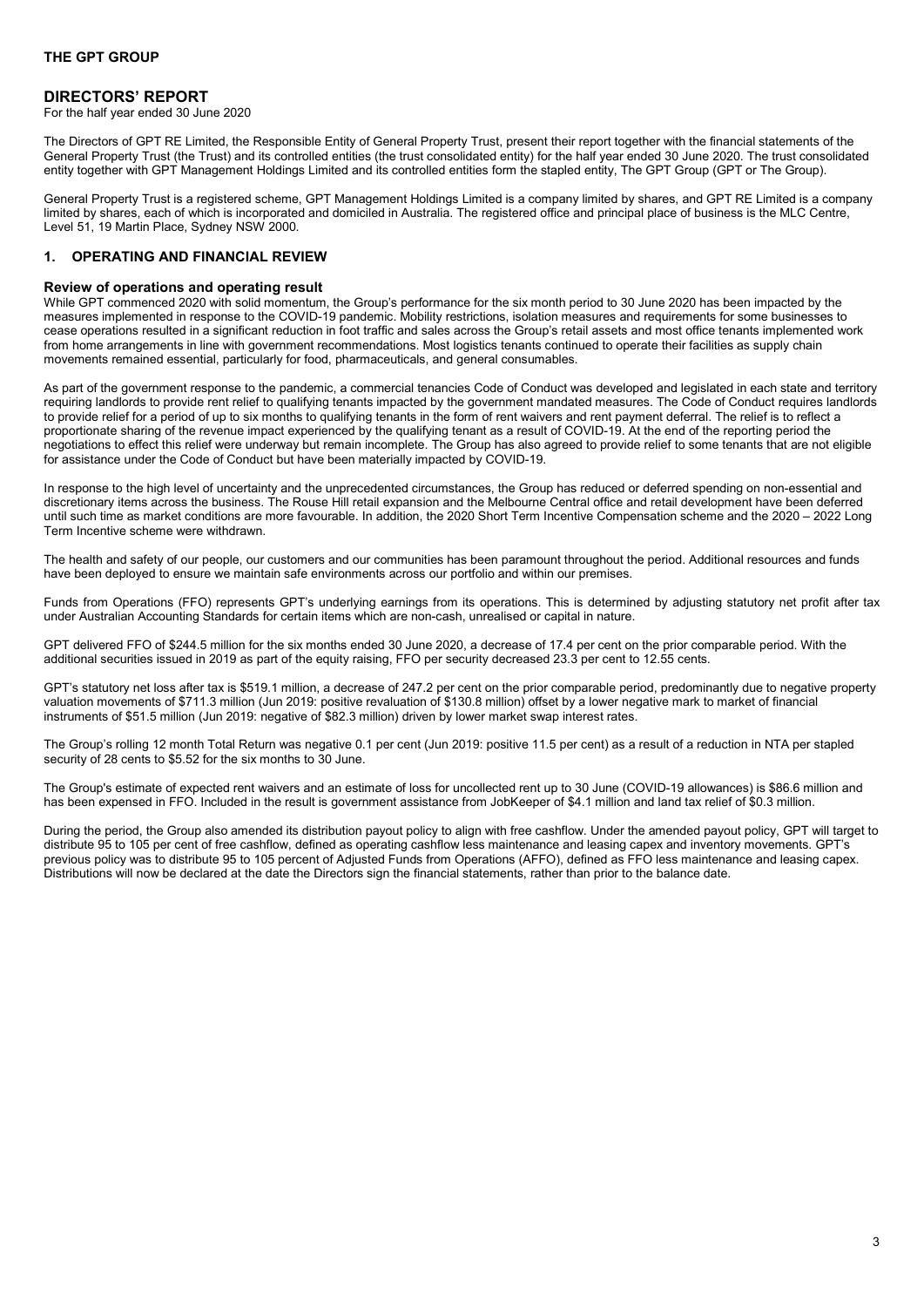#### **DIRECTORS' REPORT**

For the half year ended 30 June 2020

The reconciliation of FFO to net (loss) / profit after tax is set out below:

| For the half year ended                                            | 30 Jun 20<br>\$M | 30 Jun 19<br>\$M | Change<br>$\%$ |
|--------------------------------------------------------------------|------------------|------------------|----------------|
| Retail                                                             |                  |                  |                |
| - Operations net income                                            | 74.7             | 158.0            |                |
| - Development net income                                           | 4.5              | (0.7)            |                |
|                                                                    | 79.2             | 157.3            | (49.7%)        |
| Office                                                             |                  |                  |                |
| - Operations net income                                            | 139.4            | 137.7            |                |
| - Development net income                                           | 0.5              | 1.0              |                |
|                                                                    | 139.9            | 138.7            | 0.9%           |
| Logistics                                                          |                  |                  |                |
| - Operations net income                                            | 64.7             | 56.9             |                |
| - Development net income                                           | (0.3)            | 0.2              |                |
|                                                                    | 64.4             | 57.1             | 12.8%          |
| Funds management net income                                        | 24.2             | 22.7             | 6.6%           |
| Corporate management expenses                                      | (7.6)            | (14.4)           | (47.2%)        |
| Net finance costs                                                  | (49.1)           | (59.5)           | (17.5%)        |
| Income tax expense                                                 | (6.5)            | (6.0)            | 8.3%           |
| <b>Funds from Operations (FFO)</b>                                 | 244.5            | 295.9            | $(17.4\%)$     |
| Non-FFO items:                                                     |                  |                  |                |
| Valuation (decrease) / increase                                    | (711.3)          | 130.8            | Lge            |
| Financial instruments mark to market and net foreign exchange loss | (51.5)           | (82.3)           | $(37.4\%)$     |
| Other items                                                        | (0.8)            | 8.2              | Lge            |
| Net (loss) / profit for the half year after tax                    | (519.1)          | 352.6            | Lge            |
| FFO per ordinary stapled security (cents)                          | 12.55            | 16.36            | (23.3%)        |
| Funds from Operations (FFO) <sup>(1)</sup>                         | 244.5            | 295.9            | $(17.4\%)$     |
| Maintenance capex                                                  | (18.5)           | (30.8)           | $(39.9\%)$     |
| Lease incentives                                                   | (28.9)           | (23.0)           | 25.7%          |
| Adjusted Funds from Operations (AFFO) <sup>(1)</sup>               | 197.1            | 242.1            | $(18.6\%)$     |
| Distribution payable <sup>(2)</sup>                                |                  | 253.9            | N/A            |
| Distribution per ordinary stapled security (cents) <sup>(2)</sup>  | $\blacksquare$   | 13.11            | N/A            |

(1) FFO and AFFO have been determined in accordance with the guidelines issued by the Property Council of Australia.

(2) A provision for distribution has not been recognised as at 30 June 2020 and the distribution declaration has been disclosed as a subsequent event.

#### **Distribution**

For the half year ended 30 June 2020, a distribution of 9.3 cents per security representing 99.6 per cent of free cashflow, was declared on 10 August 2020 and is expected to be paid on 28 August 2020. The distribution is 29.1 per cent lower than the 30 June 2019 distribution of 13.11 cents per security as a result of the COVID-19 impact on income and operating cashflows. For the half year ended 30 June 2019, the payout ratio was 104.9 per cent of AFFO under GPT's previous distribution policy.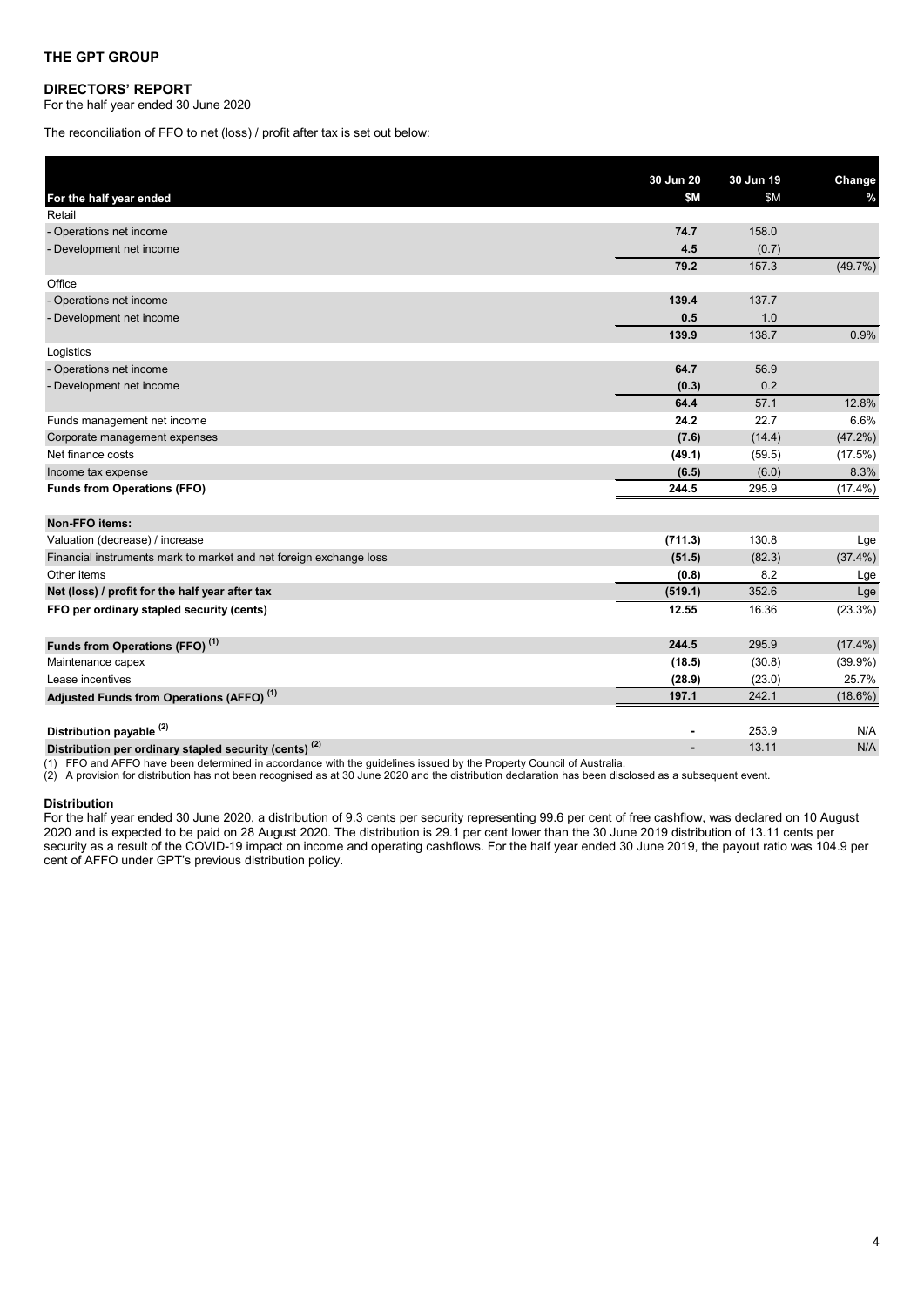For the half year ended 30 June 2020

GPT metrics across its core portfolios are:

|                                            | <b>Overall Portfolios</b>                            | <b>Retail Portfolio</b>                                                                                                                                | <b>Office Portfolio</b>                                                                                                             | <b>Logistics Portfolio</b>                                                                                             |
|--------------------------------------------|------------------------------------------------------|--------------------------------------------------------------------------------------------------------------------------------------------------------|-------------------------------------------------------------------------------------------------------------------------------------|------------------------------------------------------------------------------------------------------------------------|
| <b>Value of Portfolio</b>                  | \$14.41 billion<br>(31 Dec 2019: \$14.85<br>billion) | \$5.70 billion portfolio<br>including GPT's equity<br>interest in the GPT<br><b>Wholesale Shopping Centre</b><br>Fund<br>(31 Dec 2019: \$6.33 billion) | \$6.07 billion portfolio<br>including GPT's equity<br>interest in the GPT<br>Wholesale Office Fund<br>(31 Dec 2019: \$6.08 billion) | \$2.64 billion portfolio<br>(31 Dec 2019: \$2.44 billion)                                                              |
| Occupancy                                  | 98.1%                                                | 98.0%                                                                                                                                                  | 94.4%                                                                                                                               | 99.8%                                                                                                                  |
|                                            | $(31$ Dec 2019: 96.5%)                               | $(31$ Dec 2019: 99.6%)                                                                                                                                 | (31 Dec 2019: 98.3%)                                                                                                                | (31 Dec 2019: 94.4%)                                                                                                   |
| Weighted average lease                     | 4.9 years                                            | 3.8 years                                                                                                                                              | 5.2 years                                                                                                                           | 6.9 years                                                                                                              |
| expiry (WALE)                              | (31 Dec 2019: 5.0 years)                             | (31 Dec 2019: 3.9 years)                                                                                                                               | (31 Dec 2019: 5.3 years)                                                                                                            | (31 Dec 2019: 7.3 years)                                                                                               |
| Structured rent reviews -<br>calendar year |                                                      | 75% of specialty tenants<br>subject to average increases<br>of $4.7\%$<br>(30 Jun 2019: 74% subject<br>to average increases of<br>$4.8\%$              | 85% of tenants subject to<br>average increases of 3.9%<br>(30 Jun 2019: 85% subject<br>to average increases of<br>$3.9\%$           | 93% of tenants subject to<br>average increases of 3.1%<br>(30 Jun 2019: 91% subject<br>to average increases of<br>3.3% |
| <b>Weighted average</b>                    | 5.00%                                                | 5.04%                                                                                                                                                  | 4.85%                                                                                                                               | 5.29%                                                                                                                  |
| capitalisation rate                        | (31 Dec 2019: 4.95%)                                 | (31 Dec 2019: 4.89%)                                                                                                                                   | (31 Dec 2019: 4.85%)                                                                                                                | (31 Dec 2019: 5.40%)                                                                                                   |

#### **Retail**

#### **(i) Operations net income**

All assets in the Retail portfolio were independently valued as at 30 June resulting in a negative revaluation of \$662.0 million (-10.5 per cent) including GPT's equity interest in the GPT Wholesale Shopping Centre Fund (GWSCF). The revaluation loss was predominantly driven by the independent valuers adjusting net income forecasts for the impact of government enforced restrictions due to COVID-19, the resulting Code of Conduct and expected rent waivers, and weaker economic conditions resulting in lower market rents and forecast rent growth rates.

Net income was down 52.7 per cent, primarily due to a reduction of 37.0 per cent in net property revenue. Management have engaged with qualifying tenants to provide rent relief and net income has reduced by \$75.5 million for expected rent waivers and an estimate of loss for uncollected rent. Across 1,936 tenants in the managed portfolio, at the end of the period 355 rent relief arrangements had been agreed. In addition, arrangements are in the process of being negotiated with a further 1,217 tenants. Given the changed trading environment, proactive measures were taken to reduce property expenses, resulting in savings of 13.0 per cent over the prior comparable period.

Portfolio occupancy as at 30 June 2020 has reduced slightly to 98.0 per cent, down from 99.6 per cent in December 2019. The table below provides an overview of some of the key portfolio statistics for the period of January to June 2020:

| <b>Portfolio</b>                                | Jan 20 | Feb 20 | Mar 20  | Apr 20     | Mav 20   | Jun 20     |
|-------------------------------------------------|--------|--------|---------|------------|----------|------------|
| Centre Sales Growth <sup>1</sup>                | 2.4%   | 3.7%   | (21.3%) | $(59.0\%)$ | (35.6%)  | $(25.4\%)$ |
| Monthly Traffic <sup>1</sup> as % of Prior Year | 97.2%  | 97.5%  | 69.1%   | 26.1%      | $42.4\%$ | 60.4%      |
| % of Stores Opened <sup>2</sup>                 | 100%   | 100%   | 52%     | 36%        | 74%      | 91%        |
| % of Rent Collected                             | 94.8%  | 95.4%  | 80.0%   | 25.8%      | 26.4%    | 53.3%      |

**<sup>1</sup>**Excludes Sunshine Plaza (development impacted centre). Metrics compare the month to the same month in the prior year.

**<sup>2</sup>** As at the end of each month.

#### **(ii) Development net income**

Development net income was \$4.5 million, being a favourable variance of \$5.2 million to prior year due to the recognition of profits from the sale of the Rouse Hill Central Precinct super lot during the period. This sale is aligned with the strategic master planning of our land holdings at Rouse Hill. There were no transactions in the half year to 30 June 2019.

#### **Office**

#### **(i) Operations net income**

All assets in the Office portfolio were independently valued as at 30 June resulting in a negative revaluation of \$105.0 million (-1.7 per cent), including GPT's equity interest in the GPT Wholesale Office Fund (GWOF). This revaluation loss was primarily driven by valuers revising leasing assumptions and adopting lower rent growth rates due to uncertainty resulting from COVID-19.

Office occupancy moderated to 94.4 per cent as a result of lease expiries in the second quarter of 2020. The portfolio has a WALE of 5.2 years.

Operations net income growth for the first half of 2020 was 1.2 per cent, as a result of annual fixed increases and portfolio composition changes, partially offset by lower occupancy and COVID-19 related allowances in the period. During the period, most office tenants implemented work from home arrangements however rent collection over the six month period to 30 June remained robust averaging 96.6 per cent.

Management have engaged with qualifying tenants to provide rent relief and has reduced net income by \$9.6 million for expected rent waivers and an estimate of loss for uncollected rent . Across 688 tenants in the managed portfolio, at the end of the period 176 rent relief arrangements had been agreed, of which 123 relate to retail tenants. In addition, arrangements are in the process of being negotiated with a further 197 tenants.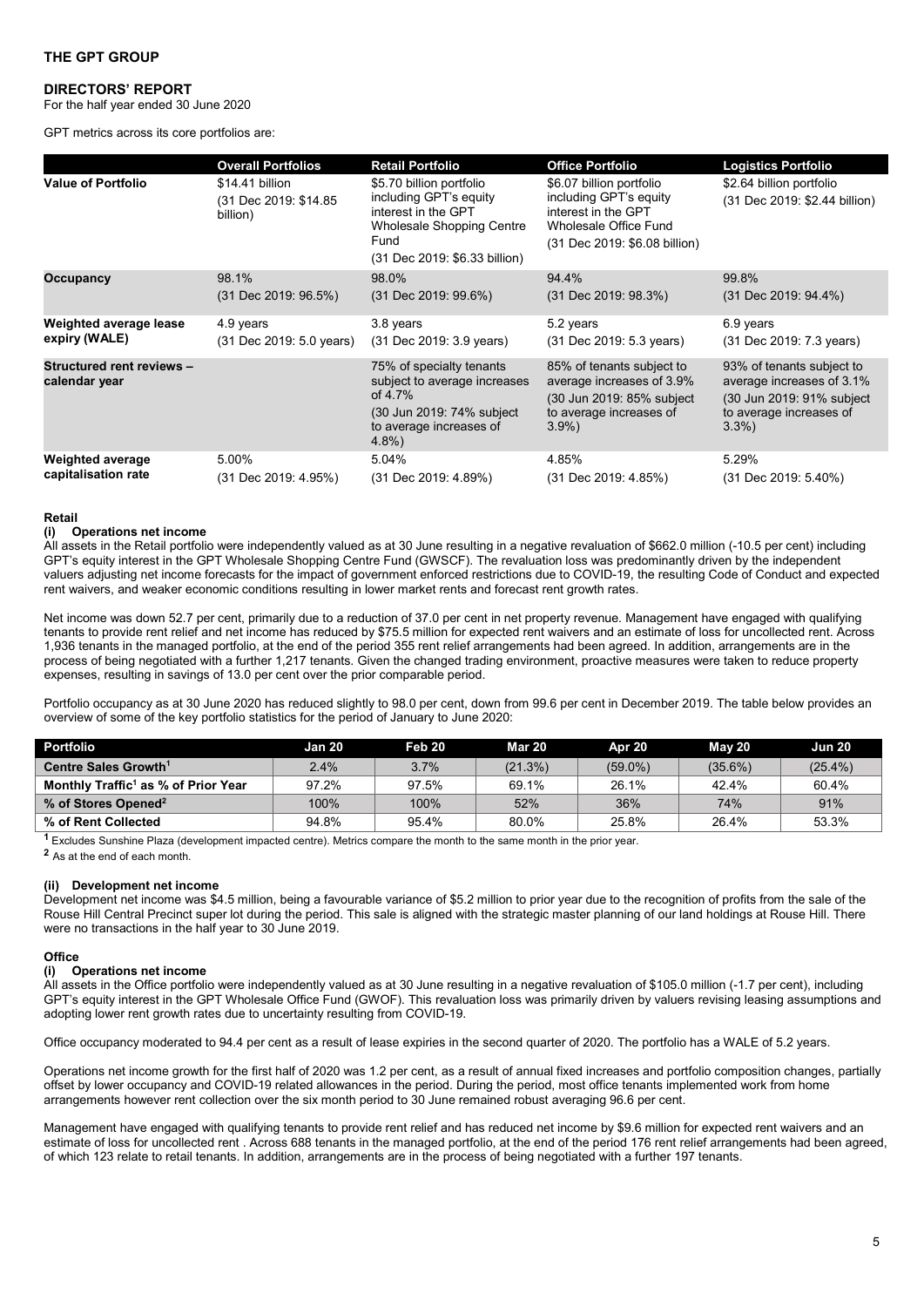For the half year ended 30 June 2020

#### **(ii) Development net income**

Development net income was \$0.5 million as a result of lower development fees in the first half of 2020.

Construction is progressing on the new tower at 32 Smith Street, Parramatta, with the 26,400sqm development expected to be completed in January 2021. QBE has leased 51 per cent of the development, and overall the leasing commitment is 64 per cent, including terms agreed.

During the period the lobby upgrade at Melbourne Central Tower reached completion, and refurbishment projects at Queen & Collins, 550 Bourke Street, 530 Collins Street and 8 Exhibition Street are underway.

# **Logistics**

### **(i) Operations net income**

All assets in the Logistics portfolio were independently valued as at 30 June (excluding two assets acquired during the period) resulting in a net revaluation uplift of \$55.7 million (2.3 per cent). This uplift is attributed to strong investor demand for quality logistics assets, which led to a firming of investment metrics, combined with positive leasing outcomes. The portfolio has a weighted average lease expiry of 6.9 years.

Operations net income increased 13.7 per cent on the prior period, as a result of development completions, acquisitions and positive leasing outcomes, partially offset by COVID-19 related allowances. Logistics occupancy increased to 99.8 per cent including a new 5 year lease at Yatala, Brisbane and a short term lease at Somerton, Melbourne. During the period three developments reached completion, at 2 Ironbark Close and 30 Ironbark Close at the Group's estate at Berrinba in Brisbane, along with 38A Pine Road at Yennora in Sydney. The acquisition of 1 Botero Place, Truganina along with 21-23 Wirraway Drive, Port Melbourne were also concluded. The total GLA of logistics assets in the portfolio has increased by 6.9% to 1,083,000 square metres at the end of the period.

Rent collection over the six month period to 30 June averaged 98.5 per cent. Management have engaged with qualifying tenants to provide rent relief and have reduced net income by \$1.5 million for expected rent waivers and an estimate of loss for uncollected rent within the logistics portfolio.

#### **(ii) Development net income**

Development net income was negative \$0.3 million as a result of lower development fees in the first half of 2020.

During the period the Group delivered three projects in Sydney and Brisbane totalling 40,000 square metres. These developments are all fully leased.

There are two projects underway across the portfolio. A 50,000 square metre fund-through development at Penrith, Sydney is due for completion in the second half of 2020, and is leased for a 10 year term. A 17,000 square metre speculative facility is also underway at Glendenning, Sydney and is due for completion in the first half of 2021.

The development pipeline, inclusive of land holdings and projects underway, has an expected end value on completion of approximately \$1 billion.

#### **Funds management**

| As at and for the half year ended 30 June 2020 | <b>GWOF</b> | <b>GWSCF</b>       | Total               |
|------------------------------------------------|-------------|--------------------|---------------------|
| Assets under management                        | \$8.9b      | \$3.9 <sub>b</sub> | \$12.8 <sub>b</sub> |
| Number of Assets                               | 19          |                    | 26                  |
| <b>GPT</b> Interest                            | 21.90%      | 28.48%             |                     |
| <b>GPT</b> Investment                          | \$1.566.4m  | \$767.2m           | \$2.333.6m          |
| One year Equity IRR (post-fees)                | 3.9%        | $(20.9\%)$         |                     |
| Income from Funds                              | \$34.7m     | \$6.3m             | \$41.0m             |
| Funds Management fee income                    | \$21.1m     | \$10.1m            | \$31.2m             |
|                                                |             |                    |                     |

#### **GWOF**

The fund delivered a one year equity IRR of 3.9 per cent. GWOF's total assets increased to \$8.9 billion, up \$0.1 billion from 31 December 2019. The management fee income earned from GWOF for the half year ended 30 June 2020 increased by \$1.5 million as compared to 30 June 2019 due to the increase in the asset value of the portfolio.

As a result of GPT not participating in GWOF's Distribution Reinvestment Plan (DRP) of \$47.5 million or equity raising of \$281.6 million, GPT's ownership reduced to 21.90 per cent (Dec 2019: 22.93 per cent). Investor participation in GWOF's DRP has reduced from 41.9% at December 2019 to 11.4% at June 2020.

Due to the uncertainty created by COVID-19, GWOF has secured additional loan facilities of \$180 million, extended bank loan maturity dates and reduced or deferred spending on non-essential capital expenditure.

As at 30 June 2020, GWOF's net gearing was 14.6 per cent, in the lower half of GWOF's target gearing range of 10 to 30 per cent. GWOF has \$890 million of available liquidity held in cash and undrawn bank facilities, with no debt maturing until May 2022. GWOF maintains an A- (stable) credit rating from S&P.

#### **GWSCF**

The fund delivered a one year equity IRR of negative 20.9 per cent. GWSCF's total assets decreased to \$3.9 billion, down \$0.6 billion from 31 December 2019, primarily driven by asset devaluations and reduced income, both of which have been impacted by COVID-19. The management fee income earned from GWSCF for the half year ended 30 June 2020 decreased \$0.8 million as compared to 30 June 2019 due to the decrease in the asset value of the portfolio.

GPT's ownership in GWSCF reduced slightly to 28.48 per cent (Dec 2019: 28.49 per cent).

Due to the temporary impact from COVID-19 on GWSCF income, the fund has secured covenant waivers from its lenders for the period up to and including 31 December 2020. In addition, GWSCF undertook further capital management initiatives including reduced or deferred spending on nonessential capital expenditure and reduced the March quarter distribution to nil and the June quarter distribution to \$0.7 million.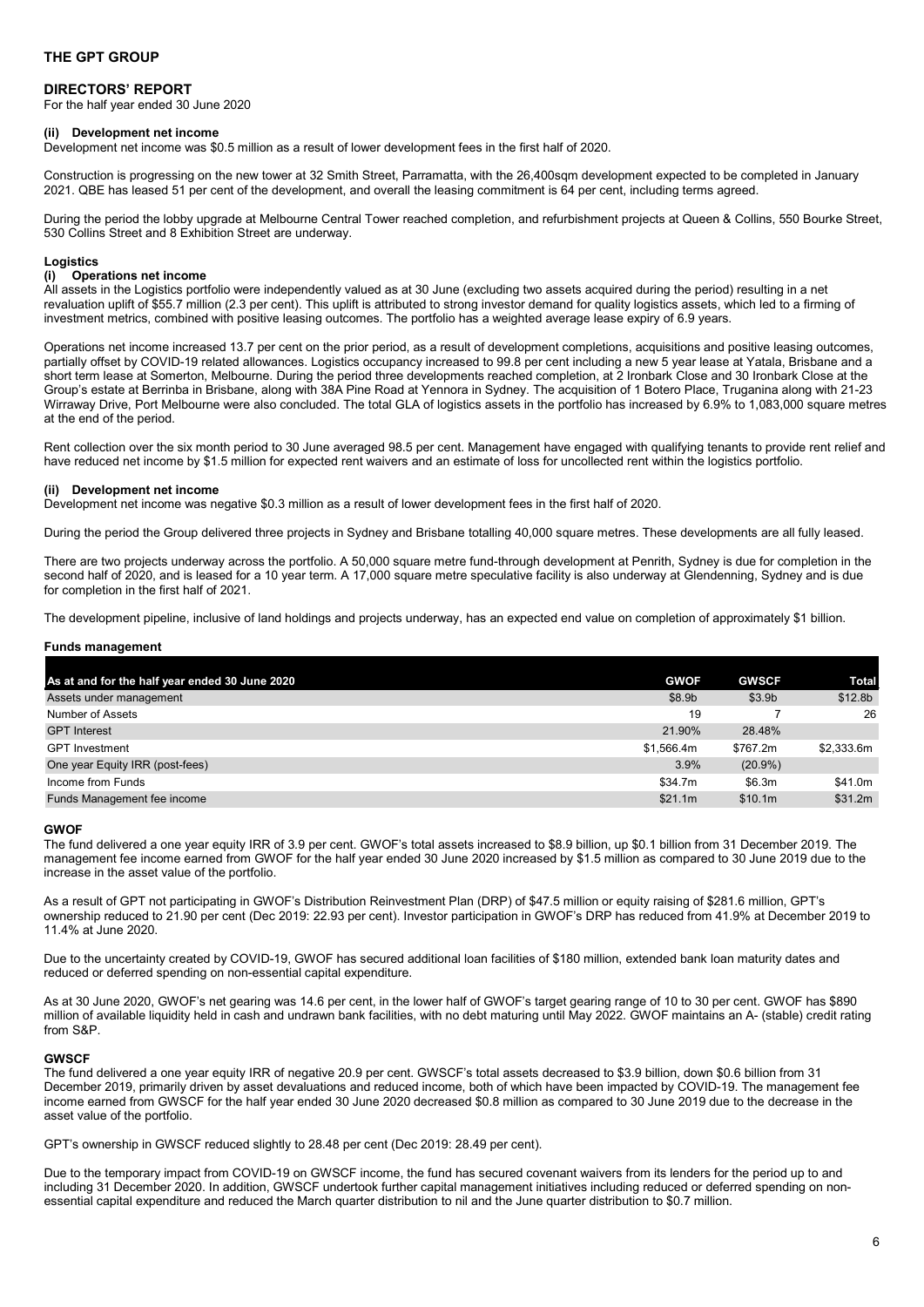For the half year ended 30 June 2020

As at 30 June 2020, GWSCF's net gearing was 28.4 per cent, at the upper end of GWSCF's target gearing range of 10 to 30 per cent. GWSCF has \$218 million of available liquidity held in cash and undrawn bank facilities, with no debt maturing until September 2022. GWSCF's credit rating with S&P is BBB+ (negative). The negative outlook by S&P is a result of the uncertainty created by COVID-19.

#### **Management expenses**

Total management and administration expenses of \$29.9 million across all segments (Jun 2019: \$33.6 million) and corporate overheads of \$7.6 million (Jun 2019: \$14.4 million) decreased due to a focus on reducing discretionary spend, withdrawal of the 2020 Short Term Incentive Compensation Scheme and the 2020 – 2022 Long Term Incentive Scheme and receiving JobKeeper assistance of \$4.1 million up to 30 June from the Federal Government.

#### **Financial position**

|                                                       | 30 Jun 20 | 31 Dec 19 | Change                   |
|-------------------------------------------------------|-----------|-----------|--------------------------|
|                                                       | \$M       | \$M       | %                        |
| <b>Portfolio assets</b>                               |           |           |                          |
| Retail                                                | 5,811.2   | 6,429.4   | $(9.6\%)$                |
| Office                                                | 6,108.3   | 6,126.9   | $(0.3\%)$                |
| Logistics                                             | 2,671.2   | 2,470.2   | 8.1%                     |
| <b>Total portfolio assets</b>                         | 14,590.7  | 15,026.5  | $(2.9\%)$                |
| Financing and corporate assets                        | 1,081.9   | 841.3     | 28.6%                    |
| <b>Total assets</b>                                   | 15,672.6  | 15,867.8  | $(1.2\%)$                |
| <b>Borrowings</b>                                     | 4,488.2   | 3,897.5   | 15.2%                    |
| Other liabilities                                     | 399.1     | 643.7     | $(38.0\%)$               |
| <b>Total liabilities</b>                              | 4,887.3   | 4,541.2   | 7.6%                     |
| <b>Net assets</b>                                     | 10,785.3  | 11,326.6  | $(4.8\%)$                |
| Total number of ordinary stapled securities (million) | 1,947.9   | 1,947.9   | $\overline{\phantom{a}}$ |
| NTA (\$ per security) $(1)$                           | 5.52      | 5.80      | $(4.8\%)$                |

(1) Includes all right-of-use assets of GPT Group.

#### **Balance sheet**

- All investment properties were independently revalued as at 30 June 2020 (excluding two logistics assets acquired during the period) by valuers with appropriate experience and expertise. The independent valuations contained material valuation uncertainty clauses given the impacts of COVID-19 and reduced levels of transactional evidence during the period. The valuations can be relied upon at the date of valuation however, a higher level of valuation uncertainty than normal is assumed.
- The independent valuations contain judgements relating to the impact of COVID-19, which generally include an estimate of rent concessions that may be required to be provided to tenants impacted by COVID-19 including requirements under the Code of Conduct. In addition, the independent valuations include a number of assumptions, estimates and judgements on the future performance of each property including market rents, growth rates, occupancy, capital expenditure and investment metrics. Total portfolio asset values decreased by 2.9 per cent.
- The Group's rolling 12 month Total Return was negative 0.1 per cent (Jun 2019: positive 11.5 per cent) as a result of a reduction in NTA per stapled security of 28 cents to \$5.52 for the six months to 30 June.
- Total borrowings increased due to \$299.2 million of cash drawn largely to fund acquisitions and development capital expenditure and \$291.5 million of non-cash movements including fair value adjustments to the carrying value of foreign currency debt largely as a result of the reduction in US interest rates by 127 basis points and the reduction in AUD/USD from 70.1 cents to 68.6 cents. The Group remains 100% hedged on all foreign currency exposure

#### **Capital management**

|                                | 30 Jun 20                           | 30 Jun 19                           | Change        |
|--------------------------------|-------------------------------------|-------------------------------------|---------------|
| Cost of debt                   | 3.1%                                | 3.8%                                | Down by 70bps |
|                                |                                     |                                     |               |
|                                | 30 Jun 20                           | 31 Dec 19                           | Change        |
| Net gearing                    | 25.1%                               | 22.1%                               | Up by 300bps  |
| Weighted average debt maturity | 7.8 years                           | 7.7 years                           | Up 0.1 years  |
| Interest rate hedging          | 94.7%                               | 82.0%                               | Up 12.7%      |
| S&P / Moody's credit rating    | A stable /<br>A <sub>2</sub> stable | A stable /<br>A <sub>2</sub> stable | Unchanged     |

GPT continues to maintain a strong focus on capital management.

Key matters for the half year include:

- Net gearing<sup>(1)</sup> increased to 25.1 per cent (31 December 2019: 22.1 per cent). This was a result of development capital expenditure and acquisitions. along with a decrease in asset valuations during the period.
- In February 2020, the Group issued A\$300 million domestic medium term notes for a 12 year term at a margin of 160 basis points over 3 month **BBSW**
- Weighted average cost of debt for the half year is 3.1 per cent, down from 3.8 per cent in the June 2019 half year.
- Mark to market movements on derivatives and borrowings has reduced net tangible assets by \$54.3 million as a result of lower market swap interest rates.
- (1) Calculated net of cash and the cross currency derivative positions hedging the foreign bonds, lease liabilities in relation to investment properties and excludes the rightof-use assets in relation to leases.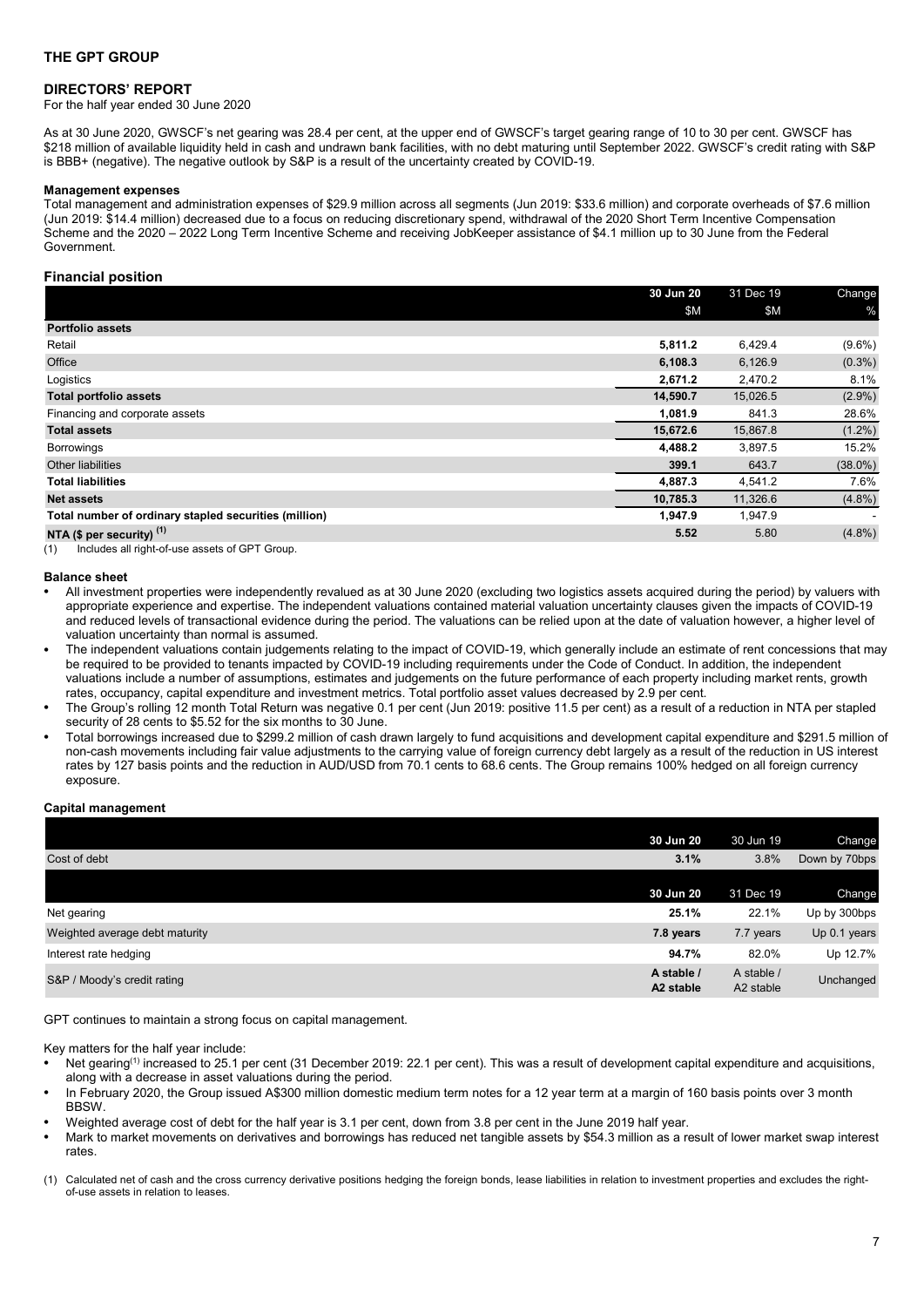### **DIRECTORS' REPORT**

For the half year ended 30 June 2020

#### **Going concern**

Due to the uncertainty created by COVID-19, GPT has performed additional procedures in relation to assessing going concern. GPT is of the opinion that it is able to meet its liabilities and commitments as and when they fall due for at least a period of 12 months from the reporting date. In reaching this position, GPT has taken into account the following factors:

- Available liquidity, through cash and undrawn facilities, of \$1,219.2 million;
- Weighted average debt expiry of 7.8 years, with \$4.7 million of debt due between the date of this report and 31 December 2021;
- Interest rate hedging level of 86 per cent over the next 12 months;
- Primary covenant gearing of 25.4 per cent, compared to a covenant level of 50.0 per cent;
- Interest cover ratio at 30 June 2020 of 6.0 times, compared to a covenant level of 2.0 times;
- Several scenarios have been evaluated assuming the impact of COVID-19 continues over differing time periods, stress testing operating cash flows and in all cases the Group expects to remain solvent; and
- Assessment of the financial position and analysis of GPT's covenants indicates that adequate levels of headroom remain for both the gearing and interest cover ratios in the scenarios prepared.

#### **Cash flows**

The cash balance as at 30 June 2020 decreased to \$68.1 million (31 Dec 2019: \$104.2 million). The following table shows the reconciliation from FFO to the cash flow from the operating activities:

| 30 June 20                                             | 30 Jun 19 | Change     |
|--------------------------------------------------------|-----------|------------|
| \$M<br>For the year ended                              | \$M       | %          |
| <b>FFO</b><br>244.5                                    | 295.9     | $(17.4\%)$ |
| Less: non-cash items included in FFO<br>(15.6)         | (18.1)    | $(13.8\%)$ |
| (Less) / add: net movement in inventory<br>(4.5)       | 21.9      | (120.5%)   |
| Movements in working capital and reserves<br>(20.3)    | (27.7)    | (26.7%)    |
| Net cash inflows from operating activities<br>204.1    | 272.0     | $(25.0\%)$ |
| 4.5<br>Add / (less): net movement in inventory         | (21.9)    | (120.5%)   |
| (15.3)<br>Less: maintenance capex                      | (30.8)    | $(50.3\%)$ |
| Less: lease incentives (excluding rent free)<br>(11.3) | (13.4)    | $(15.7\%)$ |
| Free cash flow<br>182.0                                | 205.9     | (11.6%)    |

The reduction in free cashflow is largely driven by the impact of COVID-19 on operating cashflows.

The non-IFRS information included above has not been specifically reviewed in accordance with Australian Auditing Standards but has primarily been derived from note 1 and note 9 of the accompanying financial statements.

#### **Prospects**

The Group is well placed to manage the challenging market conditions and ongoing uncertainty with a strong balance sheet, low leverage, sufficient liquidity for a range of scenarios, a diversified portfolio of high quality assets and a resilient team. An unwavering commitment to the health and wellbeing of our people, our customers and those who visit our assets remains the Group's first priority.

As at 30 June 2020, the Group's net gearing was 25.1 per cent, at the low end of the Group's target gearing range of 25 to 35 per cent. The Group currently has \$1.2 billion of available liquidity held in cash and undrawn bank facilities, with only \$4.7 million of debt maturing through to December 2021. The Group maintains A (stable) / A2 (stable) credit ratings from S&P and Moody's respectively.

In light of the current operating environment, the Group has undertaken scenario analysis relating to the potential effects of the pandemic on its operations and earnings. The principal factors considered in this analysis are the duration of the pandemic; the quantum of financial relief extended to tenants; the recoverability of outstanding rent billings from tenants; and the change to both cyclical and structural trends. The near term outlook for the Group is influenced by these factors and management considers that it has applied its best judgement in outlining the Group's prospects in the current market conditions.

The Group continues to manage the risks of the business prudently, including risks related to COVID-19. Measures include:

- Segregation of teams and work from home arrangements implemented to manage risks to our people and our operations;
- Adopting best practice across our assets to manage social distancing, cleaning and sanitisation;
- Engaging with our tenants to finalise rent relief arrangements for the COVID-19 period;
- Proactively extending lease expiries where possible and ensuring lease proposals for vacant space are competitive and reflect the current environment;
- Increasing the frequency of independent valuations of assets;
- Regular cashflow monitoring and assessment of debtors collection;
- Engagement with the Group's supply chain and service providers to monitor key risks including potential impacts to development projects;<br>• Increased cyber training and testing: and
- Increased cyber training and testing; and
- Prioritising internal audit and assurance functions to align with the key business risks including COVID-19.

While all our assets have remained open, our retail assets have been most affected by the various measures implemented to slow the spread of the COVID-19 virus. As restrictions eased in June, most stores reopened and foot traffic across all our retail assets returned to approximately 95% of prepandemic levels with the exception of Melbourne Central which is located in Melbourne's central business district. These encouraging signs continued until restrictions in Victoria tightened in response to new COVID-19 outbreaks which has impacted a number of retail assets. Provided these outbreaks are contained and restrictions are again eased, we expect customer traffic will respond positively.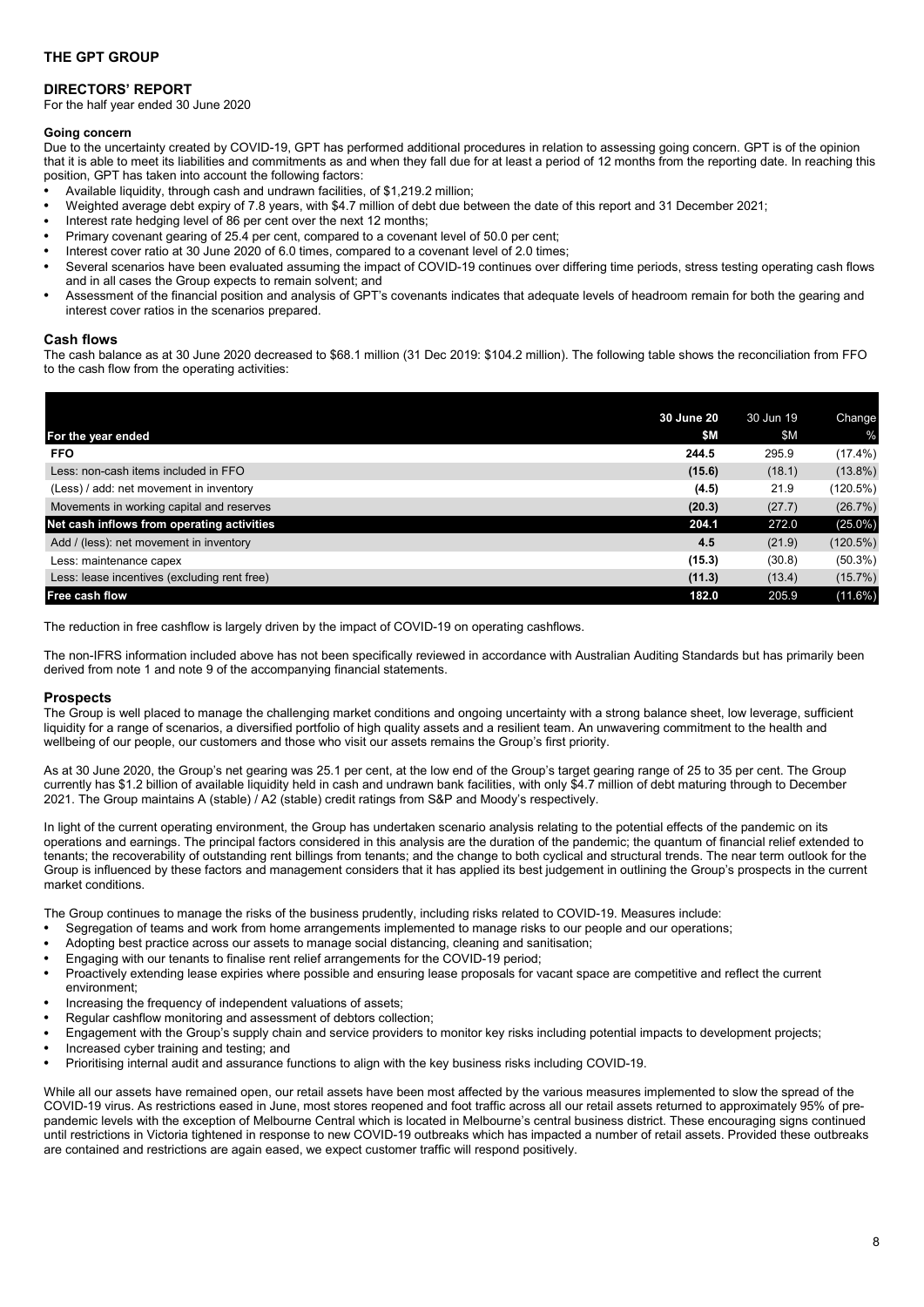For the half year ended 30 June 2020

Asset valuations, particularly in the retail sector, have been impacted by the effects of the pandemic on retailer operations. GPT continues to monitor changes in market conditions including long term interest rates and the influence these factors are having on asset valuations through its Valuation Committee and the use of a range of experienced independent valuation firms.

The Group is also monitoring the retail and workplace trends that have been adopted during the COVID-19 restriction periods and the potential for these trends to influence demand for space in the Group's portfolio. For example, there has been an acceleration of online shopping activity as a result of customer groups that previously shopped in bricks and mortar retail stores shifting their behaviour to online shopping, some of which is likely to be sustained beyond COVID-19. We also expect that higher levels of unemployment in the near term may dampen sales. Offsetting this, new supply is likely to be deferred for some time and stimulus measures along with low interest rates and less international travel should provide a level of support for the retail sector.

Our office assets have remained relatively resilient through the period. The requirement to work from home during the pandemic has accelerated the use of business technology for communication and virtual meetings. Employee surveys suggest that there has also been benefits to work-life balance and more effective use of time often spent commuting. It is likely that we will see a higher proportion of employees choosing to work from home for part of their working week in the future. However, we also expect that social distancing requirements will be with us for some time, and as a result workspace requirements per person may increase. Furthermore, we expect the continued need for businesses to have work environments that enable creativity and innovation, assist with shaping organisational culture and to help facilitate experiential training and development. Office rents and valuations have grown strongly over the last three years as vacancy rates fell to levels well below the long-term average. An increase in office supply over the next two years together with weaker demand and increased sublease space, is likely to result in a softening of effective rents, however the Group's office portfolio remains well positioned with a weighted average lease expiry of approximately five years.

Our Logistics assets continued to deliver strong results for the Group through the period. The growth in online shopping through the pandemic period and the likelihood that a portion of this will be sustained, coupled with ongoing urbanisation, is expected to underpin demand in the logistics sector as logistics operators and businesses look to improve their warehouse fulfillment capacity to meet customer demand. Vacancy rates remain low in the core eastern seaboard markets.

The various trends that may ultimately emerge will take some time to play out and we will need to continue monitoring these outcomes to assess the net impact on the Group's operations.

The Group has deferred its previously planned development expansions at the Rouse Hill Town Centre and Melbourne Central. These projects remain strategic opportunities for the Group and will be re-assessed when conditions are more favourable. While near term conditions require a prudent and measured approach, the Group's strategic objective to increase its portfolio weighting to the Logistics sectors remains in place. The Group has an extensive pipeline of development opportunities across its platform including the wholesale funds, providing growth opportunities as the economy recovers. The Group expects to complete its office development at 32 Smith Street, Parramatta in early 2021 and is continuing to execute on delivering its logistics development pipeline with ongoing demand from the acceleration of ecommerce, infrastructure investment and the rationalisation of supply chains to meet customer requirements.

#### **Guidance for 2020**

Given the unprecedented set of circumstances that continue to evolve in relation to COVID-19, and the uncertainty that this provides in terms of the outcomes and consequential economic and business impacts, the Group is not providing FFO or distribution guidance for 2020 at this time. GPT will continue to monitor the impacts and update the market in accordance with its continuous disclosure requirements.

#### **Risk Management**

GPT's approach to risk management incorporates culture, people, processes and systems to enable the organisation to realise potential opportunities whilst managing potential adverse effects. This commitment to integrated risk management is consistent with AS/NZS ISO 31000:2018: Risk Management.

GPT has an enterprise-wide Risk Management Framework which is overseen by the Board and which consists of the following key elements:

- 1. **Risk Policy**  The Risk Policy sets out GPT's approach to risk management. It is reviewed annually by the Sustainability and Risk Committee (a sub-committee of the GPT Board) and is available on the GPT website.
- 2. **Risk Appetite**  The Board sets GPT's risk appetite to align with the company's vision, purpose and strategy. The risk appetite is documented in the Group's Risk Appetite Statement, against which all key decisions are measured.
- 3. **Risk Governance**  The Board is supported in its oversight of the Risk Management Framework by the Sustainability and Risk Committee which reviews the effectiveness of the Framework, and by the Audit Committee, the Leadership Team and the Investment Committee.
- 4. **Risk Culture**  GPT is committed to maintaining a transparent and accountable culture where risk is actively considered and managed in our day-to-day activities.
- 5. **Risk Management Processes**  GPT has robust processes in place for the identification, assessment, treatment and reporting of risk.

GPT has reviewed its Risk Management Framework to ensure it remains effective in the COVID-19 operating environment, where a large number of GPT employees are working remotely and certain operations are required to be performed differently. No change has been made to the structure of the framework, however changes have been made to the way it is implemented in order to ensure appropriate risk management at this time. These changes include enhancement of the risk governance structure to include a COVID-19 Response Team and a COVID-19 Working Group, increased frequency of Key Risk Dashboard reviews by the Leadership Team, and a review of the 2020 Audit Plan to align with revised key risks. GPT's Risk Appetite has also been reviewed by the Leadership Team and the Board to consider the impact of COVID-19.

The following table sets out GPT's material risks and opportunities and what we are doing to respond to them. The table also highlights the ways in which GPT has responded to the impact of COVID-19 on each of these risks and opportunities.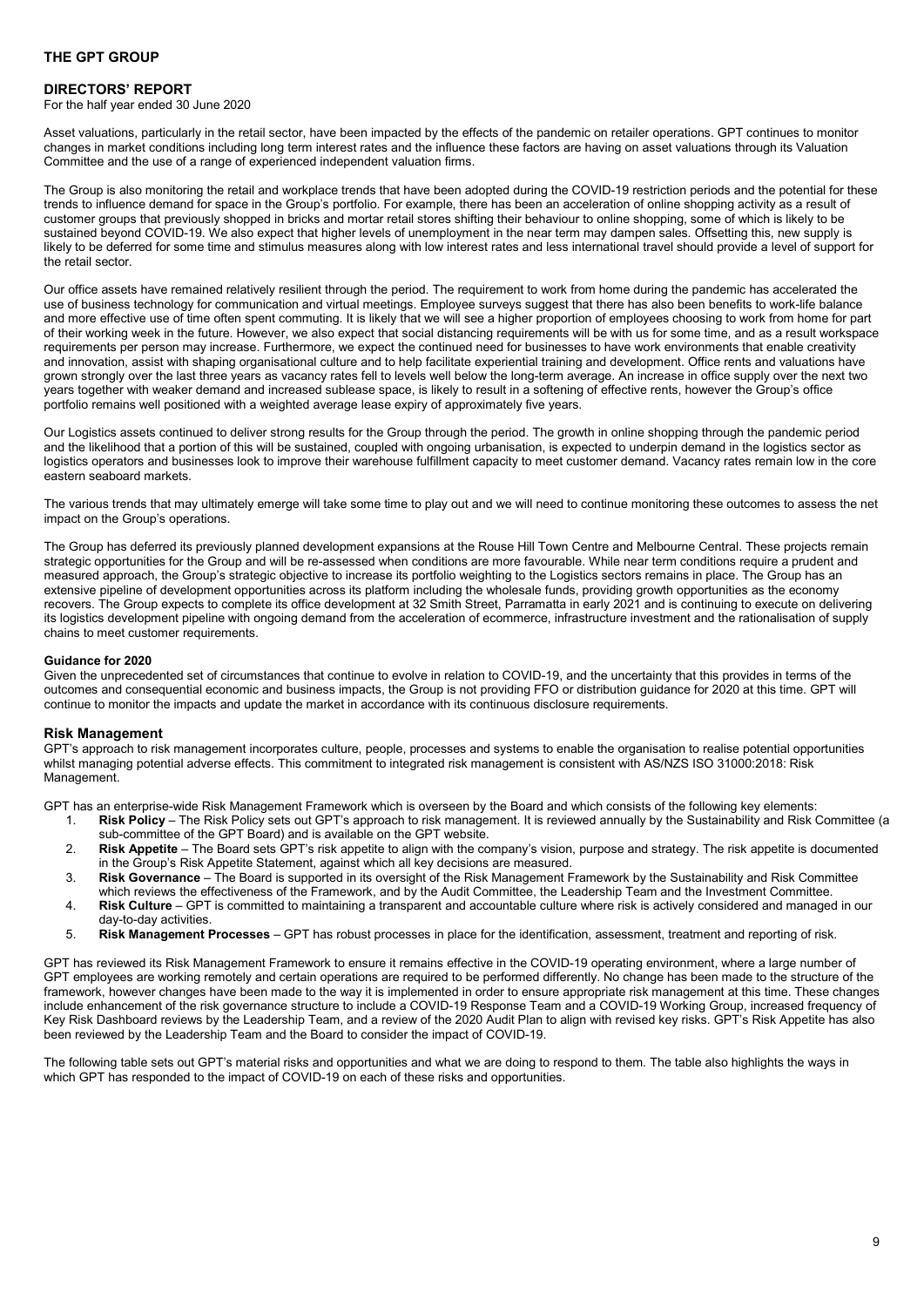# **DIRECTORS' REPORT**

For the half year ended 30 June 2020

| <b>Risks and Opportunities</b>                                                                                                                                                                                                                                                                           | <b>Our Response</b>                                                                                                                                                                                                                                                                                                                                                                                                                                                                                                                                                                                                                                                                                                                                           | <b>COVID-19 Response</b>                                                                                                                                                                                                                                                                                                                                                                                                                                                                                                                                                                                                                                  |
|----------------------------------------------------------------------------------------------------------------------------------------------------------------------------------------------------------------------------------------------------------------------------------------------------------|---------------------------------------------------------------------------------------------------------------------------------------------------------------------------------------------------------------------------------------------------------------------------------------------------------------------------------------------------------------------------------------------------------------------------------------------------------------------------------------------------------------------------------------------------------------------------------------------------------------------------------------------------------------------------------------------------------------------------------------------------------------|-----------------------------------------------------------------------------------------------------------------------------------------------------------------------------------------------------------------------------------------------------------------------------------------------------------------------------------------------------------------------------------------------------------------------------------------------------------------------------------------------------------------------------------------------------------------------------------------------------------------------------------------------------------|
| <b>Portfolio Operating</b><br>and Financial<br>Performance<br>Our portfolio operating<br>and financial performance<br>is influenced by internal<br>and external factors<br>including our investment<br>decisions, market<br>conditions, interest rates,<br>economic factors and<br>potential disruption. | GPT's portfolio is diversified by sector and<br>geography<br>Review of market conditions twice a year, including<br>$\bullet$<br>briefings from economists<br>Scenario modelling and stress testing of<br>$\bullet$<br>assumptions<br>A disciplined investment approval process, including<br>$\bullet$<br>extensive due diligence requirements<br>A development pipeline to enhance asset returns<br>and maintain asset quality<br>Active management of our assets, including leasing,<br>$\bullet$<br>to ensure a large and diversified tenant base with<br>limited single tenant exposure<br>Experienced management, supplemented with<br>$\bullet$<br>external capabilities where appropriate<br>A structured program of investor engagement<br>$\bullet$ | Scenario modelling of potential FFO outcomes<br>Increased crisis management training sessions associated<br>with COVID-19<br>Withdrawal of earnings and distribution guidance for 2020<br>due to uncertainty<br>Increased frequency of independent valuations of<br>investment properties<br>Review of strategy and key risks by the Board and the<br>$\bullet$<br>Leadership Team<br>• Established Board approved Limits of Authority in relation<br>to Code of Conduct rent relief negotiations<br>Reduction of property operating expenses<br>$\bullet$<br>Reduction of discretionary spending including<br>$\bullet$<br>management incentive programs |
| <b>Development</b><br>Development provides the<br>Group with access to new,<br>high quality assets.<br>Delivering assets that<br>exceed our risk adjusted<br>return requirements and<br>meet our sustainability<br>objectives is critical to our<br>success.                                             | A disciplined investment approval process, including<br>extensive due diligence requirements<br>Oversight of developments through regular cross-<br>functional Project Control Group meetings<br>Scenario modelling and stress testing of<br>assumptions<br>Experienced management capability<br>$\bullet$<br>Limits on the proportion of the portfolio under<br>development at any time<br>Limits on individual contractor exposure<br>$\bullet$<br>Appropriate minimum leasing pre-commitments to<br>$\bullet$<br>be achieved prior to construction commencement                                                                                                                                                                                            | Assessed key risks with developments in progress<br>including costs, supply chain, and health and safety<br>management<br>Deferral of the commencement of the Rouse Hill retail<br>expansion and the Melbourne Central office and retail<br>development until such time as market conditions are<br>more favourable<br>Continued with logistics developments in Sydney and the<br>32 Smith Street, Parramatta office development                                                                                                                                                                                                                          |
| <b>Capital Management</b><br>Effective capital<br>management is imperative<br>to meet the Group's<br>ongoing funding<br>requirements and to<br>withstand market volatility.                                                                                                                              | Maximum gearing range of 25 to 35 per cent<br>$\bullet$<br>consistent with a stable investment grade "A<br>category" credit rating<br>$\bullet$<br>Maintenance of a minimum liquidity buffer in cash<br>and surplus committed credit facilities<br>Diversified funding sources<br>$\bullet$<br>$\bullet$<br>Maintenance of a long weighted average debt term,<br>with limits on the maximum amount of debt expiring<br>in any 12 month period<br>Hedging of interest rates to keep exposure within<br>$\bullet$<br>prescribed limits<br>Limits on currency exposure<br>٠<br>Limits on exposure to counterparties                                                                                                                                              | Reduction and deferment of non-essential capital<br>expenditure<br>Stress testing of loan covenants under various scenarios<br>Review of borrowing terms and conditions to ensure<br>$\bullet$<br>availability of liquidity<br>Amended distribution payout policy to align with<br>$\bullet$<br>free cashflow                                                                                                                                                                                                                                                                                                                                             |
| <b>Health and Safety</b><br>GPT is committed to<br>promoting and protecting<br>the health, safety and<br>wellbeing of its people,<br>customers, contractors<br>and all users of its assets.                                                                                                              | A culture of safety first and integration of safety risk<br>$\bullet$<br>management across the business<br>Comprehensive Health and Safety management<br>systems<br>Training and education of employees and induction<br>$\bullet$<br>of contractors<br>Engagement of specialist safety consultants to<br>$\bullet$<br>assist in identifying risks and appropriate mitigation<br>actions<br>Prompt and thorough investigation of all safety<br>incidents to ascertain root causes and prevent<br>future occurrences. Participation in knowledge<br>sharing within the industry<br><b>Comprehensive Crisis Management and Business</b><br>$\bullet$<br>Continuity Plans, tested annually                                                                       | Pandemic Response Guidelines, Business Continuity<br>Plans and Crisis Management Plan enacted<br>COVID-19 safety initiatives implemented at GPT<br>$\bullet$<br>workplaces, including remote working, social distancing<br>measures, the supply of masks to all employees and<br>increased scope and frequency of cleaning<br>Implemented industry best practice health and safety<br>initiatives for all assets<br>• COVID-19 safety plans in place for all development sites                                                                                                                                                                            |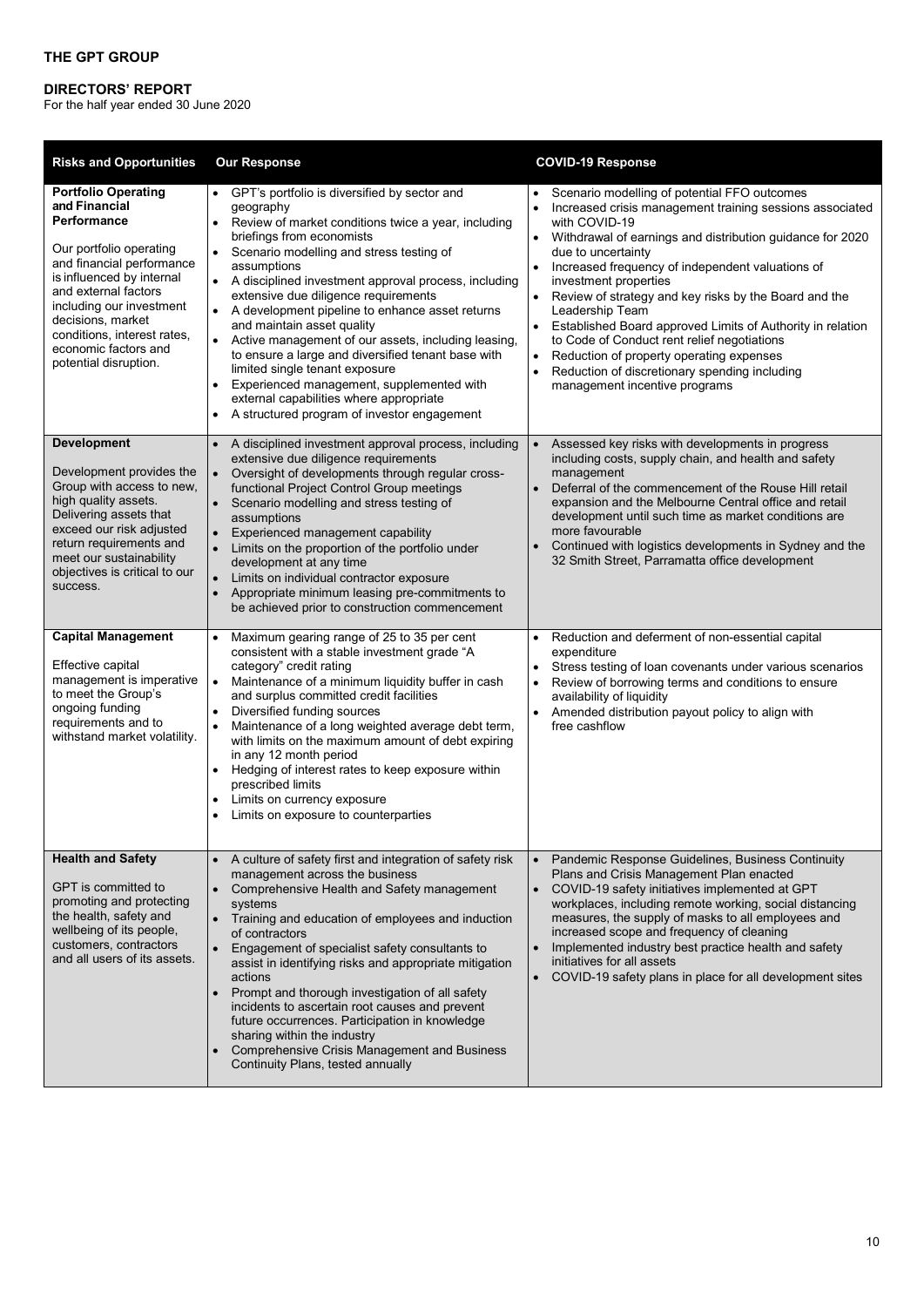# **DIRECTORS' REPORT**

For the half year ended 30 June 2020

| <b>Risk and Opportunities</b>                                                                                                                                                                                                                                                                                                                            | <b>Our Response</b>                                                                                                                                                                                                                                                                                                                                                                                                                                                                                                                                                                                                                                                                                                                                                                                                                                                                                                                                                                                                                                                                                                                                                                              | <b>COVID-19 Response</b>                                                                                                                                                                                                                                                                                                                                                                                                                                                                                                                                        |
|----------------------------------------------------------------------------------------------------------------------------------------------------------------------------------------------------------------------------------------------------------------------------------------------------------------------------------------------------------|--------------------------------------------------------------------------------------------------------------------------------------------------------------------------------------------------------------------------------------------------------------------------------------------------------------------------------------------------------------------------------------------------------------------------------------------------------------------------------------------------------------------------------------------------------------------------------------------------------------------------------------------------------------------------------------------------------------------------------------------------------------------------------------------------------------------------------------------------------------------------------------------------------------------------------------------------------------------------------------------------------------------------------------------------------------------------------------------------------------------------------------------------------------------------------------------------|-----------------------------------------------------------------------------------------------------------------------------------------------------------------------------------------------------------------------------------------------------------------------------------------------------------------------------------------------------------------------------------------------------------------------------------------------------------------------------------------------------------------------------------------------------------------|
| <b>People and Culture</b><br>Our ongoing success<br>depends on our ability to<br>attract, engage and retain<br>a motivated and high-<br>performing workforce to<br>deliver our strategic<br>objectives and an<br>inclusive culture that<br>supports GPT's core<br>values.                                                                                | Active adoption and promotion of GPT's Values<br>$\bullet$<br>A comprehensive employee Code of Conduct<br>(including consequences for non-compliance)<br>Employee Engagement Surveys every two years<br>with action plans to address results<br>An annual performance management process,<br>setting objectives and accountability<br>Promotion of an inclusive workplace culture where<br>differences are valued, supported by policies and<br>training<br>Monitoring of both risk culture and conduct risk<br>An incentive system with capacity for discretionary<br>adjustments and clawback policy<br>Benchmarking and setting competitive remuneration<br>Development and succession planning<br>$\bullet$<br>Workforce planning                                                                                                                                                                                                                                                                                                                                                                                                                                                            | All employees supported to work flexibly<br>$\bullet$<br>Waiver of capped carers leave to assist employees with<br>$\bullet$<br>schooling and home child care responsibilities<br>Increased frequency of communication by senior<br>$\bullet$<br>management to staff<br>Additional wellbeing and resilience sessions provided to<br>$\bullet$<br>employees                                                                                                                                                                                                      |
| <b>Environmental</b><br>and Social<br>Sustainability<br>Delivering sustainable<br>outcomes for investors,<br>customers, communities<br>and the environment,<br>today and for future<br>generations, is essential.<br><b>GPT</b> understands and<br>recognises that changes<br>to the environment can<br>affect our assets and<br>business operations.    | An Environment & Sustainability Management<br>$\bullet$<br>System, including policies and procedures for<br>managing environmental and social sustainability<br>risks<br>$\bullet$<br>Participation in the Dow Jones Sustainability Index,<br>Global Real Estate Sustainability Benchmark and<br>other industry benchmarks<br>Climate related risks and potential financial impacts<br>are assessed within GPT's enterprise-wide Risk<br><b>Management Framework</b><br>Climate change reporting in line with the<br>recommendations of the Task Force on Climate-<br>related Financial Disclosures<br>Active community engagement via the GPT<br>Foundation, GPT's Reconciliation Action Plan and<br>other targeted programs<br>Supply chain review, changes to the procurement<br>process and amendment of standard contracts in<br>response to Modern Slavery legislation                                                                                                                                                                                                                                                                                                                     | Collaboration with suppliers to protect vulnerable workers<br>in our supply chain during stand down periods by<br>encouraging redeployment of workers and facilitating<br>flexible working<br>Management of compliance with NABERS ratings given<br>$\bullet$<br>disruption to normal assessment processes                                                                                                                                                                                                                                                      |
| <b>Technology and Cyber</b><br><b>Security</b><br>Our ability to prevent<br>critical outages, ensure<br>ongoing available system<br>access and to respond to<br>major cyber security<br>threats and breaches of<br>our information<br>technology systems is<br>vital to ensure ongoing<br>business continuity and<br>the safety of people and<br>assets. | Technology risk management framework including<br>third party risk management procedures around<br>cyber security<br>Information Management policy, guidelines and<br>$\bullet$<br>standards<br>Privacy policy, guidelines and procedures<br>$\bullet$<br>Compulsory cyber security awareness training twice<br>a year<br>• Annual security testing completed by a specialist<br>external security firm, including penetration testing,<br>phishing exercises and social engineering testing<br>A comprehensive Cyber Security Incident Response<br>Plan<br>A Disaster Recovery Plan including annual disaster<br>recovery testing<br>• Technology solutions in place to monitor GPT<br>platforms and provide alerts to anomalous<br>behaviour<br>Regular updates to technology hardware and<br>software incorporating recommended security<br>patches<br>External service providing security operations<br>monitoring<br>Annual cyber risk assessments<br>An Information Security Risk and Compliance<br>Committee which oversees the Information Security<br>Policy and related policies<br>Alignment to the National Institute of Standards and<br>Technology (NIST) Cyber Security Framework | Remote access infrastructure, software and licensing<br>$\bullet$<br>scaled to meet full remote working requirements<br>Strengthened cyber security through additional training and<br>testing, and increased focus from the Security Operations<br>Centre on alerts aligned to remote working<br>• Additional IT equipment made available to all employees to<br>ensure effective remote working<br>System and process solution developed and implemented<br>$\bullet$<br>to ensure efficient, accurate and compliant implementation<br>of the Code of Conduct |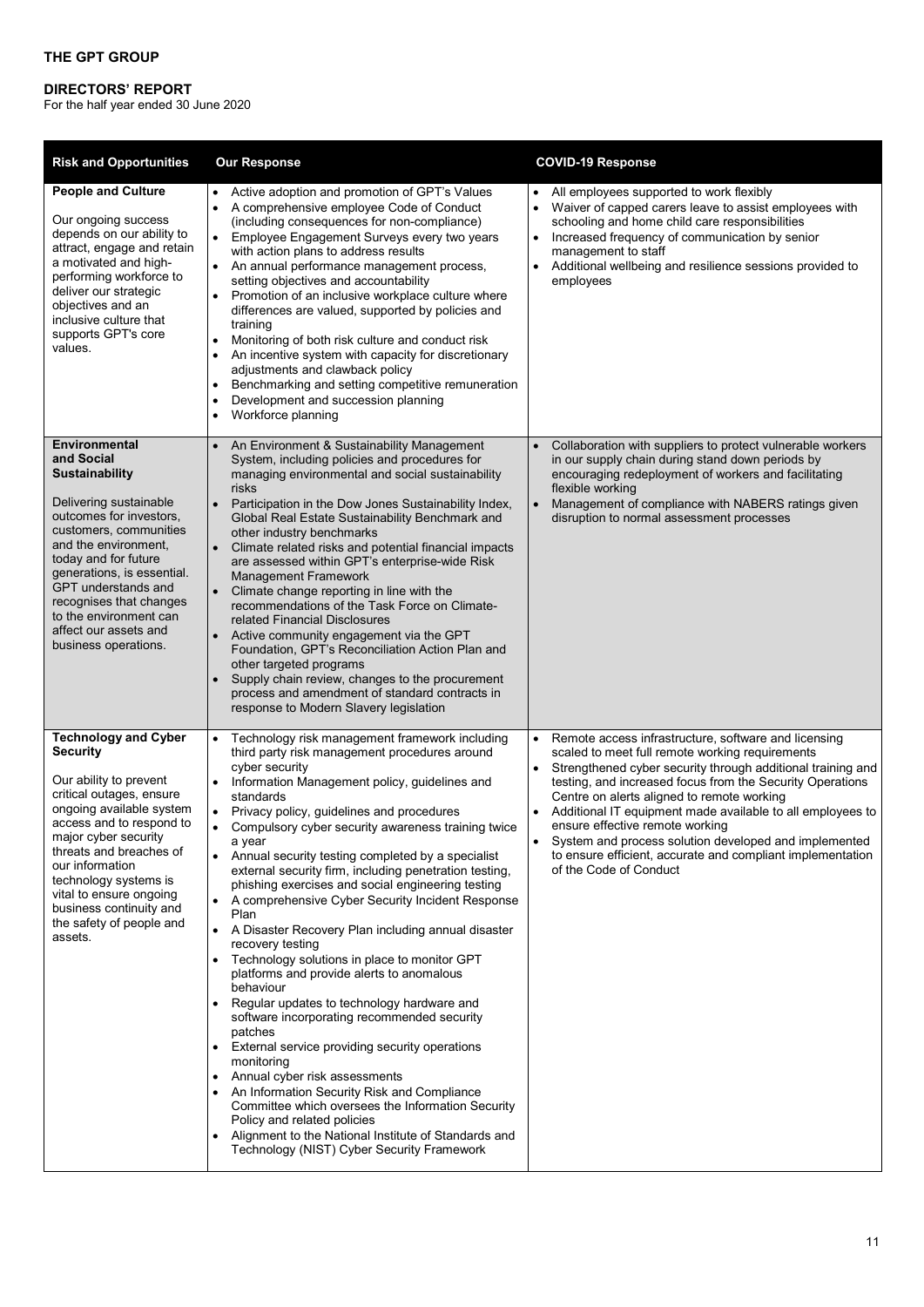#### **DIRECTORS' REPORT**

For the half year ended 30 June 2020

| <b>Risk and Opportunities</b>                                                                                                                                               | <b>Our Response</b>                                                                                                                                                                                                                                                                                                                                                                                                                                                                                                                                                                                                                                                                                                                                                                                                                                                                                                                                                                                             | <b>COVID-19 Response</b>                                                                                                                                                                                                                                                                                                                                                                                                                                                                                                                                                                                                                                                                                  |
|-----------------------------------------------------------------------------------------------------------------------------------------------------------------------------|-----------------------------------------------------------------------------------------------------------------------------------------------------------------------------------------------------------------------------------------------------------------------------------------------------------------------------------------------------------------------------------------------------------------------------------------------------------------------------------------------------------------------------------------------------------------------------------------------------------------------------------------------------------------------------------------------------------------------------------------------------------------------------------------------------------------------------------------------------------------------------------------------------------------------------------------------------------------------------------------------------------------|-----------------------------------------------------------------------------------------------------------------------------------------------------------------------------------------------------------------------------------------------------------------------------------------------------------------------------------------------------------------------------------------------------------------------------------------------------------------------------------------------------------------------------------------------------------------------------------------------------------------------------------------------------------------------------------------------------------|
| <b>Compliance and</b><br><b>Regulation</b><br>We ensure compliance<br>with all applicable<br>regulatory requirements<br>through our established<br>policies and frameworks. | An experienced management team with Legal, Tax,<br>$\bullet$<br>Finance, Compliance and Risk Management<br>expertise<br>Engagement of external expert advisors as required<br>An internal and external audit program overseen by<br>the Audit Committee of the Board<br>Active management of the Group's Compliance<br>Plans, in accordance with the requirements of the<br><b>Corporations Law</b><br>Internal Committees such as a Continuous<br>Disclosure Committee, a Data Privacy Committee<br>and a Cyber Security Governance Committee to<br>monitor key compliance risks<br>An Anti-money Laundering and Counter-terrorism<br>Financing Policy, a Conflicts Management Policy, a<br>Whistleblower Policy, a Code of Conduct and other<br>internal policies and procedures which are reviewed<br>and enforced<br>An ongoing program of training which addresses all<br>$\bullet$<br>key compliance requirements<br>Active involvement in the Property Council of<br>Australia and other industry bodies | Early establishment of a supplementary governance<br>structure to oversee GPT's response to COVID-19<br>Responded to regulatory changes such as the Code of<br>Conduct and changes to the requirements of the Foreign<br>Investment Review Board, the Australian Securities and<br>Investments Commission and the Australian Tax Office<br>Increased internal audit activities focussing on areas of<br>greater uncertainty including investment property<br>valuations, revenue recognition and expectations of<br>debtors collection<br>Training programs adapted to focus on new or amended<br>$\bullet$<br>compliance requirements, and to address limitations in<br>normal training delivery methods |

# **2. TASK FORCE ON CLIMATE RELATED FINANCIAL DISCLOSURE**

Climate change is a global challenge. GPT recognises that changes to the environment can influence the operation of our business and our assets, and we are committed to identifying and managing climate change risks across our business.

As a market leading owner and manager of a \$24.5 billion portfolio of office, logistics and retail properties across Australia, GPT recognises the importance of transparently identifying and managing the foreseeable climate-related risks and opportunities likely to impact on the property sector. These impacts are already starting to manifest, with the world seeing an increase in the frequency and intensity of extreme weather events as a consequence of climate change.

GPT has set a target for its operations across all its managed assets to be carbon neutral by 2024 (previously 2030).

In 2019, GPT undertook work to create a series of climate change disclosures aligned to the Taskforce for Climate-related Financial Disclosure (TCFD) recommendations. The TCFD provides a framework for more effective climate-related financial disclosures, addressing four key areas: governance, strategy, risk management and metrics and targets.

A cross-functional reference group reports on these four key areas, identifies foreseeable risks and opportunities under three different climate change related scenarios and formulates GPT's ongoing climate change response plans.

GPT's detailed TCFD disclosure statement is available on our website[: https://gpt.com.au/index.php/sustainability](https://gpt.com.au/index.php/sustainability)

In 2020, the Group will be progressing the integration of climate change risks and opportunities into GPT's business planning and operations, including additional disclosure of how this is being achieved.

Further analysis of climate scenarios will also be undertaken, with the results of this analysis to be reflected in the Group's strategic plans. GPT will also seek to put plans in place for each sector portfolio to achieve carbon neutrality.

The Group will continue to undertake analysis of climate change risks and opportunities, the results of which will be used to update the Group's risk registers and inform future management activities. In addition, the Group plans to adopt relevant metrics to monitor and measure progress in managing climate change risks and opportunities.

# **3. EVENTS SUBSEQUENT TO REPORTING DATE**

The COVID-19 pandemic has created unprecedented economic and societal impacts and there remains significant uncertainty. In the event the COVID-19 impacts are more severe or prolonged than anticipated, this may have further adverse impacts to the fair value of the Group's investment properties and operating result. At the reporting date a definitive assessment of the future effects of COVID-19 on the Group cannot be made, as the impact will depend on the magnitude and duration of the economic downturn, with the full range of possible effects unknown.

In July and August the Federal Government announced further fiscal stimulus measures including the extension of the JobKeeper and JobSeeker programs for a further six months through to March 2021. These stimulus measures will provide further support to businesses and individuals, and assist in offsetting the economic impacts of COVID-19. Given the revised eligibility requirements for the extended JobKeeper, GPT is not expecting to receive JobKeeper support beyond September 2020.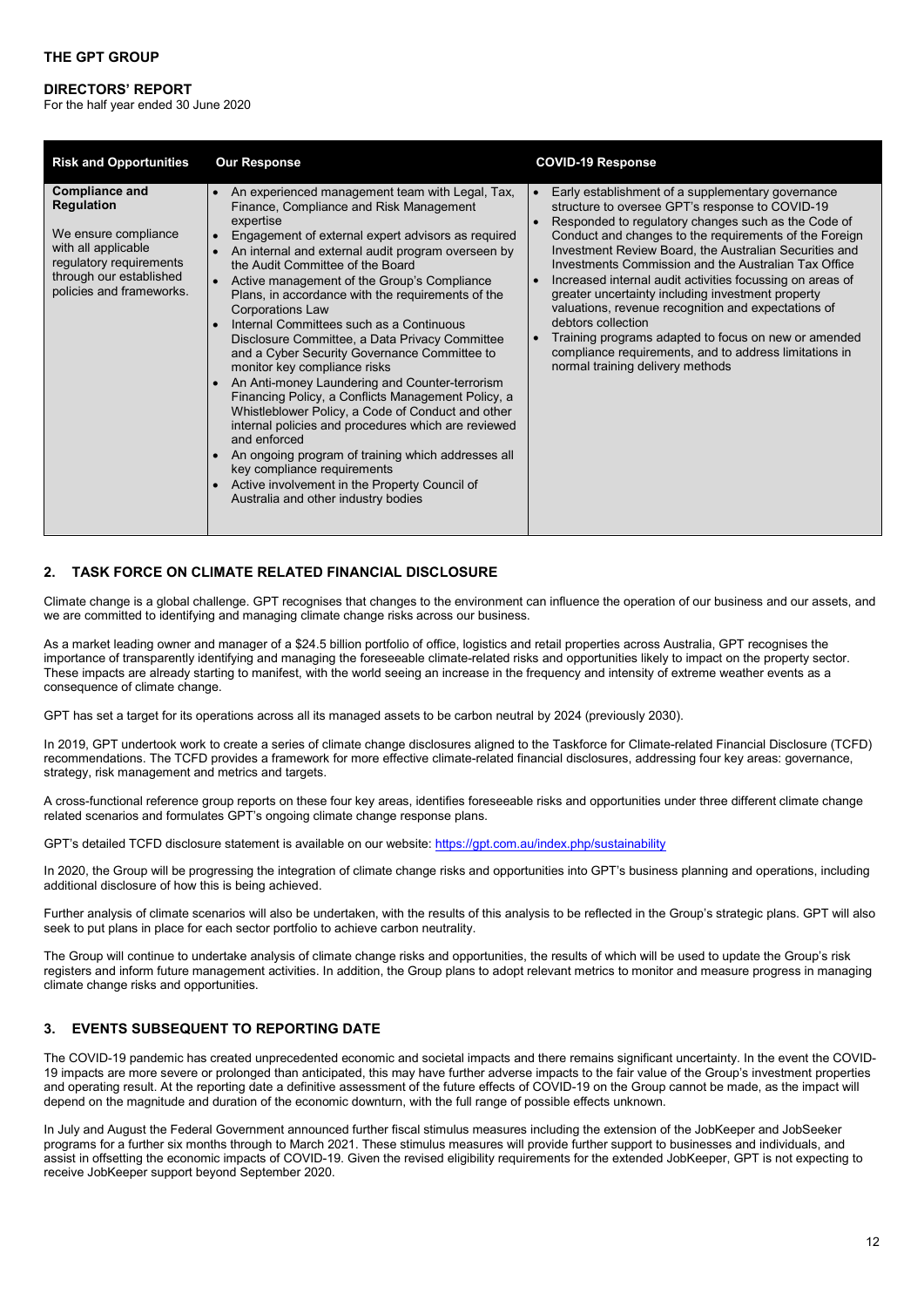For the half year ended 30 June 2020

On 9 July GPT received conditional offers of compensation totalling \$103 million from Sydney Metro for three properties at Sydney Olympic Park as part of the compulsory acquisition process. The offers of compensation are in line with the 30 June book values. The Group continues to engage with Sydney Metro on an alternative direct proposal in addition to the compulsory acquisition process.

In late July we consulted with the independent valuers who undertook the valuations of the Group's investment properties to understand whether any events subsequent to balance date have changed their view of the 30 June 2020 valuations. The independent valuers considered the various transactions that had occurred in the market post 30 June and the status of COVID-19 allowances already made at 30 June, including considering the impact of the reintroduction of increased restrictions in Melbourne and the continuing uncertainty this may cause for the Group and our tenants. The independent valuers were of the opinion that allowances already made at 30 June are sufficient and there has been no changes to the valuations subsequent to balance date.

The Group has continued negotiations with tenants to provide rent relief in accordance with the Code of Conduct. Monitoring of these agreements indicates a similar trend to the agreements reached prior to 30 June. July rent collections have continued to improve since June with Retail 64%, Office 93% and Logistics 98%.

On 3 August 2020, the Victorian Government announced an initial six week period of stage four COVID-19 restrictions in Melbourne which creates further uncertainty in relation to valuations and income, given 36% of the Group's assets are located in Melbourne (Retail 45%, Office 32% and Logistics  $25%$ 

On 10 August 2020, the Directors declared a distribution for the half year ended 30 June 2020 of 9.3 cents. The distribution is expected to be paid on 28 **August 2020.** 

Other than the above, the Directors are not aware of any matter or circumstances occurring since 30 June 2020 that has significantly or may significantly affect the operations of GPT, the results of those operations or the state of affairs of GPT in the subsequent financial years.

#### **DIRECTORS**  $\blacktriangle$

The Directors of GPT Management Holdings Limited and GPT RE Limited at any time during or since the end of the half year are:

**Chairman - Non-Executive Director** Vickki McFadden (appointed 1 March 2018, Chairman from 2 May 2018)

#### (ii) Chief Executive Officer and Managing Director Bob Johnston (appointed September 2015)

(iii) Non-Executive Directors Gene Tilbrook (appointed May 2010) Michelle Somerville (appointed December 2015) Angus McNaughton (appointed November 2018) Tracey Horton AO (appointed May 2019) Mark Menhinnitt (appointed October 2019) Robert Whitfield AM (appointed May 2020)

#### 5. **AUDITOR'S INDEPENDENCE DECLARATION**

A copy of the auditor's independence declaration as required under section 307C of the Corporations Act 2001 is set out on page 14 and forms part of the Directors' Report.

#### **ROUNDING** 6.

The amounts contained in this report and in the financial statements have been rounded to the nearest hundred thousand dollars unless otherwise stated (where rounding is applicable) under the option available to GPT under ASIC Corporations (Rounding in Financial/Directors' Reports) Instrument 2016/191. GPT is an entity to which the instrument applies.

The Directors' Report is signed in accordance with a resolution of the Directors of The GPT Group.

In Tadde

Vickki McFadden Chairman

Sydney 10 August 2020

**Bob Johnston** Chief Executive Officer and Managing Director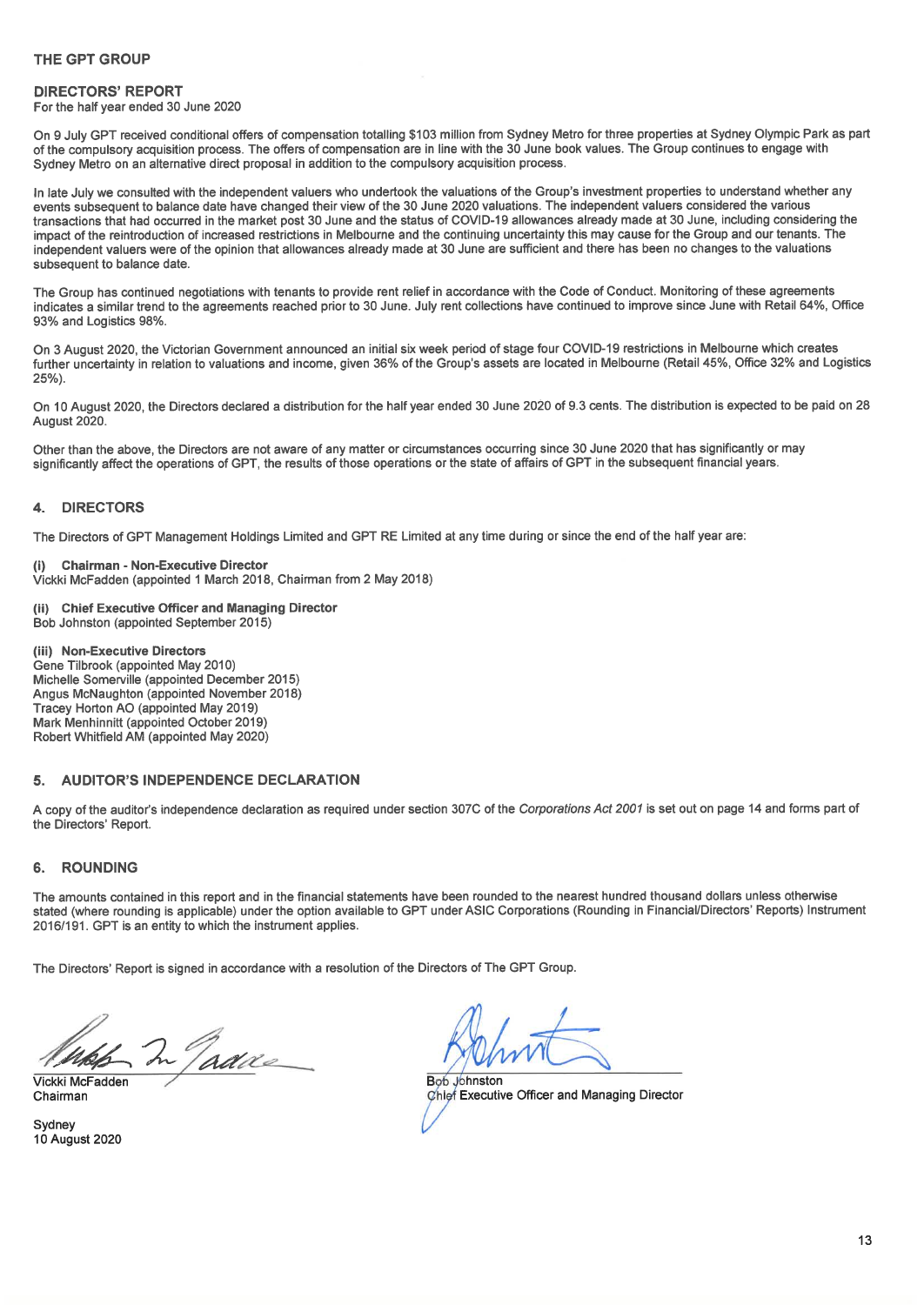<span id="page-13-0"></span>

# *Auditor's Independence Declaration*

As lead auditor for the review of General Property Trust for the half-year ended 30 June 2020, I declare that to the best of my knowledge and belief, there have been:

- (a) no contraventions of the auditor independence requirements of the *Corporations Act 2001* in relation to the review; and
- (b) no contraventions of any applicable code of professional conduct in relation to the review.

This declaration is in respect of General Property Trust and the entities it controlled during the period.

S. Hool

Susan Horlin Sydney Sydney Sydney Sydney Sydney Sydney Sydney Sydney Sydney Sydney Sydney Sydney Sydney Sydney Partner PricewaterhouseCoopers

10 August 2020

*PricewaterhouseCoopers, ABN 52 780 433 757 One International Towers Sydney, Watermans Quay, Barangaroo, GPO BOX 2650, SYDNEY NSW 2001 T: +61 2 8266 0000, F: +61 2 8266 9999, www.pwc.com.au Level 11, 1PSQ, 169 Macquarie Street, Parramatta NSW 2150, PO Box 1155 Parramatta NSW 2124 T: +61 2 9659 2476, F: +61 2 8266 9999, www.pwc.com.au* 

Liability limited by a scheme approved under Professional Standards Legislation. 14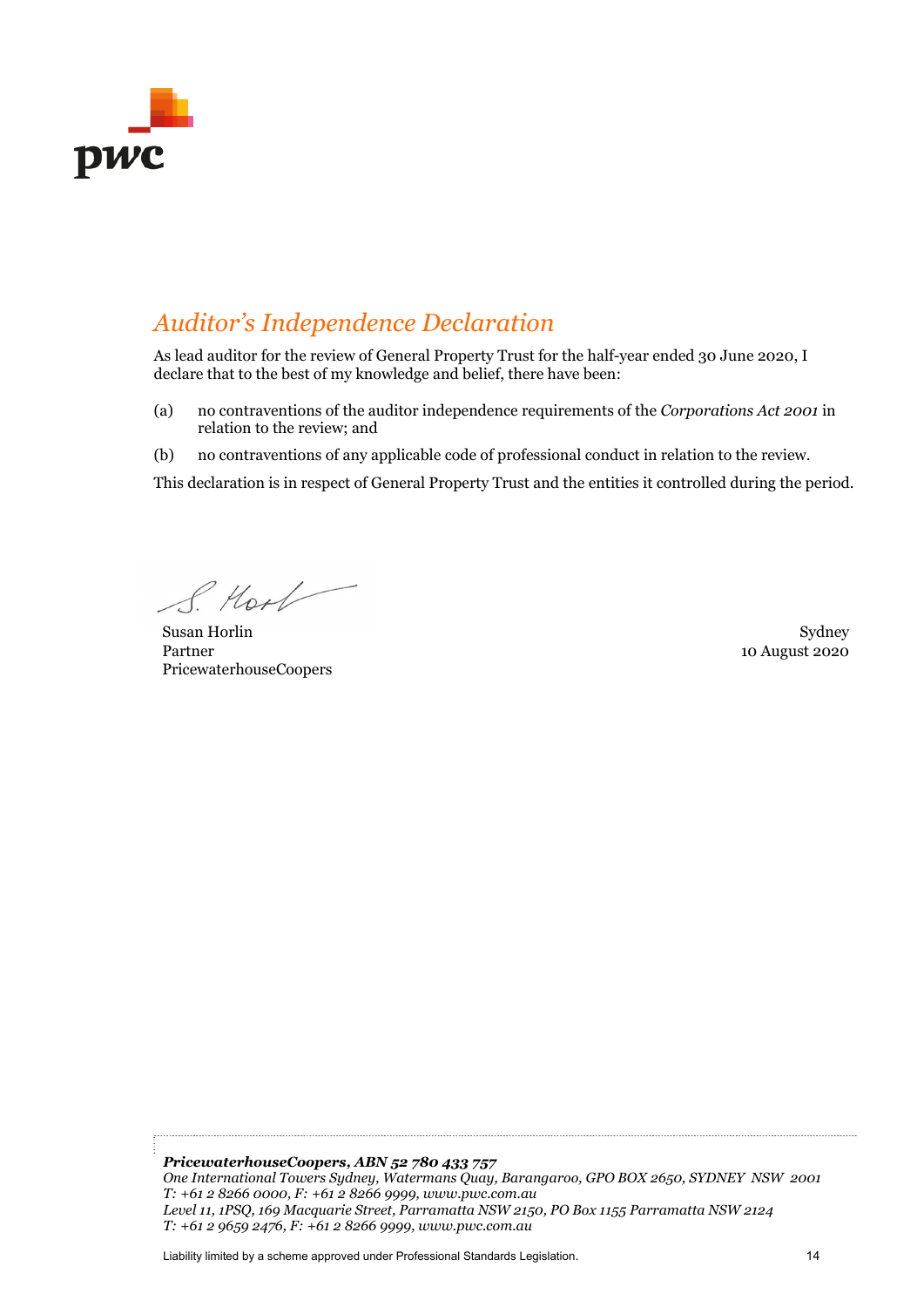# <span id="page-14-0"></span>**FINANCIAL STATEMENTS**

# <span id="page-14-1"></span>**CONSOLIDATED STATEMENT OF COMPREHENSIVE INCOME**

Half year ended 30 June 2020

|                                                                                                         |             | 30 Jun 20 | 30 Jun 19<br>\$Μ |
|---------------------------------------------------------------------------------------------------------|-------------|-----------|------------------|
|                                                                                                         | <b>Note</b> | \$Μ       |                  |
| <b>Revenue</b>                                                                                          |             |           |                  |
| Rent from investment properties                                                                         |             | 316.2     | 321.6            |
| Property and fund management fees                                                                       |             | 37.4      | 40.0             |
| Development revenue                                                                                     |             | 0.7       | 33.7             |
| Development management fees                                                                             |             | 3.0       | 1.8              |
|                                                                                                         |             | 357.3     | 397.1            |
| Other income                                                                                            |             |           |                  |
| Interest revenue                                                                                        |             | 0.9       | 0.6              |
| Gain on financial liability at amortised cost                                                           |             | 1.1       | 1.3              |
|                                                                                                         |             | 2.0       | 1.9              |
| Total revenue and other income                                                                          |             | 359.3     | 399.0            |
| <b>Expenses</b>                                                                                         |             |           |                  |
| Fair value loss / (gain) on investment properties                                                       |             | 411.6     | (135.8)          |
| Share of after tax loss / (profit) of equity accounted investments                                      |             | 188.6     | (111.1)          |
| Property expenses and outgoings                                                                         |             | 78.7      | 85.2             |
| Management and other administration costs                                                               |             | 22.7      | 32.0             |
| Development costs                                                                                       |             | 0.7       | 33.0             |
| Depreciation expense                                                                                    |             | 2.7       | 1.0              |
| Amortisation expense                                                                                    |             | 2.6       | 2.3              |
| Impairment expense / (reversal)                                                                         |             | 1.0       | (11.1)           |
| Impairment loss on trade and other receivables                                                          |             | 59.8      | 0.7              |
| Finance costs                                                                                           |             | 50.9      | 60.4             |
| Net loss on fair value movements of derivatives                                                         |             | 42.7      | 72.0             |
|                                                                                                         |             |           |                  |
| Net impact of foreign currency borrowings and associated hedging loss                                   |             | 9.9       | 11.6<br>40.2     |
| <b>Total expenses</b>                                                                                   |             | 871.9     |                  |
| (Loss) / profit before income tax expense                                                               |             | (512.6)   | 358.8            |
| Income tax expense                                                                                      |             | 6.5       | 6.2              |
| Net (loss) / profit for the half year                                                                   |             | (519.1)   | 352.6            |
| Other comprehensive income                                                                              |             |           |                  |
| Items that may be reclassified to profit or loss, net of tax                                            |             |           |                  |
| Movement in hedging reserve                                                                             |             | (4.1)     | (5.7)            |
| Movement in fair value of cash flow hedges                                                              |             | 1.3       | 5.6              |
| Total other comprehensive income                                                                        |             | (2.8)     | (0.1)            |
| Total comprehensive (loss) / income for the half year                                                   |             | (521.9)   | 352.5            |
|                                                                                                         |             |           |                  |
| Net (loss) / profit attributable to:                                                                    |             |           |                  |
| - Securityholders of the Trust                                                                          |             | (540.6)   | 332.7            |
| - Securityholders of other entities stapled to the Trust                                                |             | 21.5      | 19.9             |
| Total comprehensive (loss) / income attributable to:                                                    |             |           |                  |
| - Securityholders of the Trust                                                                          |             | (543.4)   | 332.6            |
| - Securityholders of other entities stapled to the Trust                                                |             | 21.5      | 19.9             |
|                                                                                                         |             |           |                  |
| Basic earnings per unit attributable to ordinary security holders of the Trust                          |             |           |                  |
| Earnings per unit (cents per unit) - (loss) / profit from continuing operations                         | 5(a)        | (27.8)    | 18.4             |
| Basic earnings per stapled security attributable to ordinary stapled securityholders of the GPT Group   |             |           |                  |
| Earnings per stapled security (cents per stapled security) - (loss) / profit from continuing operations | 5(b)        | (26.6)    | 19.5             |
|                                                                                                         |             |           |                  |

The above Consolidated Statement of Comprehensive Income should be read in conjunction with the accompanying notes.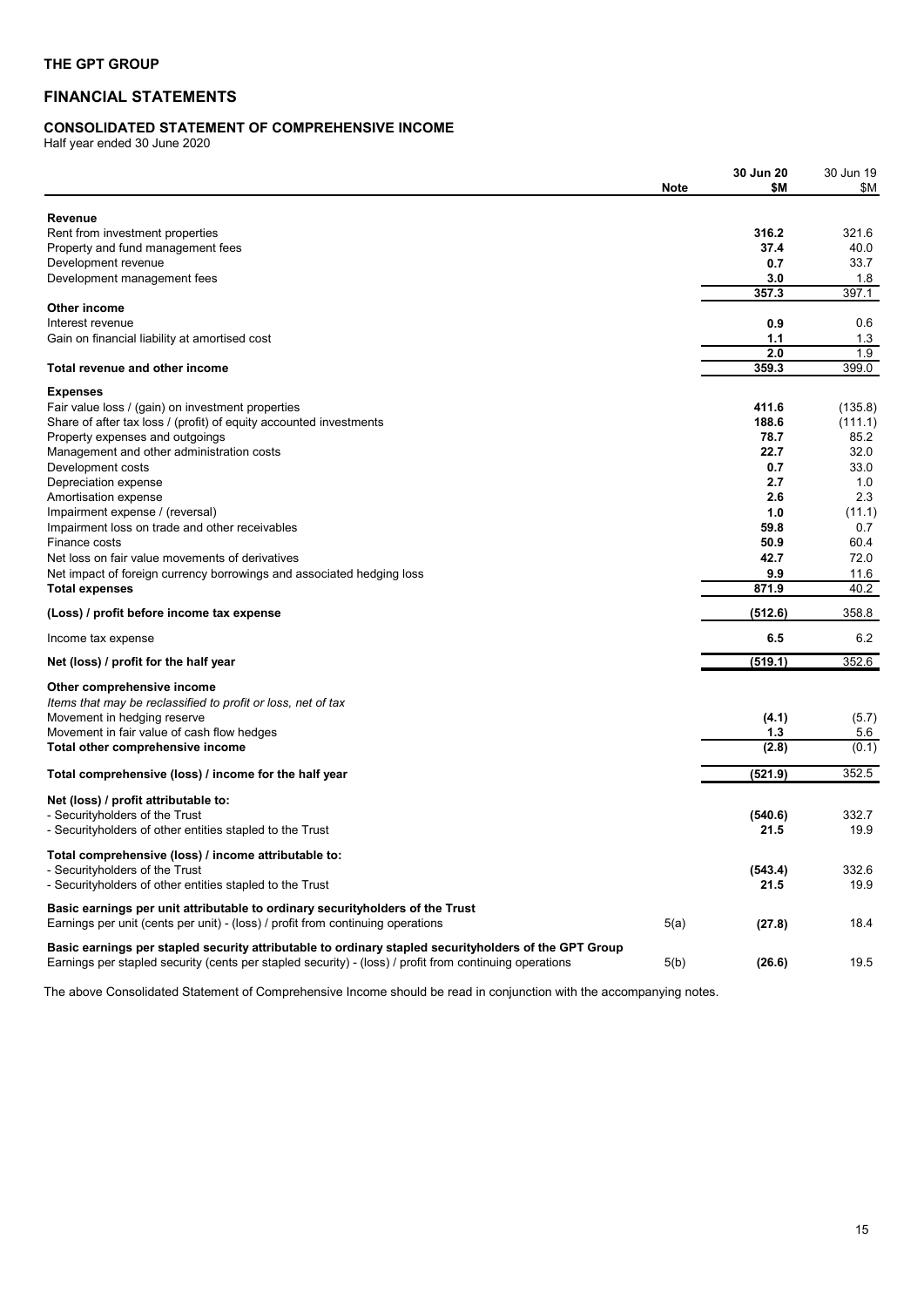# <span id="page-15-0"></span>**CONSOLIDATED STATEMENT OF FINANCIAL POSITION**

At 30 June 2020

|                                                        |                | 30 Jun 20 | 31 Dec 19 |
|--------------------------------------------------------|----------------|-----------|-----------|
|                                                        | Note           | \$M       | \$Μ       |
|                                                        |                |           |           |
|                                                        |                |           |           |
| <b>ASSETS</b>                                          |                |           |           |
| <b>Current assets</b>                                  |                |           |           |
| Cash and cash equivalents                              |                | 68.1      | 104.2     |
| Trade receivables                                      |                | 51.8      | 46.9      |
| Other receivables                                      |                | 43.1      | 48.4      |
| Inventories                                            |                | 6.4       | 9.4       |
| Derivative assets                                      |                |           | 7.1       |
| Prepayments                                            |                | 11.1      | 7.8       |
| Other assets                                           |                | 27.3      | 32.8      |
| Current tax assets                                     |                | 6.0       | 2.2       |
|                                                        |                |           |           |
|                                                        |                | 213.8     | 258.8     |
| Assets classified as held for sale                     | $\overline{2}$ | 103.0     |           |
| <b>Total current assets</b>                            |                | 316.8     | 258.8     |
|                                                        |                |           |           |
| <b>Non-current assets</b>                              |                |           |           |
| Investment properties                                  | 2              | 10,048.5  | 10,327.5  |
| Equity accounted investments                           | 3              | 4,286.3   | 4,543.0   |
| Intangible assets                                      |                | 41.1      | 35.3      |
| Inventories                                            |                | 84.8      | 77.8      |
| Property, plant and equipment                          |                | 10.1      | 10.5      |
|                                                        |                |           |           |
| Derivative assets                                      |                | 826.7     | 530.8     |
| Right-of-use asset                                     |                | 47.6      | 51.6      |
| Deferred tax assets                                    |                | 7.5       | 20.5      |
| Other assets                                           |                | 3.2       | 12.0      |
| <b>Total non-current assets</b>                        |                | 15,355.8  | 15,609.0  |
| <b>Total assets</b>                                    |                | 15,672.6  | 15,867.8  |
|                                                        |                |           |           |
| <b>LIABILITIES</b>                                     |                |           |           |
| <b>Current liabilities</b>                             |                |           |           |
| Payables                                               |                | 158.4     | 456.4     |
|                                                        | $\overline{7}$ |           | 478.1     |
| <b>Borrowings</b>                                      |                | 148.7     |           |
| Derivative liabilities                                 |                | 6.2       | 2.7       |
| Lease liabilities - other property leases              |                | 7.2       | 6.8       |
| Provisions                                             |                | 33.4      | 27.3      |
| <b>Total current liabilities</b>                       |                | 353.9     | 971.3     |
|                                                        |                |           |           |
| <b>Non-current liabilities</b>                         |                |           |           |
| <b>Borrowings</b>                                      | 7              | 4,339.5   | 3,419.4   |
| Derivative liabilities                                 |                | 141.2     | 95.5      |
| Lease liabilities - investment properties              | 2              | 7.9       | 6.4       |
| Lease liabilities - other property leases              |                | 43.7      | 47.4      |
|                                                        |                |           |           |
| Provisions                                             |                | 1.1       | 1.2       |
| <b>Total non-current liabilities</b>                   |                | 4,533.4   | 3,569.9   |
| <b>Total liabilities</b>                               |                | 4,887.3   | 4,541.2   |
| <b>Net assets</b>                                      |                | 10,785.3  | 11,326.6  |
|                                                        |                |           |           |
| <b>EQUITY</b>                                          |                |           |           |
| Securityholders of the Trust (parent entity)           |                |           |           |
| Contributed equity                                     | 4              | 8,673.2   | 8,673.2   |
| <b>Reserves</b>                                        |                | (26.3)    | (23.5)    |
| Retained earnings                                      |                | 2,582.9   | 3,123.5   |
|                                                        |                |           |           |
| Total equity of the Trust securityholders              |                | 11,229.8  | 11,773.2  |
|                                                        |                |           |           |
| Securityholders of other entities stapled to the Trust |                |           |           |
| Contributed equity                                     | 4              | 332.0     | 332.0     |
| <b>Reserves</b>                                        |                | 17.9      | 37.3      |
| <b>Accumulated losses</b>                              |                | (794.4)   | (815.9)   |
| Total equity of other stapled securityholders          |                | (444.5)   | (446.6)   |
| <b>Total equity</b>                                    |                | 10,785.3  | 11,326.6  |
|                                                        |                |           |           |

The above Consolidated Statement of Financial Position should be read in conjunction with the accompanying notes.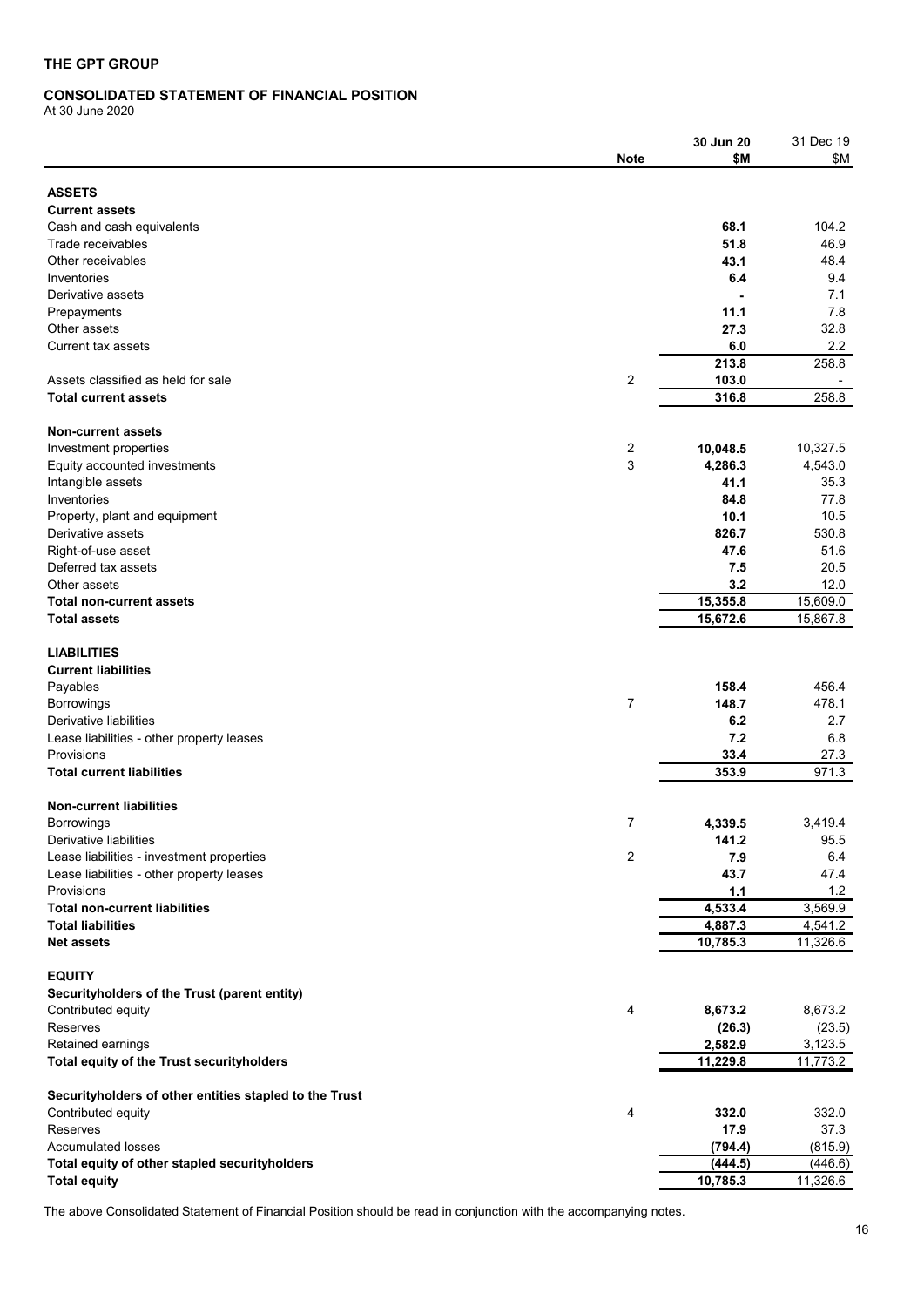# **CONSOLIDATED STATEMENT OF CHANGES IN EQUITY**

Half year ended 30 June 2020

|                                                                        |             | <b>General Property Trust</b> |        |                            | Other entities stapled to the |                          |                          |                               |                |          |
|------------------------------------------------------------------------|-------------|-------------------------------|--------|----------------------------|-------------------------------|--------------------------|--------------------------|-------------------------------|----------------|----------|
|                                                                        |             |                               |        |                            |                               |                          |                          | <b>General Property Trust</b> |                |          |
|                                                                        |             | <b>Contributed</b>            |        | Reserves Retained earnings |                               | <b>Total Contributed</b> |                          | Reserves Accumulated          | <b>Total</b>   | Total    |
|                                                                        |             | equity                        |        |                            |                               | equity                   |                          | losses                        |                | equity   |
|                                                                        | <b>Note</b> | \$M                           | \$M    | \$M                        | \$M                           | \$Μ                      | \$M                      | \$M                           | \$M            | \$M      |
| <b>Equity attributable to Securityholders</b>                          |             |                               |        |                            |                               |                          |                          |                               |                |          |
| At 1 January 2019                                                      |             | 7,825.7                       | (33.5) | 2,791.5                    | 10,583.7                      | 325.9                    | 37.9                     | (843.7)                       | (479.9)        | 10,103.8 |
| Movement in hedging reserve                                            |             |                               | (5.7)  |                            | (5.7)                         |                          |                          |                               | $\blacksquare$ | (5.7)    |
| Movement in fair value of cash flow hedges                             |             | $\overline{a}$                | 5.6    |                            | 5.6                           |                          | $\overline{\phantom{a}}$ |                               |                | 5.6      |
| Other comprehensive income for the half year                           |             | $\overline{\phantom{a}}$      | (0.1)  | $\overline{\phantom{a}}$   | (0.1)                         |                          | $\overline{\phantom{a}}$ |                               | $\blacksquare$ | (0.1)    |
| Profit for the half year                                               |             |                               |        | 332.7                      | 332.7                         |                          |                          | 19.9                          | 19.9           | 352.6    |
| Total comprehensive income for the half year                           |             | $\blacksquare$                | (0.1)  | 332.7                      | 332.6                         |                          |                          | 19.9                          | 19.9           | 352.5    |
| Transactions with Securityholders in their capacity as Securityholders |             |                               |        |                            |                               |                          |                          |                               |                |          |
| Issue of stapled securities                                            | 4           | 781.6                         |        |                            | 781.6                         | 5.6                      |                          |                               | 5.6            | 787.2    |
| Movement in employee incentive scheme reserve net of tax               |             |                               |        |                            |                               | $\overline{\phantom{a}}$ | (5.8)                    |                               | (5.8)          | (5.8)    |
| Purchase of treasury securities for employees                          |             |                               |        |                            |                               | $\overline{\phantom{a}}$ | (4.8)                    |                               | (4.8)          | (4.8)    |
| Distributions paid and payable                                         | 6           |                               |        | (253.9)                    | (253.9)                       |                          |                          |                               |                | (253.9)  |
| At 30 June 2019                                                        |             | 8,607.3                       | (33.6) | 2,870.3                    | 11,444.0                      | 331.5                    | 27.3                     | (823.8)                       | (465.0)        | 10,979.0 |
| <b>Equity attributable to Securityholders</b>                          |             |                               |        |                            |                               |                          |                          |                               |                |          |
| At 1 January 2020                                                      |             | 8,673.2                       | (23.5) | 3.123.5                    | 11,773.2                      | 332.0                    | 37.3                     | (815.9)                       | (446.6)        | 11,326.6 |
| Movement in hedging reserve                                            |             |                               | (4.1)  |                            | (4.1)                         |                          |                          |                               |                | (4.1)    |
| Movement in fair value of cash flow hedges                             |             |                               | 1.3    |                            | 1.3                           |                          |                          |                               |                | 1.3      |
| Other comprehensive income for the half year                           |             | $\blacksquare$                | (2.8)  |                            | (2.8)                         |                          |                          |                               | $\blacksquare$ | (2.8)    |
| (Loss) / profit for the half year                                      |             |                               |        | (540.6)                    | (540.6)                       |                          |                          | 21.5                          | 21.5           | (519.1)  |
| Total comprehensive (loss) / profit for the half year                  |             | ۰                             | (2.8)  | (540.6)                    | (543.4)                       |                          |                          | 21.5                          | 21.5           | (521.9)  |
| Transactions with Securityholders in their capacity as Securityholders |             |                               |        |                            |                               |                          |                          |                               |                |          |
| Movement in employee incentive scheme reserve net of tax               |             |                               |        |                            |                               |                          | (15.3)                   |                               | (15.3)         | (15.3)   |
| Purchase of treasury securities for employees                          |             |                               |        |                            |                               |                          | (4.1)                    |                               | (4.1)          | (4.1)    |
| At 30 June 2020                                                        |             | 8,673.2                       | (26.3) | 2,582.9                    | 11,229.8                      | 332.0                    | 17.9                     | (794.4)                       | (444.5)        | 10,785.3 |

<span id="page-16-0"></span>The above Consolidated Statement of Changes in Equity should be read in conjunction with the accompanying notes.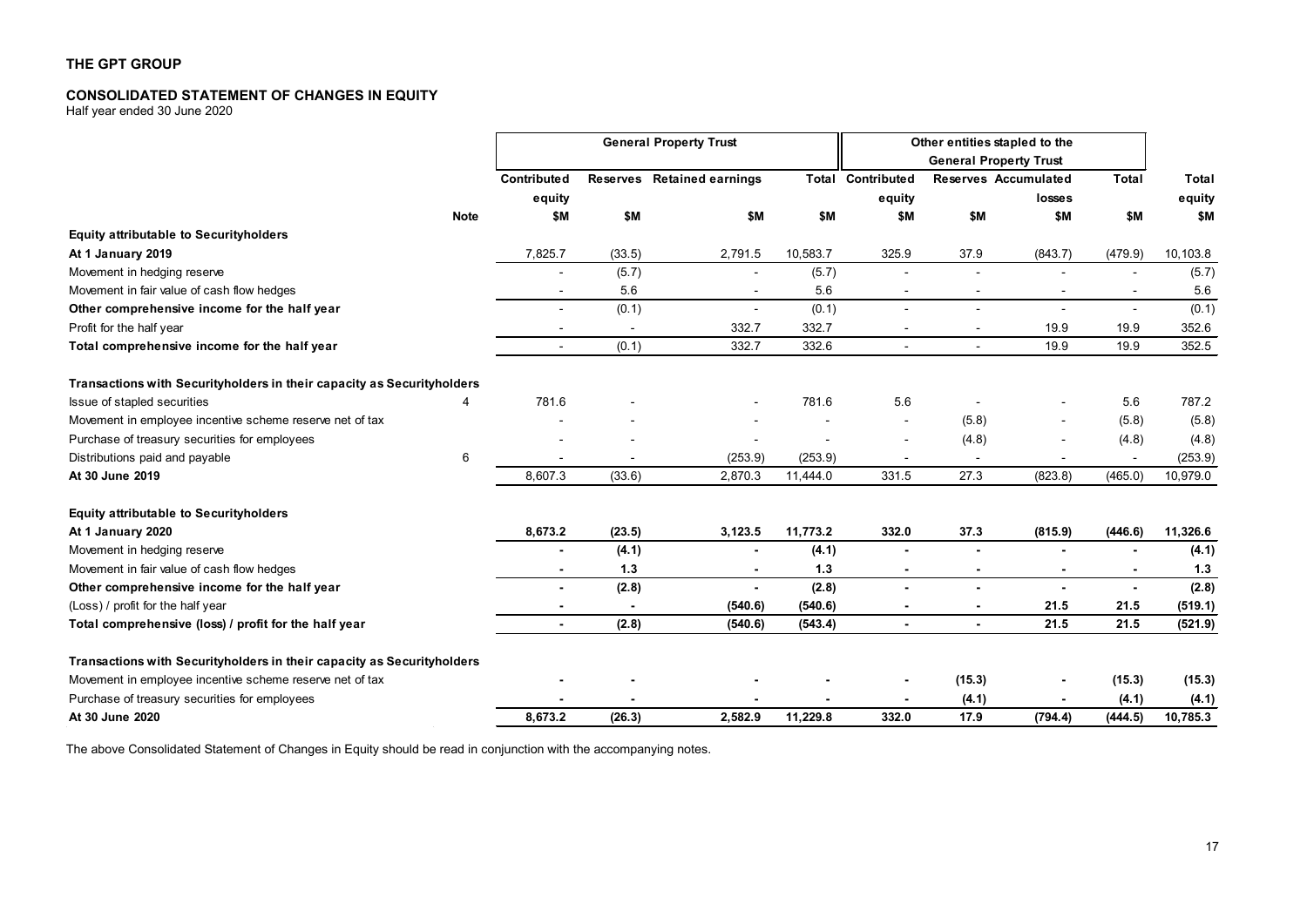# <span id="page-17-0"></span>**CONSOLIDATED STATEMENT OF CASH FLOWS**

Half year ended 30 June 2020

| \$M<br>\$M<br><b>Note</b><br>Cash flows from operating activities<br>324.9<br>401.9<br>Receipts in the course of operations (inclusive of GST)<br>Payments in the course of operations (inclusive of GST)<br>(141.6)<br>(160.7)<br>Proceeds from sale of inventories<br>0.7<br>33.7<br>(5.0)<br>Payments for inventories<br>(11.1)<br>Distributions received from equity accounted investments<br>77.5<br>80.6<br>1.0<br>Interest received<br>0.9<br>Income taxes paid<br>(2.3)<br>(6.5)<br>(51.1)<br>Finance costs paid<br>(66.8)<br>9<br>204.1<br>272.0<br>Net cash inflows from operating activities<br>Cash flows from investing activities<br>(78.8)<br>Payments for acquisition of investment properties<br>Payments for operating capital expenditure on investment properties<br>(31.9)<br>Payments for development capital expenditure on investment properties<br>(137.5)<br>Proceeds from disposal of assets (net of transaction costs)<br>795.6<br>Payments for property, plant and equipment<br>(2.3)<br>Payments for intangibles<br>(10.4)<br>(2.9)<br>Investment in equity accounted investments<br>(5.8)<br>(1.8)<br>486.8<br>Net cash (outflows)/inflows from investing activities<br>(266.7)<br>Cash flows from financing activities<br>788.0<br>Proceeds from issue of stapled securities net of transaction costs<br>1,276.9<br>1,261.7<br>Proceeds from borrowings<br>Repayment of borrowings<br>(986.7)<br>Repayment of principal elements of lease payments<br>(3.3)<br>(3.2)<br>Payment for termination and restructure of derivatives<br>(137.2)<br>(231.9)<br>Distributions paid to security holders<br>(260.4)<br>26.5<br>(761.2)<br>Net cash inflows/(outflows) from financing activities<br>(36.1)<br>Net decrease in cash and cash equivalents<br>(2.4)<br>Cash and cash equivalents at the beginning of the half year<br>104.2<br>58.7<br>68.1<br>56.3<br>Cash and cash equivalents at the end of the half year |  | 30 Jun 20 | 30 Jun 19  |
|------------------------------------------------------------------------------------------------------------------------------------------------------------------------------------------------------------------------------------------------------------------------------------------------------------------------------------------------------------------------------------------------------------------------------------------------------------------------------------------------------------------------------------------------------------------------------------------------------------------------------------------------------------------------------------------------------------------------------------------------------------------------------------------------------------------------------------------------------------------------------------------------------------------------------------------------------------------------------------------------------------------------------------------------------------------------------------------------------------------------------------------------------------------------------------------------------------------------------------------------------------------------------------------------------------------------------------------------------------------------------------------------------------------------------------------------------------------------------------------------------------------------------------------------------------------------------------------------------------------------------------------------------------------------------------------------------------------------------------------------------------------------------------------------------------------------------------------------------------------------------------------------------------------------------------------------|--|-----------|------------|
|                                                                                                                                                                                                                                                                                                                                                                                                                                                                                                                                                                                                                                                                                                                                                                                                                                                                                                                                                                                                                                                                                                                                                                                                                                                                                                                                                                                                                                                                                                                                                                                                                                                                                                                                                                                                                                                                                                                                                |  |           |            |
|                                                                                                                                                                                                                                                                                                                                                                                                                                                                                                                                                                                                                                                                                                                                                                                                                                                                                                                                                                                                                                                                                                                                                                                                                                                                                                                                                                                                                                                                                                                                                                                                                                                                                                                                                                                                                                                                                                                                                |  |           |            |
|                                                                                                                                                                                                                                                                                                                                                                                                                                                                                                                                                                                                                                                                                                                                                                                                                                                                                                                                                                                                                                                                                                                                                                                                                                                                                                                                                                                                                                                                                                                                                                                                                                                                                                                                                                                                                                                                                                                                                |  |           |            |
|                                                                                                                                                                                                                                                                                                                                                                                                                                                                                                                                                                                                                                                                                                                                                                                                                                                                                                                                                                                                                                                                                                                                                                                                                                                                                                                                                                                                                                                                                                                                                                                                                                                                                                                                                                                                                                                                                                                                                |  |           |            |
|                                                                                                                                                                                                                                                                                                                                                                                                                                                                                                                                                                                                                                                                                                                                                                                                                                                                                                                                                                                                                                                                                                                                                                                                                                                                                                                                                                                                                                                                                                                                                                                                                                                                                                                                                                                                                                                                                                                                                |  |           |            |
|                                                                                                                                                                                                                                                                                                                                                                                                                                                                                                                                                                                                                                                                                                                                                                                                                                                                                                                                                                                                                                                                                                                                                                                                                                                                                                                                                                                                                                                                                                                                                                                                                                                                                                                                                                                                                                                                                                                                                |  |           |            |
|                                                                                                                                                                                                                                                                                                                                                                                                                                                                                                                                                                                                                                                                                                                                                                                                                                                                                                                                                                                                                                                                                                                                                                                                                                                                                                                                                                                                                                                                                                                                                                                                                                                                                                                                                                                                                                                                                                                                                |  |           |            |
|                                                                                                                                                                                                                                                                                                                                                                                                                                                                                                                                                                                                                                                                                                                                                                                                                                                                                                                                                                                                                                                                                                                                                                                                                                                                                                                                                                                                                                                                                                                                                                                                                                                                                                                                                                                                                                                                                                                                                |  |           |            |
|                                                                                                                                                                                                                                                                                                                                                                                                                                                                                                                                                                                                                                                                                                                                                                                                                                                                                                                                                                                                                                                                                                                                                                                                                                                                                                                                                                                                                                                                                                                                                                                                                                                                                                                                                                                                                                                                                                                                                |  |           |            |
|                                                                                                                                                                                                                                                                                                                                                                                                                                                                                                                                                                                                                                                                                                                                                                                                                                                                                                                                                                                                                                                                                                                                                                                                                                                                                                                                                                                                                                                                                                                                                                                                                                                                                                                                                                                                                                                                                                                                                |  |           |            |
|                                                                                                                                                                                                                                                                                                                                                                                                                                                                                                                                                                                                                                                                                                                                                                                                                                                                                                                                                                                                                                                                                                                                                                                                                                                                                                                                                                                                                                                                                                                                                                                                                                                                                                                                                                                                                                                                                                                                                |  |           |            |
|                                                                                                                                                                                                                                                                                                                                                                                                                                                                                                                                                                                                                                                                                                                                                                                                                                                                                                                                                                                                                                                                                                                                                                                                                                                                                                                                                                                                                                                                                                                                                                                                                                                                                                                                                                                                                                                                                                                                                |  |           |            |
|                                                                                                                                                                                                                                                                                                                                                                                                                                                                                                                                                                                                                                                                                                                                                                                                                                                                                                                                                                                                                                                                                                                                                                                                                                                                                                                                                                                                                                                                                                                                                                                                                                                                                                                                                                                                                                                                                                                                                |  |           |            |
|                                                                                                                                                                                                                                                                                                                                                                                                                                                                                                                                                                                                                                                                                                                                                                                                                                                                                                                                                                                                                                                                                                                                                                                                                                                                                                                                                                                                                                                                                                                                                                                                                                                                                                                                                                                                                                                                                                                                                |  |           | (127.6)    |
|                                                                                                                                                                                                                                                                                                                                                                                                                                                                                                                                                                                                                                                                                                                                                                                                                                                                                                                                                                                                                                                                                                                                                                                                                                                                                                                                                                                                                                                                                                                                                                                                                                                                                                                                                                                                                                                                                                                                                |  |           | (44.8)     |
|                                                                                                                                                                                                                                                                                                                                                                                                                                                                                                                                                                                                                                                                                                                                                                                                                                                                                                                                                                                                                                                                                                                                                                                                                                                                                                                                                                                                                                                                                                                                                                                                                                                                                                                                                                                                                                                                                                                                                |  |           | (131.2)    |
|                                                                                                                                                                                                                                                                                                                                                                                                                                                                                                                                                                                                                                                                                                                                                                                                                                                                                                                                                                                                                                                                                                                                                                                                                                                                                                                                                                                                                                                                                                                                                                                                                                                                                                                                                                                                                                                                                                                                                |  |           |            |
|                                                                                                                                                                                                                                                                                                                                                                                                                                                                                                                                                                                                                                                                                                                                                                                                                                                                                                                                                                                                                                                                                                                                                                                                                                                                                                                                                                                                                                                                                                                                                                                                                                                                                                                                                                                                                                                                                                                                                |  |           | (0.5)      |
|                                                                                                                                                                                                                                                                                                                                                                                                                                                                                                                                                                                                                                                                                                                                                                                                                                                                                                                                                                                                                                                                                                                                                                                                                                                                                                                                                                                                                                                                                                                                                                                                                                                                                                                                                                                                                                                                                                                                                |  |           |            |
|                                                                                                                                                                                                                                                                                                                                                                                                                                                                                                                                                                                                                                                                                                                                                                                                                                                                                                                                                                                                                                                                                                                                                                                                                                                                                                                                                                                                                                                                                                                                                                                                                                                                                                                                                                                                                                                                                                                                                |  |           |            |
|                                                                                                                                                                                                                                                                                                                                                                                                                                                                                                                                                                                                                                                                                                                                                                                                                                                                                                                                                                                                                                                                                                                                                                                                                                                                                                                                                                                                                                                                                                                                                                                                                                                                                                                                                                                                                                                                                                                                                |  |           |            |
|                                                                                                                                                                                                                                                                                                                                                                                                                                                                                                                                                                                                                                                                                                                                                                                                                                                                                                                                                                                                                                                                                                                                                                                                                                                                                                                                                                                                                                                                                                                                                                                                                                                                                                                                                                                                                                                                                                                                                |  |           |            |
|                                                                                                                                                                                                                                                                                                                                                                                                                                                                                                                                                                                                                                                                                                                                                                                                                                                                                                                                                                                                                                                                                                                                                                                                                                                                                                                                                                                                                                                                                                                                                                                                                                                                                                                                                                                                                                                                                                                                                |  |           |            |
|                                                                                                                                                                                                                                                                                                                                                                                                                                                                                                                                                                                                                                                                                                                                                                                                                                                                                                                                                                                                                                                                                                                                                                                                                                                                                                                                                                                                                                                                                                                                                                                                                                                                                                                                                                                                                                                                                                                                                |  |           |            |
|                                                                                                                                                                                                                                                                                                                                                                                                                                                                                                                                                                                                                                                                                                                                                                                                                                                                                                                                                                                                                                                                                                                                                                                                                                                                                                                                                                                                                                                                                                                                                                                                                                                                                                                                                                                                                                                                                                                                                |  |           | (2, 438.6) |
|                                                                                                                                                                                                                                                                                                                                                                                                                                                                                                                                                                                                                                                                                                                                                                                                                                                                                                                                                                                                                                                                                                                                                                                                                                                                                                                                                                                                                                                                                                                                                                                                                                                                                                                                                                                                                                                                                                                                                |  |           |            |
|                                                                                                                                                                                                                                                                                                                                                                                                                                                                                                                                                                                                                                                                                                                                                                                                                                                                                                                                                                                                                                                                                                                                                                                                                                                                                                                                                                                                                                                                                                                                                                                                                                                                                                                                                                                                                                                                                                                                                |  |           |            |
|                                                                                                                                                                                                                                                                                                                                                                                                                                                                                                                                                                                                                                                                                                                                                                                                                                                                                                                                                                                                                                                                                                                                                                                                                                                                                                                                                                                                                                                                                                                                                                                                                                                                                                                                                                                                                                                                                                                                                |  |           |            |
|                                                                                                                                                                                                                                                                                                                                                                                                                                                                                                                                                                                                                                                                                                                                                                                                                                                                                                                                                                                                                                                                                                                                                                                                                                                                                                                                                                                                                                                                                                                                                                                                                                                                                                                                                                                                                                                                                                                                                |  |           |            |
|                                                                                                                                                                                                                                                                                                                                                                                                                                                                                                                                                                                                                                                                                                                                                                                                                                                                                                                                                                                                                                                                                                                                                                                                                                                                                                                                                                                                                                                                                                                                                                                                                                                                                                                                                                                                                                                                                                                                                |  |           |            |
|                                                                                                                                                                                                                                                                                                                                                                                                                                                                                                                                                                                                                                                                                                                                                                                                                                                                                                                                                                                                                                                                                                                                                                                                                                                                                                                                                                                                                                                                                                                                                                                                                                                                                                                                                                                                                                                                                                                                                |  |           |            |
|                                                                                                                                                                                                                                                                                                                                                                                                                                                                                                                                                                                                                                                                                                                                                                                                                                                                                                                                                                                                                                                                                                                                                                                                                                                                                                                                                                                                                                                                                                                                                                                                                                                                                                                                                                                                                                                                                                                                                |  |           |            |

The above Consolidated Statement of Cash Flows should be read in conjunction with the accompanying notes.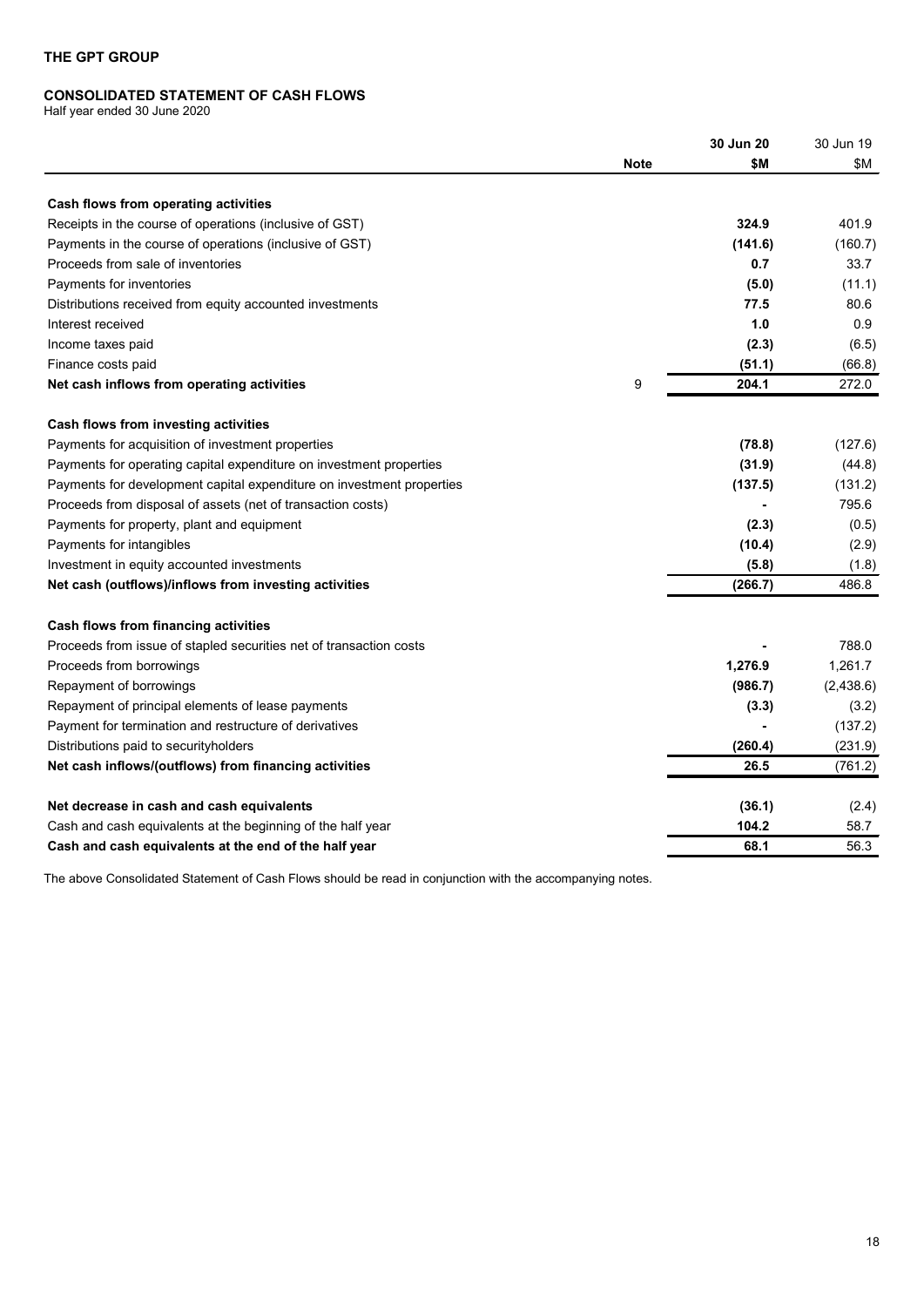# <span id="page-18-0"></span>**NOTES TO THE FINANCIAL STATEMENTS**

Half year ended 30 June 2020

These are the consolidated financial statements of the consolidated entity, GPT Group (GPT or The Group), which consists of General Property Trust (the Trust), GPT Management Holdings Limited (the Company) and their controlled entities.

The notes to these financial statements have been organised into sections to help users find and understand the information they need to know. Additional information has also been provided where it is helpful to understand GPT's performance.

The notes to the financial statements are organised into the following sections:

#### **Note 1 - Result for the half year:** focuses on results and performance of GPT.

**Notes 2 to 3 - Operating assets and liabilities:** provides information on the assets and liabilities used to generate GPT's trading performance.

**Notes 4 to 8 - Capital structure:** outlines how GPT manages its capital structure and various financial risks.

**Notes 9 to 13 - Other disclosure items:** provides information on other items that must be disclosed to comply with Australian Accounting Standards and other regulatory pronouncements.

#### **Key judgements and estimates**

In applying GPT's accounting policies, management have made a number of judgements, estimates and assumptions regarding future events.

The COVID-19 pandemic has created heightened levels of economic uncertainty, resulting in management's judgements and estimates having a greater impact on the result for the period than would normally be the case.

GPT has assessed key judgements and estimates in light of COVID-19 and adjusted underlying assumptions accordingly.

Management have made significant assumptions relating to the levels of debt forgiveness (rent waivers) to be provided to tenants (including both SME tenants as defined by the commercial tenancy Code of Conduct, and other impacted tenants). While a significant number of agreements have been reached with tenants, the process of tenant negotiations remains substantially incomplete. Therefore, management have used their judgement to determine estimated amounts of rent waivers for the period to 30 June 2020. These have been reflected as a write-off of trade debtors. For remaining uncollected trade receivables at 30 June 2020, management have assessed that there is an increased level of risk associated with the collection of these balances due to the financial impacts of the pandemic on tenants. Management have therefore made material judgements in relation to the likelihood of collecting these amounts, which have been reflected in the estimated credit loss allowance for trade debtors. See note 12(d).

Future uncertainty caused by COVID-19 has also impacted estimates of future investment property income and investment property prices, resulting in significant impacts to the valuations of some investment properties. GPT has had all investment properties independently valued (excluding two logistics assets acquired during the period) by expert valuers who have included estimates of the impacts of COVID-19 in the valuations, both in the short term and any consequential impacts to the medium and long term on general market conditions. Management have reviewed the investment property valuations for both accuracy and the reasonableness of the assumptions used to determine fair value. A sensitivity analysis has been included in note 2(c), showing indicative movements in investment property valuations should certain key metrics differ from those assumed in the valuations.

The following judgements, estimates and assumptions have the potential to have a material impact on the financial statements:

| Area of judgements and estimates           | <b>Assumptions underlying</b>                      | <b>Note</b> |
|--------------------------------------------|----------------------------------------------------|-------------|
| Lease liabilities                          | Lease term and incremental borrowing rate          | 2.12        |
| Investment properties*                     | Fair value                                         |             |
| Investment in equity accounted investments | Assessment of control versus significant influence | 3           |
| IT development and software                | Impairment trigger and recoverable amounts         | 12          |
| Inventories                                | Lower of cost and net realisable value             | 12          |
| Security based payments                    | Fair value                                         | 12          |
| Trade receivables*                         | Measurement of expected credit loss                | 12          |

Items marked with (\*) contain judgements and estimates which have been significantly impacted by COVID-19.

# <span id="page-18-1"></span>**RESULT FOR THE HALF YEAR**

### <span id="page-18-2"></span>**1. SEGMENT INFORMATION**

GPT's operating segments are described in the table below. The chief operating decision makers monitor the performance of the business on the basis of Funds from Operations (FFO) for each segment. FFO represents GPT's underlying and recurring earnings from its operations, and is determined by adjusting the statutory net profit after tax for items which are non-cash, unrealised or capital in nature. FFO has been determined based on guidelines established by the Property Council of Australia.

| Segment                 | Types of products and services which generate the segment result                                                  |
|-------------------------|-------------------------------------------------------------------------------------------------------------------|
| Retail                  | Ownership, development (including mixed use) and management of predominantly regional and sub-regional shopping   |
|                         | centres as well as GPT's equity investment in GPT Wholesale Shopping Centre Fund.                                 |
| Office                  | Ownership, development (including mixed use) and management of prime CBD office properties with some associated   |
|                         | retail space as well as GPT's equity investment in GPT Wholesale Office Fund.                                     |
| Logistics               | Ownership, development (including mixed use) and management of logistics assets.                                  |
| <b>Funds Management</b> | Management of two Australian wholesale property funds in the retail and office sectors.                           |
| Corporate               | Cash and other assets and borrowings and associated hedges plus resulting net finance costs, management operating |
|                         | costs and income tax expense.                                                                                     |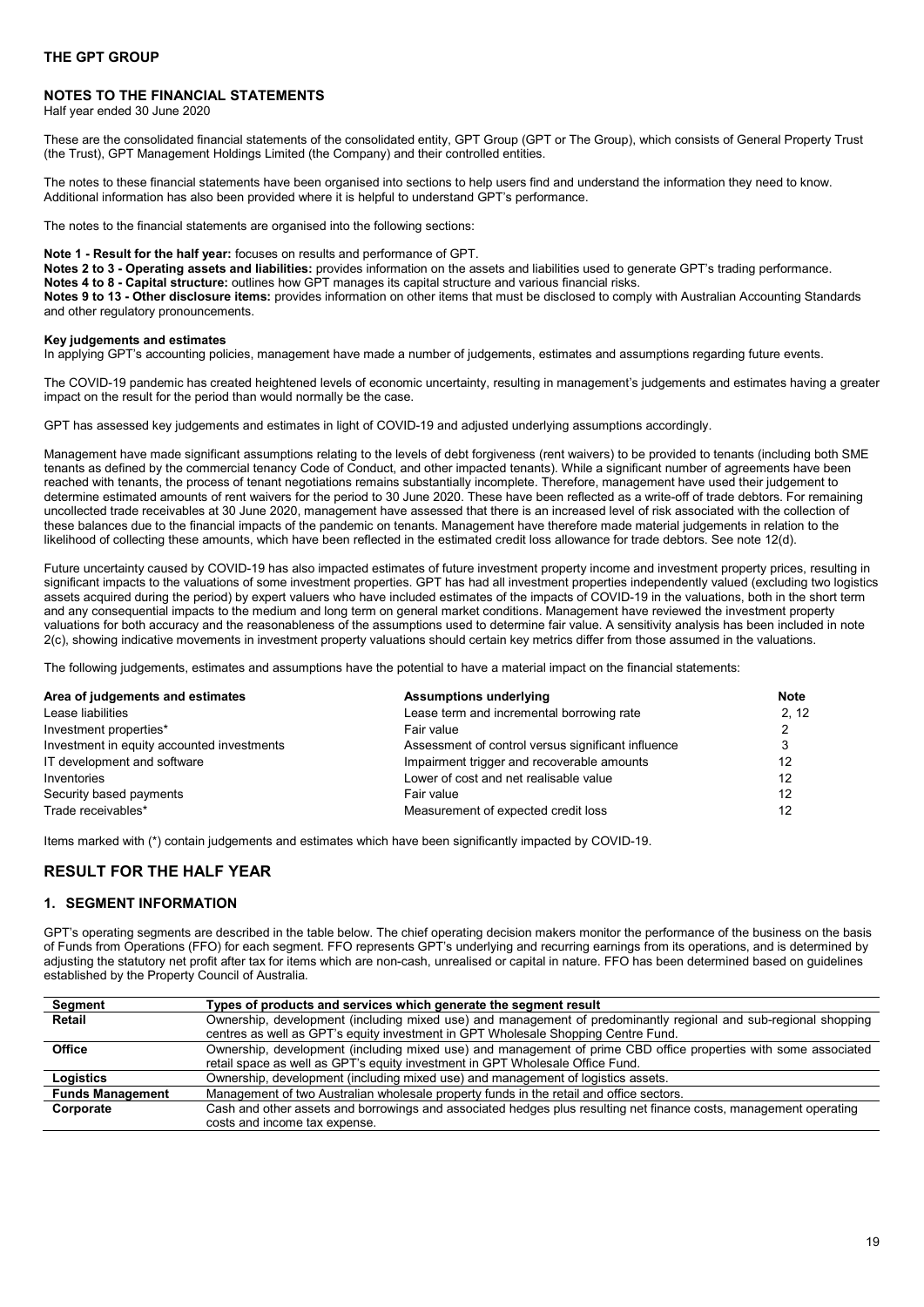# **NOTES TO THE FINANCIAL STATEMENTS**

Half year ended 30 June 2020

# **(a) Segment financial information**

#### **30 June 2020**

The segment financial information provided to the chief operating decision makers for the half year ended 30 June 2020 is set out below:

#### **Financial performance by segment**

|                                      |         | <b>Retail</b> | Office | Logistics      | <b>Funds</b><br>Management | Corporate | <b>Total</b> |
|--------------------------------------|---------|---------------|--------|----------------|----------------------------|-----------|--------------|
|                                      | Note    | \$Μ           | \$Μ    | \$Μ            | \$Μ                        | \$Μ       | \$Μ          |
| Rent from investment properties      | b(ii)   | 116.2         | 137.5  | 80.4           |                            |           | 334.1        |
| Property expenses and outgoings      | b(iii)  | (45.3)        | (29.8) | (15.0)         |                            |           | (90.1)       |
| Income from Funds                    | b(iv)   | 6.3           | 34.7   |                |                            |           | 41.0         |
| Fee income                           |         | 4.4           | 1.8    | ٠              | 31.2                       |           | 37.4         |
| Management & administrative expenses | b(v)    | (6.9)         | (4.8)  | (0.7)          | (7.0)                      | (7.6)     | (27.0)       |
| <b>Operations Net Income</b>         |         | 74.7          | 139.4  | 64.7           | 24.2                       | (7.6)     | 295.4        |
| Development management fees          |         | 1.2           | 1.8    | -              | ٠                          |           | 3.0          |
| Development revenue                  | b(vi)   | 4.6           |        | 0.7            |                            |           | 5.3          |
| Development costs                    | b(vii)  |               |        | (0.7)          |                            |           | (0.7)        |
| Development management expenses      |         | (1.3)         | (1.3)  | (0.3)          |                            |           | (2.9)        |
| <b>Development Net Income</b>        |         | 4.5           | 0.5    | (0.3)          | ۰                          | ٠.        | 4.7          |
| Interest income                      |         |               |        |                |                            | 0.9       | 0.9          |
| Finance costs                        | b(viii) |               |        | ٠              | ٠                          | (50.0)    | (50.0)       |
| <b>Net Finance Costs</b>             |         | ٠             | ٠      | $\blacksquare$ | ٠                          | (49.1)    | (49.1)       |
| <b>Segment Result Before Tax</b>     |         | 79.2          | 139.9  | 64.4           | 24.2                       | (56.7)    | 251.0        |
| Income tax expense                   | b(ix)   |               |        | ٠              |                            | (6.5)     | (6.5)        |
| <b>Funds from Operations (FFO)</b>   | b(i)    | 79.2          | 139.9  | 64.4           | 24.2                       | (63.2)    | 244.5        |

# **Reconciliation of segment assets and liabilities to the Statement of Financial Position**

| $\overline{\phantom{0}}$ | $\overline{\phantom{a}}$ | 119.4   |   | 197.4     | 316.8    |
|--------------------------|--------------------------|---------|---|-----------|----------|
|                          |                          | 119.4   |   | 197.4     | 316.8    |
|                          |                          |         |   |           |          |
| 4,913.0                  | 2.595.8                  | 2,539.7 | ۰ | ٠         | 10,048.5 |
| 812.0                    | 3.464.3                  | -       | - | 10.0      | 4,286.3  |
| 76.0                     |                          | 8.8     | - |           | 84.8     |
| 10.2                     | 48.2                     | 3.3     | ۰ | 874.5     | 936.2    |
| 5,811.2                  | 6,108.3                  | 2.551.8 | ۰ | 884.5     | 15,355.8 |
| 5.811.2                  | 6,108.3                  | 2,671.2 | ٠ | 1.081.9   | 15,672.6 |
| 7.9                      | 24.6                     | 31.8    | ٠ | 4.823.0   | 4,887.3  |
| 7.9                      | 24.6                     | 31.8    | ٠ | 4.823.0   | 4,887.3  |
| 5,803.3                  | 6,083.7                  | 2,639.4 |   | (3,741.1) | 10,785.3 |
|                          |                          |         |   |           |          |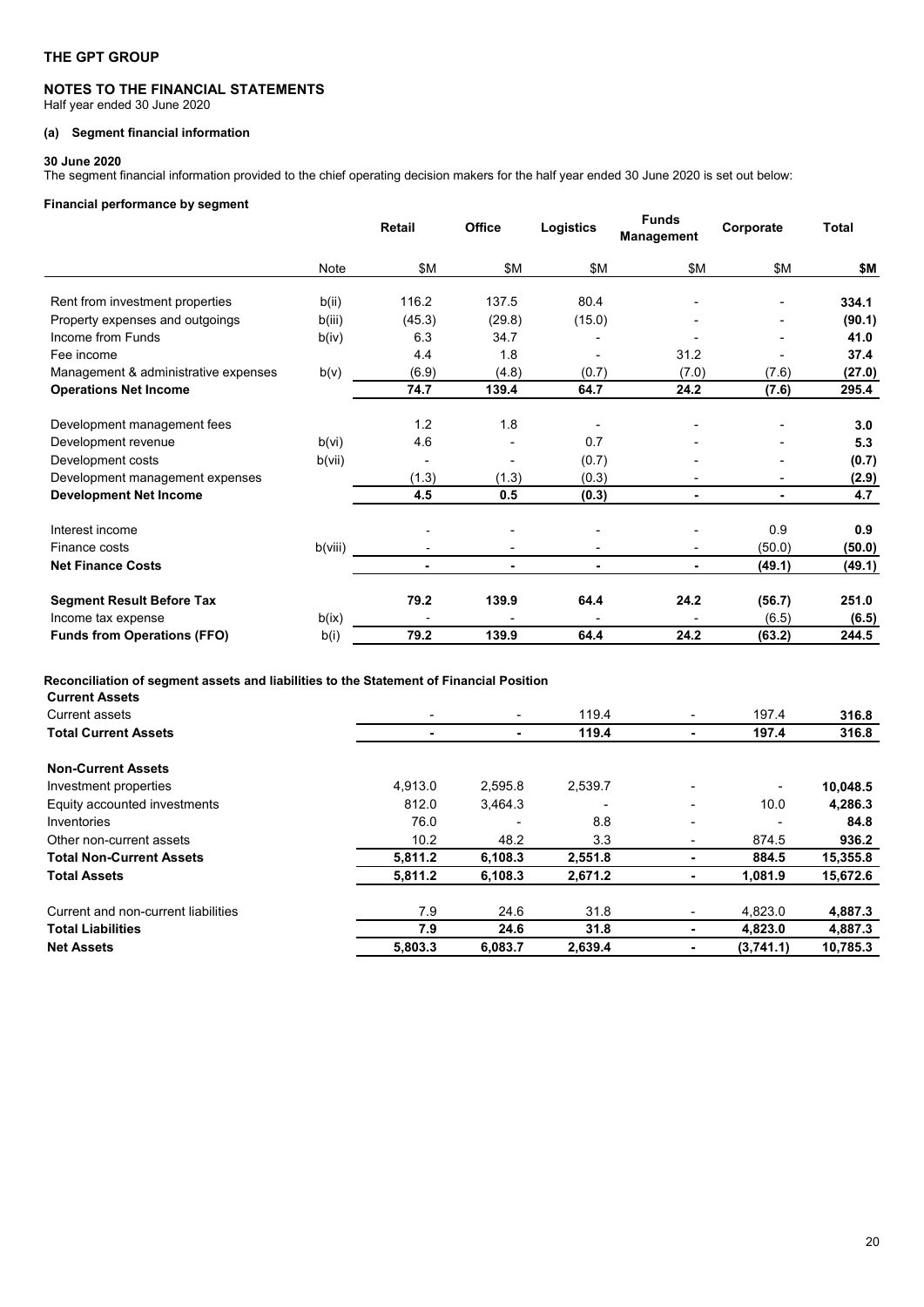# **NOTES TO THE FINANCIAL STATEMENTS**

Half year ended 30 June 2020

#### **30 June 2019**

The segment financial information provided to the chief operating decision makers for the half year ended 30 June 2019 is set out below:

# **Financial performance by segment**

|                                      |         | Retail | <b>Office</b>  | Logistics | <b>Funds</b><br>Management | Corporate | <b>Total</b> |
|--------------------------------------|---------|--------|----------------|-----------|----------------------------|-----------|--------------|
|                                      | Note    | \$Μ    | \$Μ            | \$Μ       | \$Μ                        | \$Μ       | \$Μ          |
| Rent from investment properties      | b(ii)   | 184.5  | 131.8          | 69.4      |                            |           | 385.7        |
| Property expenses and outgoings      | b(iii)  | (52.1) | (28.6)         | (12.1)    |                            |           | (92.8)       |
| Income from Funds                    | b(iv)   | 22.5   | 37.2           |           |                            |           | 59.7         |
| Fee income                           |         | 7.4    | 2.0            | 0.1       | 30.5                       |           | 40.0         |
| Management & administrative expenses | b(v)    | (4.3)  | (4.7)          | (0.5)     | (7.8)                      | (14.4)    | (31.7)       |
| <b>Operations Net Income</b>         |         | 158.0  | 137.7          | 56.9      | 22.7                       | (14.4)    | 360.9        |
| Development management fees          |         | 0.5    | 1.3            |           |                            |           | 1.8          |
| Development revenue                  | b(vi)   |        |                | 33.7      |                            |           | 33.7         |
| Development costs                    | b(vii)  | (0.1)  |                | (33.0)    |                            |           | (33.1)       |
| Development management expenses      | b(v)    | (1.1)  | (0.3)          | (0.5)     |                            |           | (1.9)        |
| <b>Development Net Income</b>        |         | (0.7)  | 1.0            | 0.2       | ۰                          | ٠         | 0.5          |
| Interest income                      |         |        |                |           |                            | 0.6       | 0.6          |
| Finance costs                        | b(viii) |        |                |           |                            | (60.1)    | (60.1)       |
| <b>Net Finance Costs</b>             |         | ٠      | $\blacksquare$ | $\sim$    | ۰                          | (59.5)    | (59.5)       |
| <b>Segment Result Before Tax</b>     |         | 157.3  | 138.7          | 57.1      | 22.7                       | (73.9)    | 301.9        |
| Income tax expense                   | b(ix)   |        |                |           |                            | (6.0)     | (6.0)        |
| <b>Funds from Operations (FFO)</b>   | b(i)    | 157.3  | 138.7          | 57.1      | 22.7                       | (79.9)    | 295.9        |

# **Reconciliation of segment assets and liabilities to the Statement of Financial Position – as at 31 December 2019**

| <b>Current Assets</b>               |         |                          |         |                          |           |          |
|-------------------------------------|---------|--------------------------|---------|--------------------------|-----------|----------|
| Current assets                      | ۰       | ۰                        | 13.7    | ۰.                       | 245.1     | 258.8    |
| <b>Total Current Assets</b>         |         |                          | 13.7    |                          | 245.1     | 258.8    |
| <b>Non-Current Assets</b>           |         |                          |         |                          |           |          |
| Investment properties               | 5,356.6 | 2.532.5                  | 2,438.4 | $\overline{\phantom{0}}$ | ۰         | 10,327.5 |
| Equity accounted investments        | 990.8   | 3,542.2                  |         | ۰.                       | 10.0      | 4,543.0  |
| Inventories                         | 71.8    | $\overline{\phantom{a}}$ | 6.0     | ۰.                       |           | 77.8     |
| Other non-current assets            | 10.2    | 52.2                     | 12.1    | ٠                        | 586.2     | 660.7    |
| <b>Total Non-Current Assets</b>     | 6,429.4 | 6,126.9                  | 2,456.5 | ٠                        | 596.2     | 15,609.0 |
| <b>Total Assets</b>                 | 6,429.4 | 6,126.9                  | 2,470.2 |                          | 841.3     | 15,867.8 |
| Current and non-current liabilities | 6.4     | 25.9                     | 31.9    | ٠                        | 4,477.0   | 4,541.2  |
| <b>Total Liabilities</b>            | 6.4     | 25.9                     | 31.9    |                          | 4,477.0   | 4,541.2  |
| <b>Net Assets</b>                   | 6.423.0 | 6,101.0                  | 2,438.3 |                          | (3,635.7) | 11,326.6 |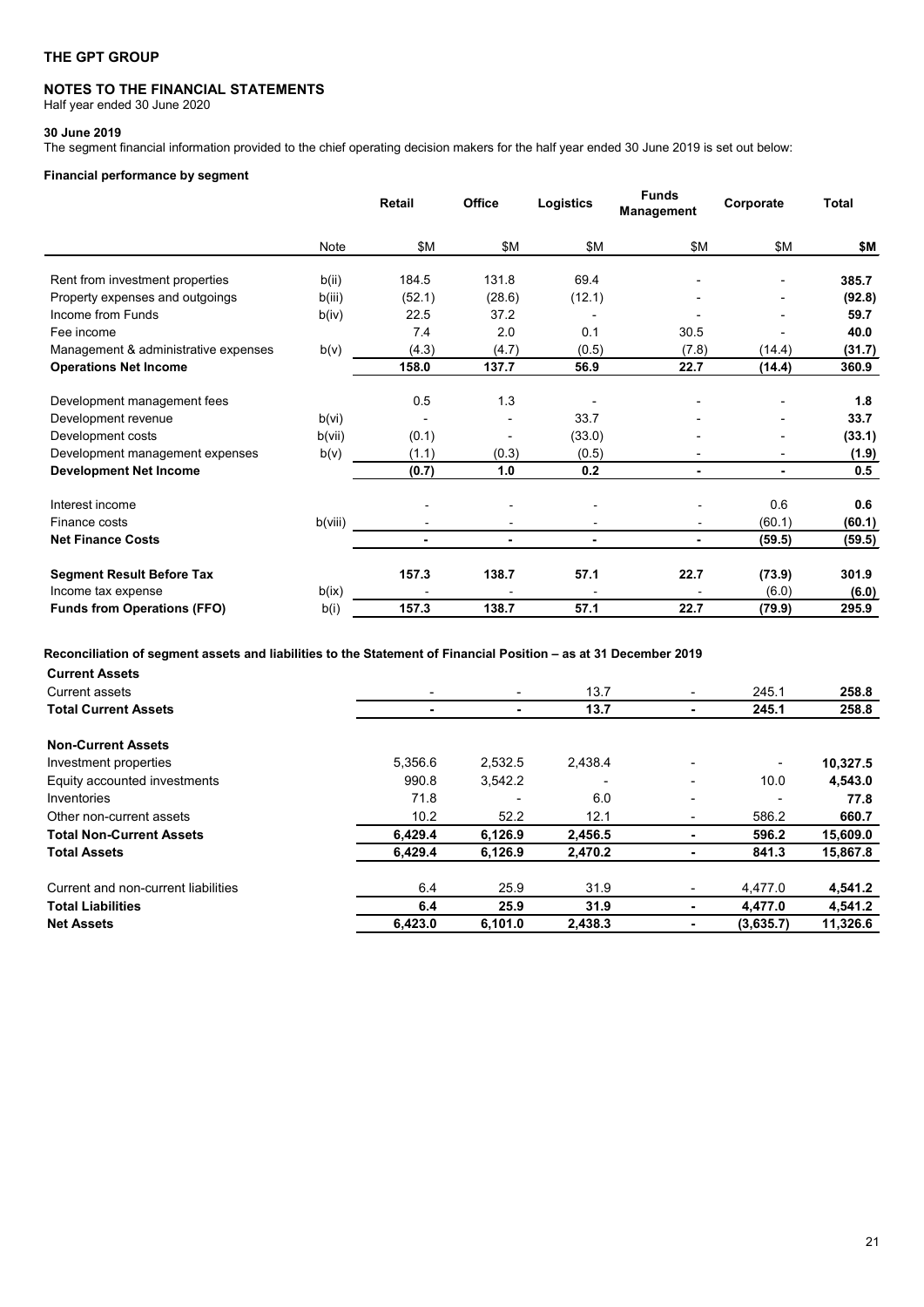### **NOTES TO THE FINANCIAL STATEMENTS**

Half year ended 30 June 2020

# **(b) Reconciliation of segment result to the statement of comprehensive income**

| <u>Reconciliation of segment result to the statement or comprehensive income</u>                                                        | 30 Jun 20<br>\$M  | 30 Jun 19<br>\$Μ |
|-----------------------------------------------------------------------------------------------------------------------------------------|-------------------|------------------|
| (i) FFO to Net (loss) / profit for the half year                                                                                        |                   |                  |
| <b>Segment result</b><br>FFO                                                                                                            | 244.5             | 295.9            |
| <b>Adjustments</b>                                                                                                                      |                   |                  |
| Fair value (loss) / gain on investment properties                                                                                       | (411.6)           | 135.8            |
| Fair value (loss) / gain and other adjustments to equity accounted investments<br>Amortisation of lease incentives and costs            | (278.4)<br>(26.6) | 18.7<br>(26.7)   |
| Straightlining of rental income                                                                                                         | 5.3               | 3.0              |
| Valuation (decrease) / increase                                                                                                         | (711.3)           | 130.8            |
| Net loss on fair value movement of derivatives                                                                                          | (42.7)            | (72.0)           |
| Net impact of foreign currency borrowings and associated hedging loss                                                                   | (9.9)             | (11.6)           |
| Gain on financial liability at amortised cost<br>Financial instruments mark to market and net foreign exchange loss                     | 1.1<br>(51.5)     | 1.3<br>(82.3)    |
|                                                                                                                                         |                   |                  |
| Impairment (expense) / reversal<br>Other items                                                                                          | (0.2)             | 11.1             |
| Total items                                                                                                                             | (0.6)<br>(0.8)    | (2.9)<br>8.2     |
| <b>Consolidated Statement of Comprehensive Income</b>                                                                                   |                   |                  |
| Net (loss) / profit for the half year                                                                                                   | (519.1)           | 352.6            |
| (ii) Rent from investment properties                                                                                                    |                   |                  |
| <b>Segment result</b>                                                                                                                   |                   | 385.7            |
| Rent from investment properties<br>Less: share of rent from investment properties in equity accounted investments                       | 334.1<br>(55.6)   | (40.4)           |
| Eliminations of intra-group lease payments                                                                                              | (0.8)             | (0.7)            |
| <b>Adjustments</b><br>Amortisation of lease incentives and costs                                                                        |                   |                  |
| Straightlining of rental income                                                                                                         | (26.6)<br>5.3     | (26.7)<br>3.0    |
| Impairment loss on trade and other receivables                                                                                          | 59.8              | 0.7              |
| <b>Consolidated Statement of Comprehensive Income</b><br>Rent from investment properties                                                | 316.2             | 321.6            |
|                                                                                                                                         |                   |                  |
| (iii) Property expenses and outgoings<br><b>Segment result</b>                                                                          |                   |                  |
| Property expenses and outgoings                                                                                                         | (90.1)            | (92.8)           |
| Less: share of property expenses and outgoings in equity accounted investments                                                          | 11.4              | 7.6              |
| <b>Consolidated Statement of Comprehensive Income</b><br>Property expenses and outgoings                                                | (78.7)            | (85.2)           |
|                                                                                                                                         |                   |                  |
| (iv) Share of after tax profit of equity accounted investments<br><b>Segment result</b>                                                 |                   |                  |
| Income from funds                                                                                                                       | 41.0              | 59.7             |
| Share of rent from investment properties in equity accounted investments                                                                | 55.6              | 40.4             |
| Share of property expenses and outgoings in equity accounted investments<br>Development revenue - equity accounted investments          | (11.4)<br>4.6     | (7.6)            |
| Development costs - equity accounted investments                                                                                        |                   | (0.1)            |
| Adjustments                                                                                                                             |                   |                  |
| Fair value (loss) / gain and other adjustments to equity accounted investments<br><b>Consolidated Statement of Comprehensive Income</b> | (278.4)           | 18.7             |
| Share of after tax (loss) / profit of equity accounted investments                                                                      | (188.6)           | 111.1            |
| (v) Management and administration expenses                                                                                              |                   |                  |
| Segment result                                                                                                                          |                   |                  |
| Operations                                                                                                                              | (27.0)            | (31.7)           |
| Development<br>Eliminations of intra-group lease payments                                                                               | (2.9)<br>0.8      | (1.9)<br>0.7     |
| Transfer to Finance costs - leases                                                                                                      | 0.9               | 0.3              |
| Less: depreciation expense                                                                                                              | 2.7               | 1.0              |
| Less: amortisation expense<br>Less: impairment expense                                                                                  | 2.6<br>0.8        |                  |
| Adjustments                                                                                                                             |                   |                  |
| Other                                                                                                                                   | (0.6)             | (0.4)            |
| <b>Consolidated Statement of Comprehensive Income</b><br>Management and administration expenses                                         | (22.7)            | (32.0)           |
|                                                                                                                                         |                   |                  |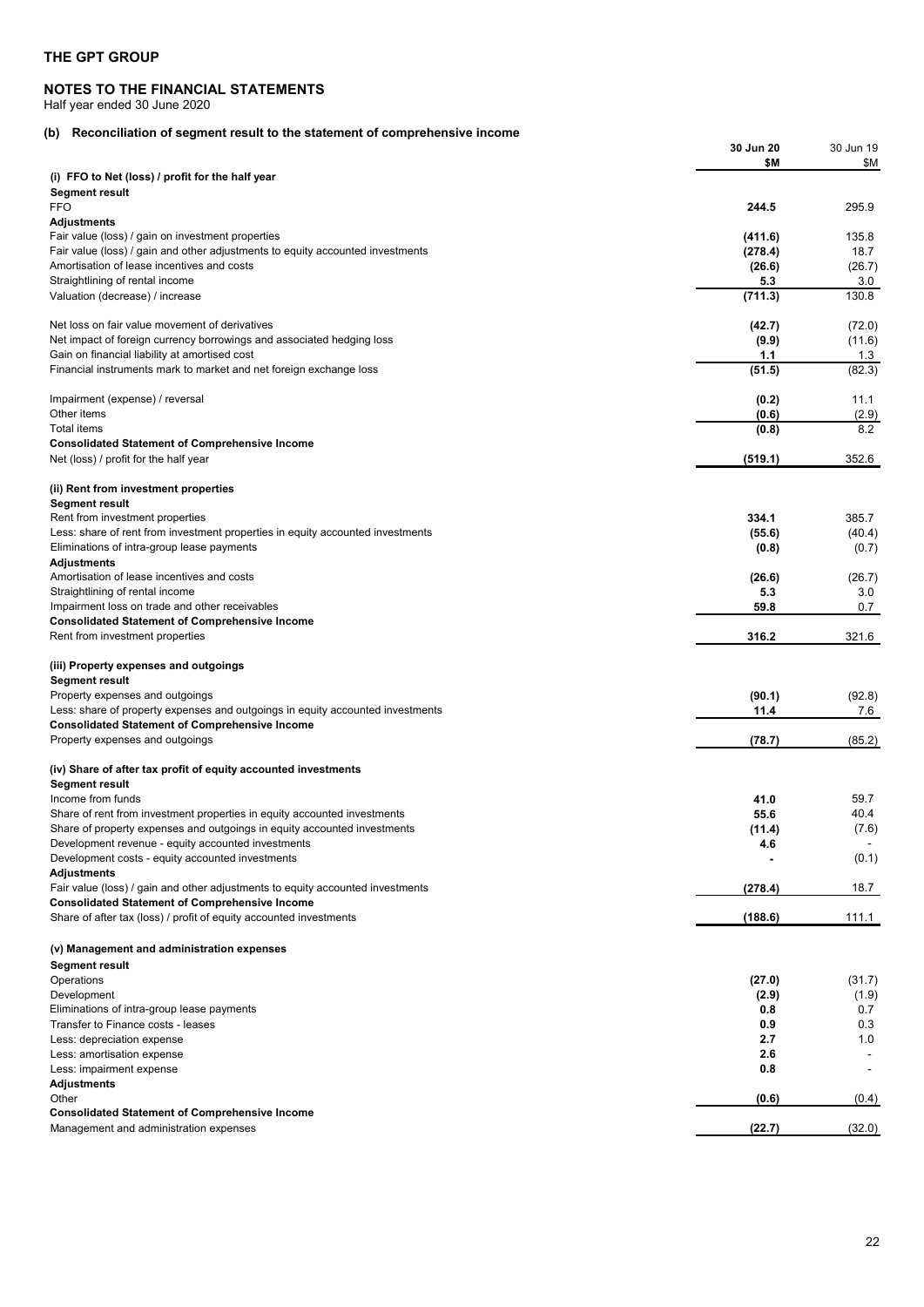# **NOTES TO THE FINANCIAL STATEMENTS**

Half year ended 30 June 2020

|                                                                                                                          | 30 Jun 20<br>\$M | 30 Jun 19<br>\$Μ |
|--------------------------------------------------------------------------------------------------------------------------|------------------|------------------|
| (vi) Development revenue                                                                                                 |                  |                  |
| <b>Segment result</b>                                                                                                    |                  |                  |
| Development revenue                                                                                                      | 5.3              | 33.7             |
| Less: share of after tax profit of equity accounted investments<br><b>Consolidated Statement of Comprehensive Income</b> | (4.6)            |                  |
| Development revenue                                                                                                      | 0.7              | 33.7             |
|                                                                                                                          |                  |                  |
| (vii) Development costs                                                                                                  |                  |                  |
| <b>Segment result</b>                                                                                                    |                  |                  |
| Development costs                                                                                                        | (0.7)            | (33.1)           |
| Less: share of after tax loss of equity accounted investments                                                            |                  | 0.1              |
| <b>Consolidated Statement of Comprehensive Income</b>                                                                    |                  |                  |
| Development costs                                                                                                        | (0.7)            | (33.0)           |
|                                                                                                                          |                  |                  |
| (viii) Finance costs                                                                                                     |                  |                  |
| <b>Segment result</b><br>Finance costs - borrowings                                                                      | (50.0)           | (60.1)           |
| Finance costs - leases                                                                                                   | (0.9)            | (0.3)            |
| <b>Consolidated Statement of Comprehensive Income</b>                                                                    |                  |                  |
| Finance costs                                                                                                            | (50.9)           | (60.4)           |
|                                                                                                                          |                  |                  |
| (ix) Income tax expense                                                                                                  |                  |                  |
| <b>Segment result</b>                                                                                                    |                  |                  |
| Income tax expense                                                                                                       | (6.5)            | (6.0)            |
| <b>Adjustment</b>                                                                                                        |                  |                  |
| Tax impact of reconciling items from segment result to net profit for the half year                                      |                  | (0.2)            |
| <b>Consolidated Statement of Comprehensive Income</b>                                                                    |                  |                  |
| Income tax expense                                                                                                       | (6.5)            | (6.2)            |

# <span id="page-22-0"></span>**OPERATING ASSETS AND LIABILITIES**

# <span id="page-22-1"></span>**2. INVESTMENT PROPERTIES**

#### **Basis of Valuation**

In line with the Valuation Policy, GPT independently values each asset (including investment property assets disclosed within equity accounted investments) at least annually. However, in light of the current economic environment, the Group independently valued all investment properties as at the reporting date, excluding two logistics assets acquired during the period.

These valuations were undertaken having regards to the following factors:

- The government legislated the Code of Conduct for commercial tenancies, in addition to implementing various health and other economic measures which have impacted GPTs properties, tenants and cash flows;
- Market based evidence for key valuation assumptions has been difficult to obtain, primarily due to the lack of relevant transaction activity in light of COVID-19. Independent valuers will analyse and then reflect transaction evidence in their key valuation assumptions, including capitalisation and discount rates, when the evidence becomes available. The fair value assessment of GPT's portfolio as at the reporting date includes an estimate of the impacts of COVID-19 using information available at the time of preparation of the financial statements, including the impact of rent relief estimated to be granted to tenants. Independent valuers have also adjusted a number of assumptions, including increasing allowances for incentives and lease up periods for current vacancies and near term lease expiries and lowering forecast market rental growth rates; and
- In the event that COVID-19 impacts are more severe or prolonged than anticipated, this may have a further adverse impact on the fair value of GPT's investment properties.

The independent valuations contained material valuation uncertainty clauses given the impacts of COVID-19 and reduced levels of transactional evidence during the period. The valuations can be relied upon at the date of valuation however, a higher level of valuation uncertainty than normal is assumed.

In late July we consulted with the independent valuers who undertook the valuations of the Group's investment properties to understand whether any events subsequent to balance date have changed their view of the 30 June 2020 valuations. The independent valuers considered the various transactions that had occurred in the market post 30 June and the status of COVID-19 allowances already made at 30 June, including considering the impact of the reintroduction of increased restrictions in Melbourne and the continuing uncertainty this may cause for the Group and our tenants. The independent valuers were of the opinion that allowances already made at 30 June are sufficient and there has been no changes to the valuations subsequent to balance date.

GPT provides factual information to the independent valuers, including passing rental information, outstanding incentives and capital expenditure forecasts which the independent valuers then use to form their own assessment. Management have reviewed the investment property valuations for both accuracy and reasonableness of the assumptions used to determine fair value. The fair values, as assessed by the independent valuers, are shown in the following tables.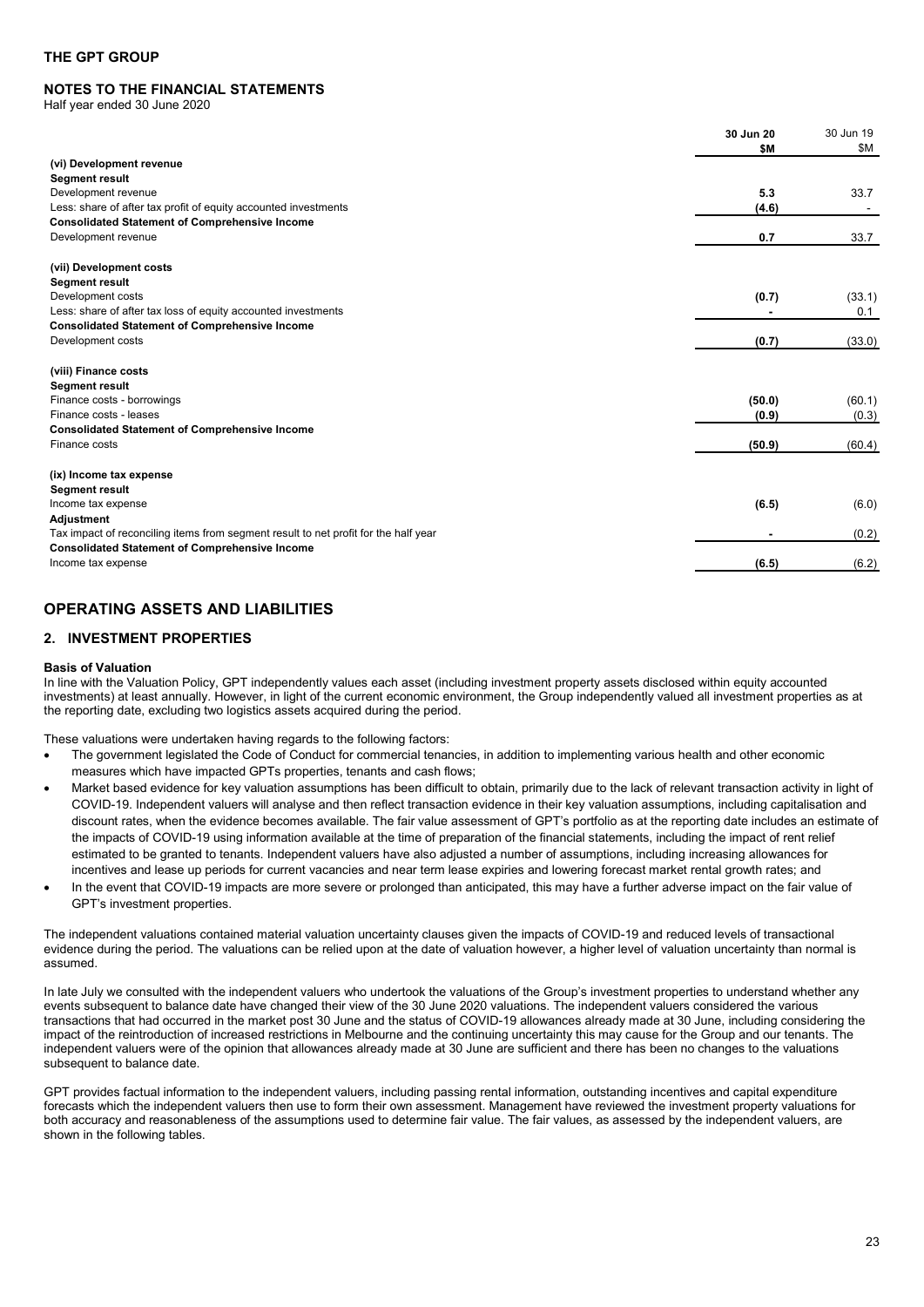#### **NOTES TO THE FINANCIAL STATEMENTS**  Half year ended 30 June 2020

# **(a) Investment properties**

|                                    |             | Investment<br>properties | Less lease<br>liabilities<br>30 Jun 20 | <b>Fair value</b> | Investment<br>properties | Less lease<br>liabilities<br>31 Dec 19 | Fair value |
|------------------------------------|-------------|--------------------------|----------------------------------------|-------------------|--------------------------|----------------------------------------|------------|
|                                    | <b>Note</b> | \$Μ                      | \$M                                    | \$Μ               | \$Μ                      | \$M                                    | \$Μ        |
| Retail                             | (i)         | 4,913.0                  | (7.9)                                  | 4,905.1           | 5,356.6                  | (6.4)                                  | 5,350.2    |
| Office                             | (i)         | 2,411.3                  |                                        | 2,411.3           | 2,410.5                  |                                        | 2,410.5    |
| Logistics                          | (iii)       | 2,343.4                  | -                                      | 2,343.4           | 2,223.8                  | -                                      | 2,223.8    |
| Properties under development       | (iv)        | 380.8                    |                                        | 380.8             | 336.6                    |                                        | 336.6      |
| <b>Total investment properties</b> | (vi)        | 10,048.5                 | (7.9)                                  | 10.040.6          | 10,327.5                 | (6.4)                                  | 10,321.1   |

|                                                        |                         |                              | Investment | Less lease  |                   | Investment | Less lease     |            | Latest      |                               |
|--------------------------------------------------------|-------------------------|------------------------------|------------|-------------|-------------------|------------|----------------|------------|-------------|-------------------------------|
|                                                        | Ownership               |                              | properties | liabilities | <b>Fair value</b> | properties | liabilities    | Fair value | independent |                               |
|                                                        | interest <sup>(1)</sup> | <b>Acquisition</b>           |            | 30 Jun 20   |                   |            | 31 Dec 19      |            | valuation   |                               |
|                                                        | %                       | date                         | \$M        | \$M         | \$M               |            |                | \$M        |             | date Valuer                   |
| (i)<br>Retail                                          |                         |                              |            |             |                   |            |                |            |             |                               |
| Casuarina Square, NT                                   | 50.0                    | Oct 1973                     | 207.8      |             | 207.8             | 248.0      |                | 248.0      | Jun 2020    | Urbis                         |
|                                                        |                         | Dec 1977 / Oct 2002 /        |            |             |                   |            |                |            |             |                               |
| Charlestown Square, NSW                                | 100.0                   | <b>Jul 2003</b>              | 865.0      |             | 865.0             | 1,003.0    | ٠              | 1.003.0    | Jun 2020    | <b>CB Richard Ellis</b>       |
| Highpoint Shopping Centre, VIC                         | 16.7                    | Aug 2009                     | 358.3      |             | 358.3             | 412.5      |                | 412.5      | Jun 2020    | Savills Australia             |
| Melbourne Central, VIC - retail portion <sup>(2)</sup> |                         | ** 100.0 May 1999 / May 2001 | 1.601.3    | (5.8)       | 1,595.5           | 1,622.4    | (4.4)          | 1.618.0    | Jun 2020    | Jones Lang LaSalle            |
| Rouse Hill Town Centre, NSW                            | 100.0                   | Dec 2005                     | 635.2      |             | 635.2             | 680.2      | $\blacksquare$ | 680.2      | Jun 2020    | <b>Colliers International</b> |
|                                                        |                         | Dec 1992 / Jun 1999          |            |             |                   |            |                |            |             |                               |
| Sunshine Plaza, QLD                                    | $** 50.0$               | / Sep 2004                   | 589.9      | (2.1)       | 587.8             | 654.5      | (2.0)          | 652.5      | Jun 2020    | <b>CB Richard Ellis</b>       |
| Westfield Penrith, NSW                                 | 50.0                    | Jun 1971                     | 655.5      |             | 655.5             | 736.0      |                | 736.0      | Jun 2020    | Savills Australia             |
| <b>Total Retail</b>                                    |                         |                              | 4,913.0    | (7.9)       | 4,905.1           | 5,356.6    | (6.4)          | 5,350.2    |             |                               |
| Office<br>(ii)                                         |                         |                              |            |             |                   |            |                |            |             |                               |
| Australia Square, Sydney, NSW                          | 50.0                    | Sep 1981                     | 576.5      |             | 576.5             | 593.5      |                | 593.5      | Jun 2020    | <b>CB Richard Ellis</b>       |
| 60 Station Street, Parramatta, NSW                     | 100.0                   | Sep 2018                     | 279.0      |             | 279.0             | 282.0      |                | 282.0      | Jun 2020    | <b>Colliers International</b> |
| 4 Murray Rose Avenue, Sydney Olympic<br>Park, NSW      | $*100.0$                | May 2002                     | 136.0      |             | 136.0             | 131.5      |                | 131.5      | Jun 2020    | Colliers International        |
| Melbourne Central, VIC - office portion (2)            |                         | 100.0 May 1999 / May 2001    | 714.0      |             | 714.0             | 696.5      | $\sim$         | 696.5      | Jun 2020    | <b>Colliers International</b> |
| 181 William & 550 Bourke Streets,<br>Melbourne, VIC    | 50.0                    | Oct 2014                     | 409.5      |             | 409.5             | 404.0      | ٠              | 404.0      | Jun 2020    | <b>CB Richard Ellis</b>       |
| One One One Eagle Street, Brisbane, QLD                | 33.3                    | Apr 1984                     | 296.3      |             | 296.3             | 303.0      |                | 303.0      | Jun 2020    | <b>Colliers International</b> |
| <b>Total Office</b>                                    |                         |                              | 2,411.3    | ۰           | 2,411.3           | 2,410.5    |                | 2,410.5    |             |                               |

(1) Freehold, unless otherwise marked with an \* which denotes leasehold and \*\* denotes a combination of freehold and leasehold respectively.

(2) Melbourne Central: 69.2% Retail and 30.8% Office (31 Dec 2019: 70.0% Retail and 30.0% Office). Melbourne Central - Retail Includes 100% of Melbourne Central car park and 100% of 202 Little Lonsdale Street.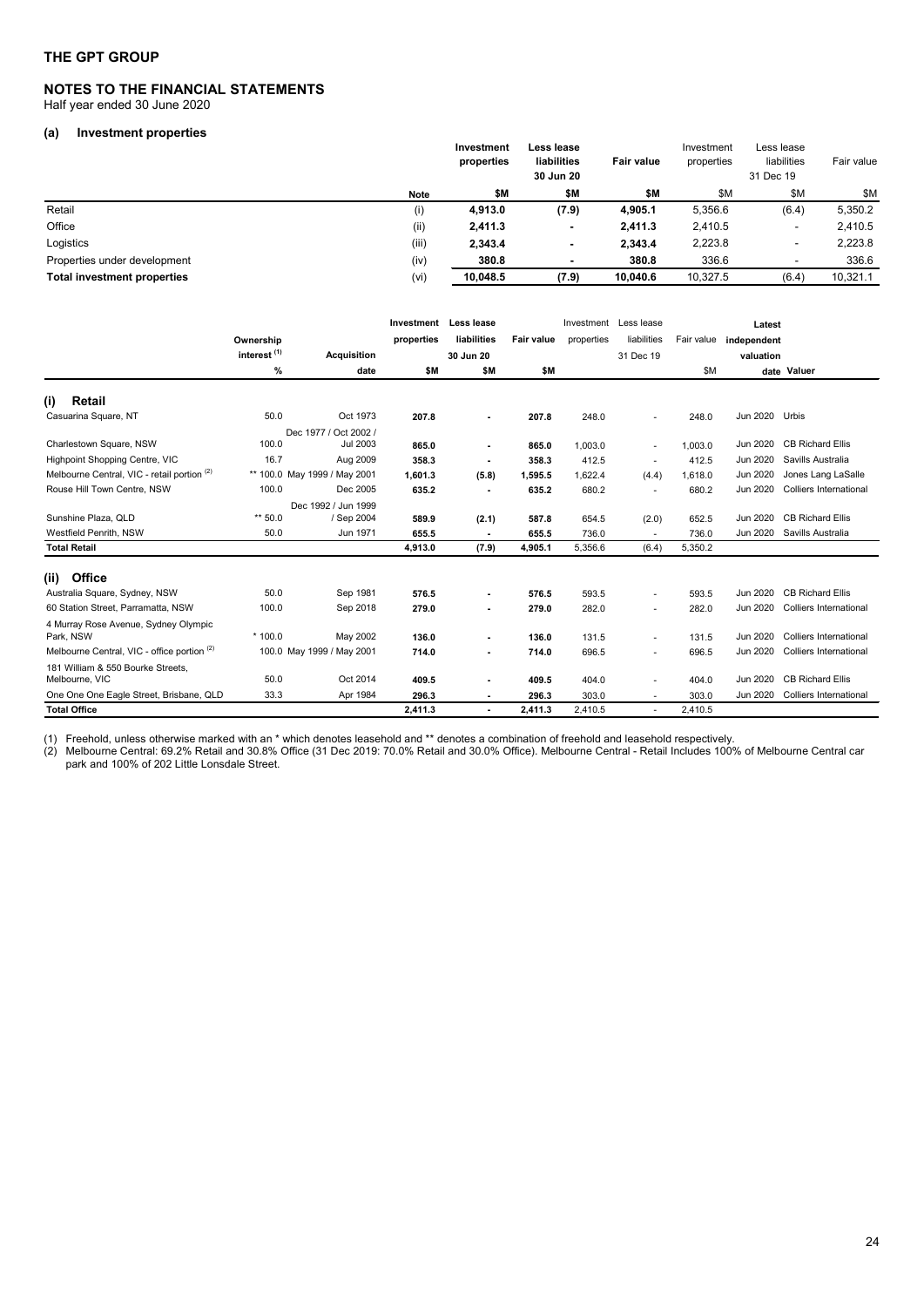# **NOTES TO THE FINANCIAL STATEMENTS**

Half year ended 30 June 2020

|                                                     |                         |                     |            | Investment Less lease |            |                | Investment Less lease |         | Latest                 |                               |
|-----------------------------------------------------|-------------------------|---------------------|------------|-----------------------|------------|----------------|-----------------------|---------|------------------------|-------------------------------|
|                                                     | Ownership               |                     | properties | liabilities           | Fair value | properties     | liabilities           |         | Fair value independent |                               |
|                                                     | interest <sup>(1)</sup> | <b>Acquisition</b>  |            | 30 Jun 20             |            |                | 31 Dec 19             |         | valuation              |                               |
|                                                     | %                       | date                | \$M        | \$M                   | \$M        |                |                       | \$M     |                        | date Valuer                   |
|                                                     |                         |                     |            |                       |            |                |                       |         |                        |                               |
| (iii) Logistics                                     |                         |                     |            |                       |            |                |                       |         |                        |                               |
| Rosehill Business Park, Camellia, NSW               | 100.0                   | May 1998            | 92.4       | ä,                    | 92.4       | 91.5           |                       | 91.5    | Jun 2020               | Knight Frank                  |
| 10 Interchange Drive, Eastern Creek, NSW            | 100.0                   | Aug 2012            | 40.5       | ä,                    | 40.5       | 39.5           | ÷.                    | 39.5    | Jun 2020               | <b>Colliers International</b> |
| 16-34 Templar Road, Erskine Park, NSW               | 100.0                   | Jun 2008            | 70.0       | ä,                    | 70.0       | 69.5           | ÷,                    | 69.5    | Jun 2020               | <b>CB Richard Ellis</b>       |
| 36-52 Templar Road, Erskine Park, NSW               | 100.0                   | Jun 2008            | 118.5      |                       | 118.5      | 112.0          | ÷,                    | 112.0   | Jun 2020               | Savills Australia             |
| 54-70 Templar Road, Erskine Park, NSW               | 100.0                   | Jun 2008            | 172.0      | $\blacksquare$        | 172.0      | 162.0          | ÷,                    | 162.0   | Jun 2020               | <b>CB Richard Ellis</b>       |
| 67-75 Templar Road, Erskine Park, NSW               | 100.0                   | Jun 2008            | 27.3       |                       | 27.3       | 26.0           | ٠                     | 26.0    | Jun 2020               | Jones Lang LaSalle            |
| 29-55 Lockwood Road, Erskine Park, NSW              | 100.0                   | Jun 2008            | 117.3      | ä,                    | 117.3      | 113.5          | ٠                     | 113.5   | Jun 2020               | <b>Colliers International</b> |
| 57-87 & 89-99 Lockwood Rd, Erskine Park,            |                         |                     |            |                       |            |                |                       |         |                        |                               |
| <b>NSW</b>                                          | 100.0                   | Jul 2019            | 107.2      | ä,                    | 107.2      | 107.0          |                       | 107.0   | Jun 2020               | M3 Property                   |
| 407 Pembroke Road, Minto, NSW                       | 50.0                    | Oct 2008            | 32.3       | L.                    | 32.3       | 32.0           | ٠                     | 32.0    | Jun 2020               | Jones Lang LaSalle            |
| 4 Holker Street, Newington, NSW                     | 100.0                   | Mar 2006            | 38.6       |                       | 38.6       | 37.7           | ÷,                    | 37.7    | Jun 2020               | Knight Frank                  |
| 83 Derby Street, Silverwater, NSW                   | 100.0                   | Aug 2012            | 41.3       |                       | 41.3       | 41.3           | ٠                     | 41.3    | Jun 2020               | Jones Lang LaSalle            |
| Sydney Olympic Park Town Centre, NSW <sup>(2)</sup> | $*100.0$                | Jun 2010 - Apr 2013 | 48.5       | ä,                    | 48.5       | 137.5          | $\blacksquare$        | 137.5   | Jun 2020               | <b>Colliers International</b> |
| Quad 1, Sydney Olympic Park, NSW                    | * 100.0                 | Jun 2001            | 29.8       |                       | 29.8       | 29.0           | ÷.                    | 29.0    | Jun 2020               | <b>Colliers International</b> |
| Quad 4, Sydney Olympic Park, NSW                    | $*100.0$                | Jun 2004            | 51.0       | ä.                    | 51.0       | 62.8           | ٠                     | 62.8    | Jun 2020               | <b>Colliers International</b> |
| 372-374 Victoria Street, Wetherill Park, NSW        | 100.0                   | <b>Jul 2006</b>     | 32.8       |                       | 32.8       | 31.3           | ÷                     | 31.3    | Jun 2020               | M3 Property                   |
| 38 Pine Road, Yennora, NSW                          | 100.0                   | Nov 2013            | 68.4       | ä,                    | 68.4       | 67.0           | ÷,                    | 67.0    | Jun 2020               | <b>Colliers International</b> |
| 18-24 Abbott Road, Seven Hills, NSW                 | 100.0                   | Oct 2006            | 42.5       |                       | 42.5       | 41.6           | $\overline{a}$        | 41.6    | Jun 2020               | <b>Colliers International</b> |
| 1A Huntingwood Drive, Huntingwood, NSW              | 100.0                   | Oct 2016            | 47.5       | L                     | 47.5       | 46.8           | ÷,                    | 46.8    | Jun 2020               | Knight Frank                  |
| 1B Huntingwood Drive, Huntingwood, NSW              | 100.0                   | Oct 2016            | 26.9       | L.                    | 26.9       | 26.6           | ÷                     | 26.6    | Jun 2020               | Knight Frank                  |
| 54 Eastern Creek Drive, Eastern Creek, NSW          | 100.0                   | Apr 2016            | 55.4       | ä,                    | 55.4       | 52.0           | ÷,                    | 52.0    | Jun 2020               | <b>Colliers International</b> |
| 50 Old Wallgrove Road, Eastern Creek, NSW           | 100.0                   | Jun 2016            | 71.1       |                       | 71.1       | 70.3           |                       | 70.3    | Jun 2020               | Knight Frank                  |
| 104 Vanessa Street, Kingsgrove, NSW                 | 100.0                   | May 2019            | 24.8       | $\overline{a}$        | 24.8       | 24.0           | ä,                    | 24.0    | Jun 2020               | M3 Property                   |
| 64 Biloela Street, Villawood, NSW                   | 100.0                   | May 2019            | 40.3       |                       | 40.3       | 39.5           |                       | 39.5    | Jun 2020               | M3 Property                   |
| 30-32 Bessemer Street, Blacktown, NSW               | 100.0                   | May 2019            | 41.8       | L.                    | 41.8       | 41.5           | ä,                    | 41.5    | Jun 2020               | M3 Property                   |
| 38A Pine Road, Yennora, NSW <sup>(3)</sup>          | 100.0                   | Nov 2013            | 13.0       | ä,                    | 13.0       | $\overline{a}$ |                       | ×.      | Jun 2020               | <b>Colliers International</b> |
| Citiwest Industrial Estate, Altona North, VIC       | 100.0                   | Aug 1994            | 110.0      | ä,                    | 110.0      | 102.6          | ÷.                    | 102.6   | Jun 2020               | Savills Australia             |
| Citiport Business Park, Port Melbourne, VIC         | 100.0                   | Mar 2012            | 93.0       | ä.                    | 93.0       | 90.8           | ÷.                    | 90.8    | Jun 2020               | Savills Australia             |
| Austrak Business Park, Somerton, VIC                | 50.0                    | Oct 2003            | 196.2      | L.                    | 196.2      | 195.2          | ä,                    | 195.2   | Jun 2020               | <b>CB Richard Ellis</b>       |
| Sunshine Business Estate, Sunshine, VIC             | 100.0                   | Jan 2018            | 79.1       |                       | 79.1       | 79.1           | ÷,                    | 79.1    | Jun 2020               | Jones Lang LaSalle            |
| 396 Mount Derrimut Road, Derrimut, VIC              | 100.0                   | Nov 2018            | 13.0       |                       | 13.0       | 12.9           |                       | 12.9    | Jun 2020               | Savills Australia             |
| 399 Boundary Road, Truganina, VIC                   | 100.0                   | Dec 2018            | 18.5       | ä,                    | 18.5       | 18.4           | ٠                     | 18.4    | Jun 2020               | Savills Australia             |
| 21 Shiny Drive, Truganina, VIC                      | 100.0                   | Nov 2018            | 38.3       |                       | 38.3       | 34.7           |                       | 34.7    | Jun 2020               | Jones Lang LaSalle            |
| 21-23 Wirraway Drive, Port Melbourne, VIC           | 100.0                   | Mar 2020            | 32.4       | ä,                    | 32.4       | ÷.             | $\overline{a}$        | ÷,      | Mar 2020               | Savills Australia             |
| 1 Botero Place, Truganina, VIC                      | 100.0                   | May 2020            | 42.2       |                       | 42.2       |                | ×.                    | ÷,      | May 2020               | Savills Australia             |
| 16-28 Quarry Road, Yatala, QLD                      | 100.0                   | Nov 2013            | 50.1       | ä,                    | 50.1       | 45.7           | $\overline{a}$        | 45.7    | Jun 2020               | Savills Australia             |
| 59 Forest Way, Karawatha, QLD                       | 100.0                   | Dec 2012            | 125.5      | ä,                    | 125.5      | 125.0          | $\overline{a}$        | 125.0   | Jun 2020               | Jones Lang LaSalle            |
| 55 Whitelaw Place, Wacol, QLD                       | 100.0                   | Dec 2016            | 17.8       | $\blacksquare$        | 17.8       | 17.5           | ÷,                    | 17.5    | Jun 2020               | Jones Lang LaSalle            |
| 2 Ironbark Close, Wembley Business Park,            |                         |                     |            |                       |            |                |                       |         |                        |                               |
| Berrinba, QLD <sup>(3)</sup>                        | 100.0                   | Jun 2015            | 48.5       |                       | 48.5       |                |                       |         | Jun 2020               | Savills Australia             |
| 30 Ironbark Close, Wembley Business Park,           |                         |                     |            |                       |            |                |                       |         |                        |                               |
| Berrinba, QLD <sup>(3)</sup>                        | 100.0                   | Jun 2015            | 27.6       |                       | 27.6       |                |                       |         | Jun 2020               | Savills Australia             |
| <b>Total Logistics</b>                              |                         |                     | 2,343.4    | $\sim$                | 2,343.4    | 2,223.8        | L.                    | 2,223.8 |                        |                               |

(1) Freehold, unless otherwise marked with an \* which denotes leasehold and \*\* denotes a combination of freehold and leasehold respectively.

(2) GPT received an offer of compensation from Sydney Metro following commercial negotiation regarding the compulsory acquisition for three of GPT's properties at Sydney Olympic Park Town Centre. At 30 June 2020, these three assets have been classified as assets held for sale with a carrying value of \$103.0 million based on the offer received.

(3) Following practical completion in March 2020, these properties have been reclassified from properties under development to investment property in the Logistics portfolio.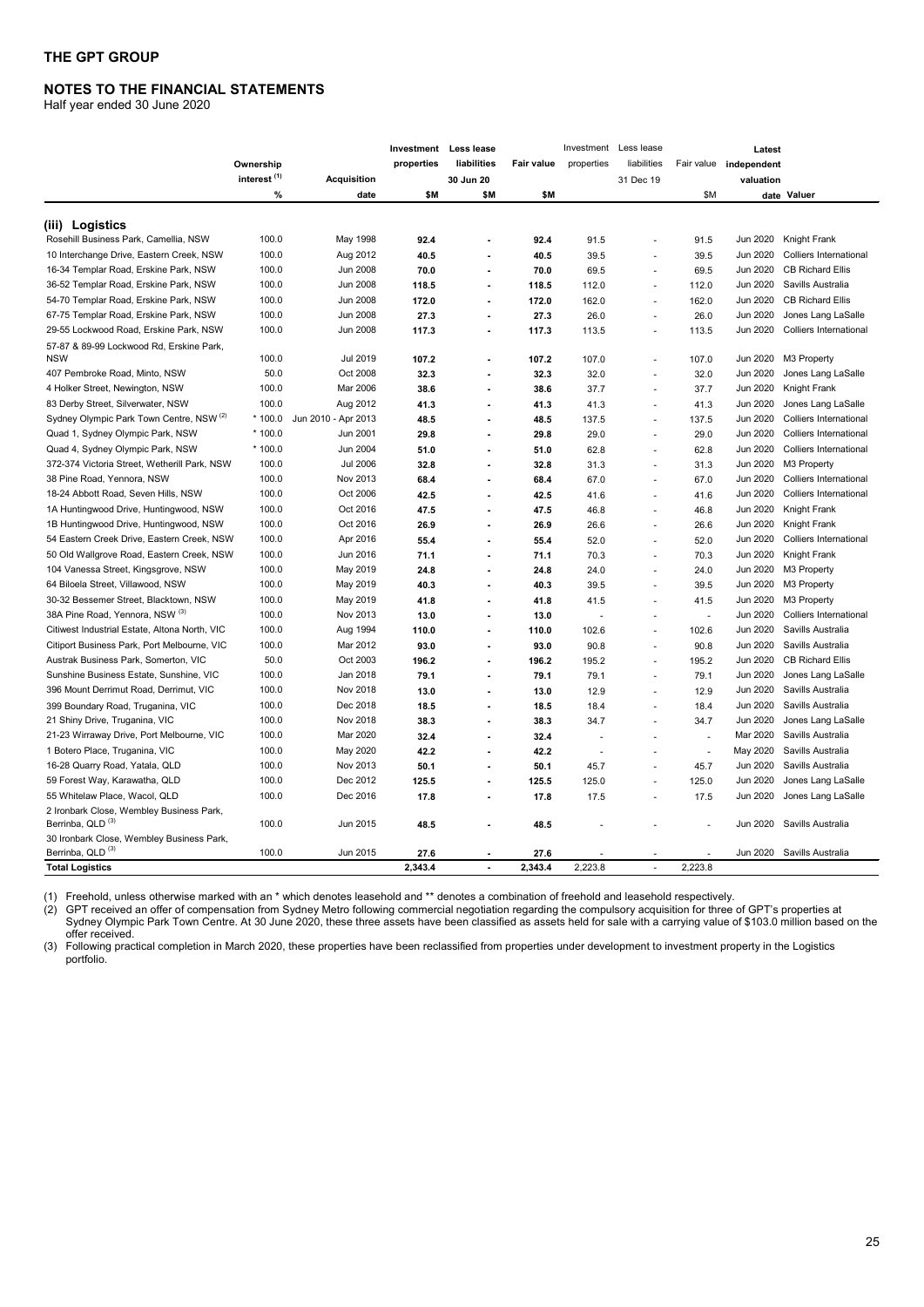# **NOTES TO THE FINANCIAL STATEMENTS**

Half year ended 30 June 2020

|                                                                           | Ownership               |             | Investment<br>properties | Less lease<br>liabilities | <b>Fair value</b> | properties | Investment Less lease<br>liabilities | Fair value | Latest<br>independent |                               |
|---------------------------------------------------------------------------|-------------------------|-------------|--------------------------|---------------------------|-------------------|------------|--------------------------------------|------------|-----------------------|-------------------------------|
|                                                                           | interest <sup>(1)</sup> | Acquisition |                          | 30 Jun 20                 |                   |            | 31 Dec 19                            |            | valuation             |                               |
|                                                                           | %                       | date        | \$M                      | \$Μ                       | \$Μ               |            |                                      | \$M        |                       | date Valuer                   |
| (iv) Properties under development                                         |                         |             |                          |                           |                   |            |                                      |            |                       |                               |
| 32 Smith, Parramatta, NSW                                                 | 100.0                   | Mar 2017    | 184.5                    |                           | 184.5             | 122.0      | $\sim$                               | 122.0      | Jun 2020              | Colliers International        |
| 128 Andrews Road, Penrith, NSW                                            | 100.0                   | Jul 2019    | 60.0                     |                           | 60.0              | 24.1       | ٠                                    | 24.1       | Jun 2020              | <b>Colliers International</b> |
| 42 Cox Place, Glendenning, NSW                                            | 100.0                   | Dec 2019    | 20.9                     |                           | 20.9              | 16.7       | ٠                                    | 16.7       | Jun 2020              | Knight Frank                  |
| 407 Pembroke Rd, Minto, NSW                                               | 50.0                    | Oct 2008    | 7.9                      |                           | 7.9               | 5.8        | ٠                                    | 5.8        | Jun 2020              | Jones Lang LaSalle            |
| 2, 6 & 10 Prosperity Street, Truganina, VIC                               | 100.0                   | Nov 2018    | 11.4                     | $\sim$                    | 11.4              | 10.7       | ٠                                    | 10.7       | Jun 2020              | Jones Lang LaSalle            |
| 66 & 67 Niton Drive, Truganina, VIC                                       | 100.0                   | Jul 2019    | 36.4                     |                           | 36.4              | 36.2       | ٠                                    | 36.2       | Jun 2020              | Jones Lang LaSalle            |
| Austrak Business Park, Somerton, VIC                                      | 50.0                    | Oct 2003    | 38.8                     |                           | 38.8              | 38.8       | ٠                                    | 38.8       | Jun 2020              | <b>CB Richard Ellis</b>       |
| 2 Ironbark Close, Wembley Business Park,<br>Berrinba, QLD <sup>(2)</sup>  | 100.0                   | Jun 2015    |                          |                           |                   | 36.3       | ۰                                    | 36.3       |                       |                               |
| 30 Ironbark Close, Wembley Business Park,<br>Berrinba, QLD <sup>(2)</sup> | 100.0                   | Jun 2015    |                          |                           |                   | 16.1       | ٠                                    | 16.1       | - -                   |                               |
| Wembley Business Park, Stage 3 & 4,<br>Berrinba, QLD                      | 100.0                   | Jun 2015    | 20.9                     |                           | 20.9              | 19.2       |                                      | 19.2       | Jun 2020              | Savills Australia             |
| 38A Pine Road, Yennora, NSW <sup>(2)</sup>                                | 100.0                   | Nov 2013    |                          |                           |                   | 10.7       | ۰                                    | 10.7       | - -                   |                               |
| <b>Total Properties under development</b>                                 |                         |             | 380.8                    | $\sim$                    | 380.8             | 336.6      | ۰.                                   | 336.6      |                       |                               |

(1) Freehold, unless otherwise marked with an \* which denotes leasehold and \*\* denotes a combination of freehold and leasehold respectively.<br>(2) Following practical completion in March 2020, these properties have been recl Following practical completion in March 2020, these properties have been reclassified from properties under development to investment property in the Logistics portfolio.

#### **(v) Investment properties held for sale**

|                                                   | Ownership<br>interest <sup>(1)</sup> | Acquisition         | Investment<br>properties | Less lease<br>liabilities<br>30 Jun 20 | Fair value | Investment Less lease<br>properties | liabilities<br>31 Dec 19 |     | Latest<br>Fair value independent<br>valuation |             |
|---------------------------------------------------|--------------------------------------|---------------------|--------------------------|----------------------------------------|------------|-------------------------------------|--------------------------|-----|-----------------------------------------------|-------------|
|                                                   | %                                    | date                | \$M                      | \$M                                    | \$M        |                                     |                          | \$M |                                               | date Valuer |
| Sydney Olympic Park - Metro Assets <sup>(2)</sup> | $*100.0$                             | Jul 2004 - Jul 2005 | 103.0                    |                                        | 103.0      |                                     |                          |     | $ -$                                          |             |
| <b>Total Properties held for sale</b>             |                                      |                     | 103.0                    |                                        | 103.0      |                                     |                          |     |                                               |             |

(1) Freehold, unless otherwise marked with an \* which denotes leasehold and \*\* denotes a combination of freehold and leasehold respectively.

(2) GPT received an offer of compensation from Sydney Metro following commercial negotiation regarding the compulsory acquisition for three of GPT's properties at Sydney Olympic Park Town Centre. At 30 June 2020, these three assets have been classified as assets held for sale with a carrying value of \$103.0 million based on the offer received.

#### **(vi) Reconciliation**

|                                                    |                          |                          |           | <b>Properties</b> |           |           |
|----------------------------------------------------|--------------------------|--------------------------|-----------|-------------------|-----------|-----------|
|                                                    |                          |                          |           | under             |           |           |
|                                                    | Retail                   | <b>Office</b>            | Logistics | development       | 30 Jun 20 | 31 Dec 19 |
|                                                    | \$Μ                      | \$Μ                      | \$Μ       | \$Μ               | \$Μ       | \$Μ       |
| Opening balance at the beginning of the half year  | 5,356.6                  | 2,410.5                  | 2,223.8   | 336.6             | 10,327.5  | 10,128.8  |
| Additions - operating capital expenditure          | 9.3                      | 2.5                      | 3.4       |                   | 15.2      | 51.4      |
| Additions - development capital expenditure        | 11.9                     | 16.5                     | 5.8       | 98.7              | 132.9     | 269.1     |
| Additions - interest capitalised (1)               | 0.3                      | 0.3                      |           | 4.3               | 4.9       | 9.5       |
| Asset acquisitions                                 |                          | $\overline{\phantom{a}}$ | 78.8      |                   | 78.8      | 296.4     |
| Transfers to assets held for sale                  |                          | $\overline{\phantom{a}}$ | (103.0)   | -                 | (103.0)   |           |
| Transfers to / (from) properties under development |                          | $\overline{\phantom{a}}$ | 89.1      | (89.1)            | ٠         |           |
| Transfer from inventory                            | $\overline{\phantom{0}}$ |                          |           |                   |           | 39.6      |
| Ground leases of investment properties             | 1.5                      |                          |           |                   | 1.5       | 6.4       |
| Disposals                                          |                          |                          |           |                   |           | (796.3)   |
| Fair value adjustments                             | (464.0)                  | (19.0)                   | 41.1      | 30.3              | (411.6)   | 310.8     |
| Lease incentives (includes rent free)              | 3.9                      | 11.3                     | 4.7       | $\blacksquare$    | 19.9      | 44.8      |
| Leasing costs                                      | 1.4                      | 1.5                      | 0.8       |                   | 3.7       | 8.2       |
| Amortisation of lease incentives and costs         | (8.5)                    | (13.4)                   | (4.7)     | -                 | (26.6)    | (47.8)    |
| Straightlining of leases                           | 0.6                      | 1.1                      | 3.6       |                   | 5.3       | 6.6       |
| Closing balance at the end of the half year        | 4,913.0                  | 2,411.3                  | 2,343.4   | 380.8             | 10,048.5  | 10,327.5  |

(1) A capitalisation interest rate of 3.1% (31 December 2019: 3.6%) has been applied when capitalising interest on qualifying assets.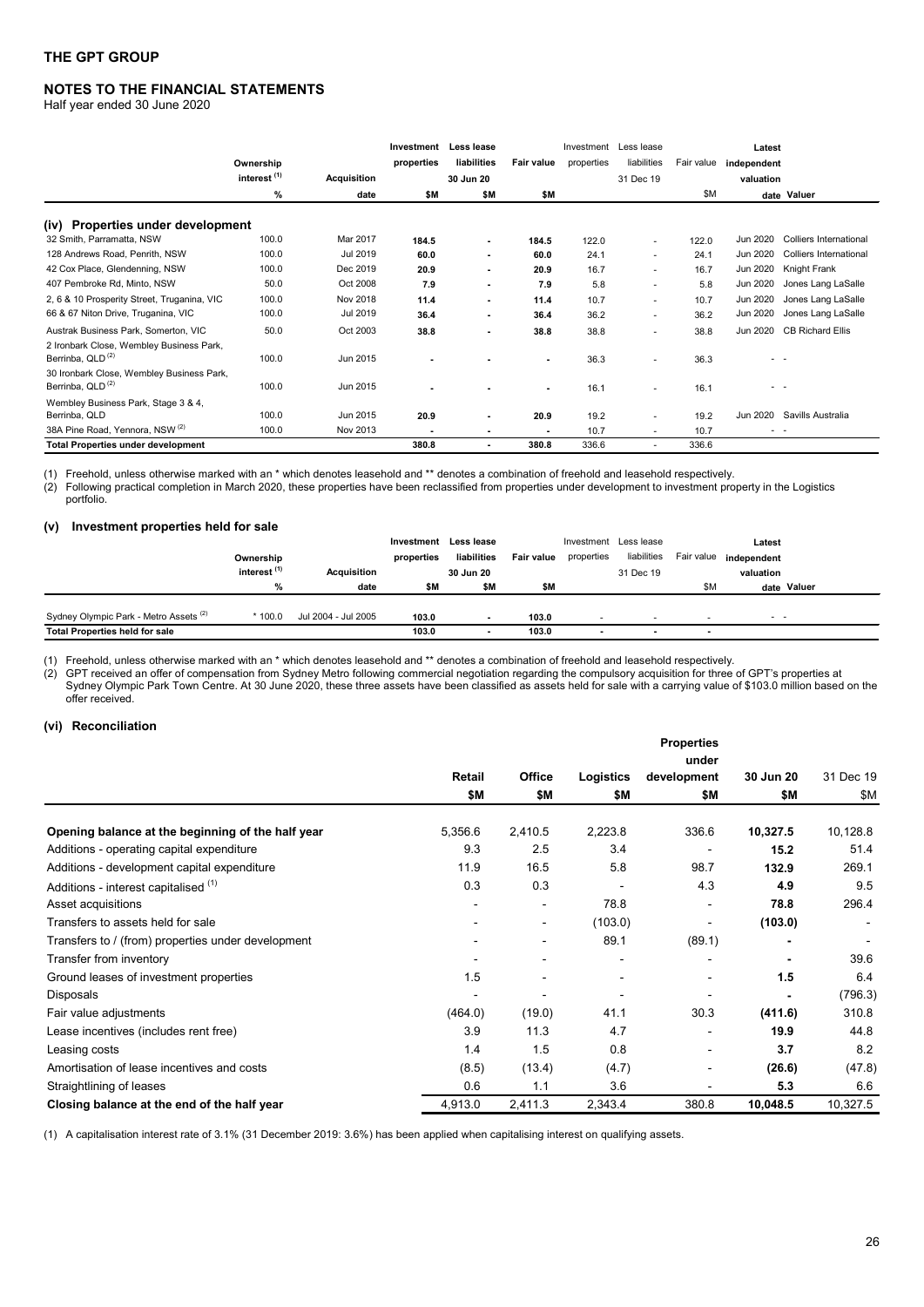#### **NOTES TO THE FINANCIAL STATEMENTS**

Half year ended 30 June 2020

# **(b) Fair value measurement, valuation techniques and inputs**

A description of the valuation techniques and key inputs are included in the following table:

| Class of<br>assets / liabilities                  | Fair value<br>hierarchy | Valuation<br>technique                          | Inputs used to<br>measure fair value                                                                                                                                                                                                                                                                                                                                             | Unobservable inputs<br>30 Jun 2020   | Unobservable inputs<br>31 Dec 2019   |
|---------------------------------------------------|-------------------------|-------------------------------------------------|----------------------------------------------------------------------------------------------------------------------------------------------------------------------------------------------------------------------------------------------------------------------------------------------------------------------------------------------------------------------------------|--------------------------------------|--------------------------------------|
| Retail                                            | Level 3                 | Discounted cash flow<br>(DCF) and income        | Gross market rent (per sqm p.a.)<br>10 year average specialty market rental growth                                                                                                                                                                                                                                                                                               | $$1,341 - $2,339$<br>$2.3\% - 3.0\%$ | $$1,330 - $2,423$<br>$2.8\% - 3.6\%$ |
|                                                   |                         | capitalisation method                           | Adopted capitalisation rate                                                                                                                                                                                                                                                                                                                                                      | 4.50% - 6.25%                        | 4.25% - 6.00%                        |
|                                                   |                         |                                                 | Adopted terminal yield                                                                                                                                                                                                                                                                                                                                                           | 4.75% - 6.50%                        | 4.50% - 6.25%                        |
|                                                   |                         |                                                 | Adopted discount rate                                                                                                                                                                                                                                                                                                                                                            | $6.00\% - 7.00\%$                    | $6.25\% - 7.00\%$                    |
|                                                   |                         |                                                 | Lease incentives (gross)                                                                                                                                                                                                                                                                                                                                                         | 7.3% - 15.0%                         | $5.0\% - 7.5\%$                      |
|                                                   |                         |                                                 | COVID-19 allowance (% of annual income)                                                                                                                                                                                                                                                                                                                                          | 11.2% - 37.4%                        |                                      |
| Office                                            | Level 3                 | DCF and income                                  | Net market rent (per sqm p.a.)                                                                                                                                                                                                                                                                                                                                                   | $$425 - $1,600$                      | \$425 - \$1,620                      |
|                                                   |                         | capitalisation method                           | 10 year average market rental growth                                                                                                                                                                                                                                                                                                                                             | $2.9\% - 4.0\%$                      | $3.3\% - 4.3\%$                      |
|                                                   |                         |                                                 | Adopted capitalisation rate                                                                                                                                                                                                                                                                                                                                                      | 4.39% - 5.75%                        | 4.39% - 5.50%                        |
|                                                   |                         |                                                 | Adopted terminal yield                                                                                                                                                                                                                                                                                                                                                           | 4.66% - 6.00%                        | 4.63% - 5.75%                        |
|                                                   |                         |                                                 | Adopted discount rate                                                                                                                                                                                                                                                                                                                                                            | $6.13\% - 6.50\%$                    | $6.25\% - 6.75\%$<br>15.0% - 37.5%   |
|                                                   |                         |                                                 | Lease incentives (gross)<br>COVID-19 allowance (% of annual income)                                                                                                                                                                                                                                                                                                              | 16.7% - 37.5%<br>$0 - 10.4%$         |                                      |
| Logistics                                         | Level 3                 | DCF and income                                  | Net market rent (per sqm p.a.)                                                                                                                                                                                                                                                                                                                                                   | \$70 - \$530                         | $$65 - $515$                         |
|                                                   |                         | capitalisation method                           | 10 year average market rental growth                                                                                                                                                                                                                                                                                                                                             | $2.7\% - 3.2\%$                      | $2.8\% - 3.2\%$                      |
|                                                   |                         |                                                 | Adopted capitalisation rate                                                                                                                                                                                                                                                                                                                                                      | 4.63% - 6.50%                        | 4.63% - 7.00%                        |
|                                                   |                         |                                                 | Adopted terminal yield                                                                                                                                                                                                                                                                                                                                                           | 4.88% - 6.75%                        | 5.00% - 7.25%                        |
|                                                   |                         |                                                 | Adopted discount rate                                                                                                                                                                                                                                                                                                                                                            | $6.25\% - 7.13\%$                    | $6.25\% - 7.50\%$                    |
|                                                   |                         |                                                 | Lease incentives (net)                                                                                                                                                                                                                                                                                                                                                           | 8.33% - 35.0%                        | 10.0% - 30.0%                        |
|                                                   |                         |                                                 | COVID-19 allowance (% of annual income)                                                                                                                                                                                                                                                                                                                                          | $0 - 25.0%$                          |                                      |
| Properties                                        | Level 3                 | Income capitalisation                           | Net market rent (per sqm p.a.)                                                                                                                                                                                                                                                                                                                                                   | \$84 - \$655                         | $$85 - $655$                         |
| under                                             |                         | method, or land rate                            | Adopted capitalisation rate                                                                                                                                                                                                                                                                                                                                                      | $5.00\% - 5.13\%$                    | 5.13% - 5.63%                        |
| development                                       |                         |                                                 | Adopted terminal yield                                                                                                                                                                                                                                                                                                                                                           | 5.00% - 5.63%                        | 5.50% - 6.00%                        |
|                                                   |                         |                                                 | Adopted discount rate                                                                                                                                                                                                                                                                                                                                                            | $6.25\% - 6.50\%$                    | $6.50\% - 6.63\%$                    |
|                                                   |                         |                                                 | Land rate (per sqm)                                                                                                                                                                                                                                                                                                                                                              | $$217 - $400$<br>5.0% - 17.5%        | $$217 - $531$                        |
|                                                   |                         |                                                 | Profit and risk factor                                                                                                                                                                                                                                                                                                                                                           |                                      | 5.0% - 15.0%                         |
|                                                   |                         |                                                 | discount rate is applied to establish the present value of the cash flow stream associated with the assets or liabilities.                                                                                                                                                                                                                                                       |                                      |                                      |
| Income capitalisation method                      |                         |                                                 | This method involves assessing the total net market income receivable from the property and capitalising this in perpetuity<br>to derive a capital value, with allowances for capital expenditure and reversions.                                                                                                                                                                |                                      |                                      |
| Gross market rent                                 |                         |                                                 | A gross market rent is the estimated amount of rent for which a property or space within a property should lease between a<br>willing lessor and a willing lessee on appropriate lease terms in an arm's length transaction, after proper marketing and<br>wherein the parties have each acted knowledgeably, prudently and without compulsion.                                  |                                      |                                      |
| Net market rent                                   |                         | or cleaning costs paid by the tenant.           | A net market rent is the estimated amount for which a property or space within a property should lease between a willing<br>lessor and a willing lessee on appropriate lease terms in an arm's length transaction, after proper marketing and wherein<br>the parties have each acted knowledgeably, prudently and without compulsion and does not include the building outgoings |                                      |                                      |
| 10 year average specialty market<br>rental growth |                         |                                                 | The expected annual rate of change in market rent over a 10 year forecast period in specialty tenancy rents. Specialty<br>tenants are those tenancies with a gross lettable area of less than 400 square metres (excludes ATMs and kiosks).                                                                                                                                      |                                      |                                      |
| 10 year average market rental<br>growth           |                         |                                                 | The expected annual rate of change in market rent over a 10 year forecast period.                                                                                                                                                                                                                                                                                                |                                      |                                      |
| Adopted capitalisation rate                       |                         | to market evidence.                             | The rate at which net market income is capitalised to determine the value of a property. The rate is determined with regards                                                                                                                                                                                                                                                     |                                      |                                      |
| Adopted terminal yield                            | evidence.               |                                                 | The capitalisation rate used to convert income into an indication of the anticipated value of the property at the end of the<br>holding period when carrying out a discounted cash flow calculation. The rate is determined with regards to market                                                                                                                               |                                      |                                      |
| Adopted discount rate                             |                         |                                                 | The rate of return used to convert a monetary sum, payable or receivable in the future, into present value. Theoretically it<br>should reflect the opportunity cost of capital, that is, the rate of return the capital can earn if put to other uses having similar<br>risk. The rate is determined with regards to market evidence.                                            |                                      |                                      |
| Land rate (per sqm)                               |                         | The land rate is the market land value per sqm. |                                                                                                                                                                                                                                                                                                                                                                                  |                                      |                                      |
| Lease incentives                                  |                         |                                                 | A lease incentive is often provided to a lessee upon the commencement of a lease. Incentives can be a combination of, or,<br>one of the following: a rent free period, a fit-out contribution, a cash contribution or rental abatement.                                                                                                                                          |                                      |                                      |
| COVID-19 allowance                                |                         | Conduct principles.                             | The COVID-19 allowance reflects the anticipated prospective rent relief granted to tenants in accordance with the Code of                                                                                                                                                                                                                                                        |                                      |                                      |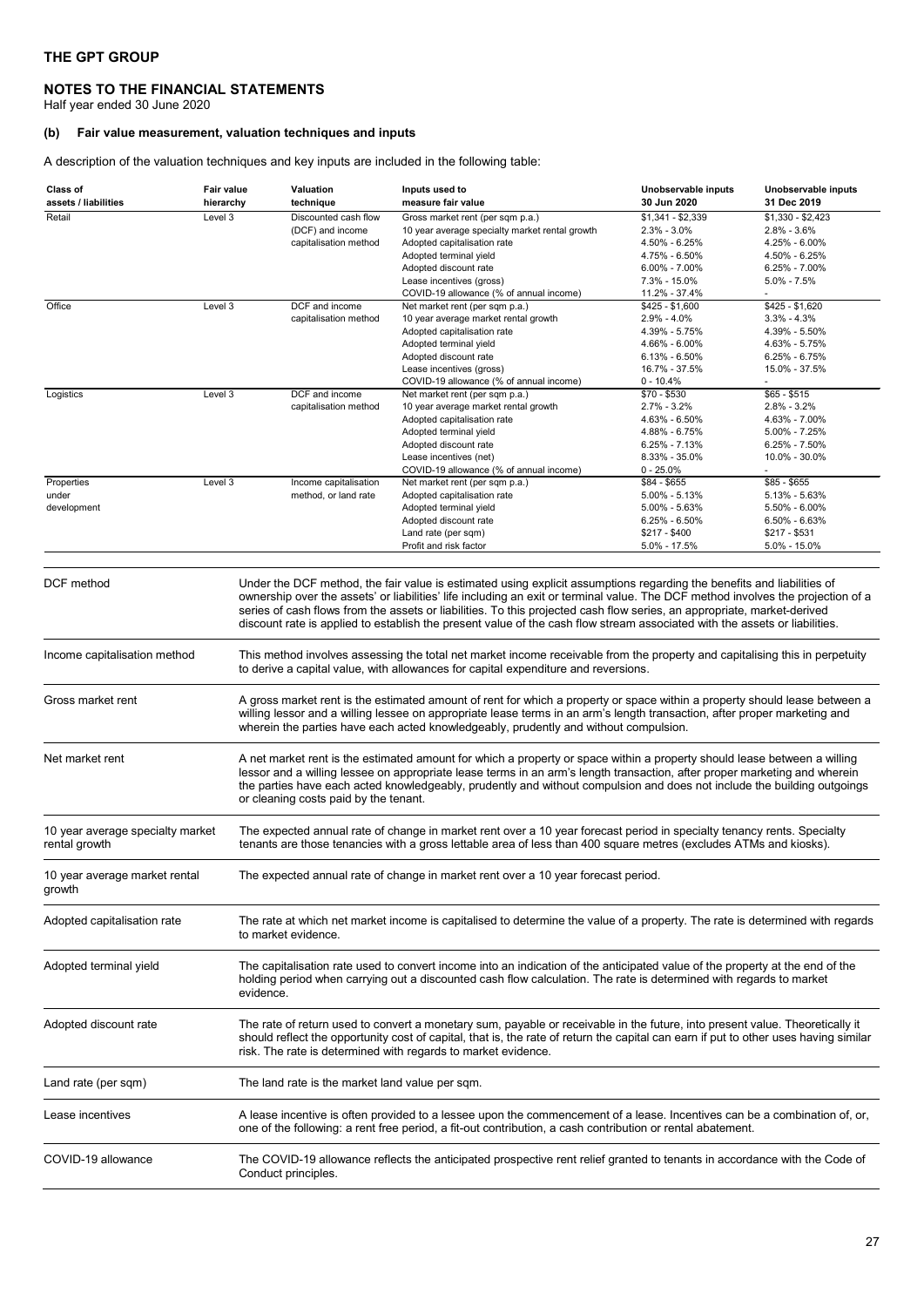# **NOTES TO THE FINANCIAL STATEMENTS**

Half year ended 30 June 2020

#### **(c) Sensitivity information – investment properties**

Critical judgements are made by GPT in respect of the fair values of investment properties (including investment properties within equity accounted investments). Fair values are reviewed regularly by management with reference to independent property valuations, recent offers and market conditions, and using generally accepted market practices. The valuation process, critical assumptions underlying the valuations and information on sensitivity are disclosed below and in note 2(b).

An independent valuer will typically conduct both an income capitalisation valuation and a discounted cash flow (DCF) valuation for each asset, which informs a range of valuation outcomes. The valuer will then apply their expertise in determining an adopted value, which may include adopting one of these specific approaches or a mid-point of these two approaches.

Due to the reduction in both long term growth rates and lack of recent transaction evidence, in the current environment management have observed a higher prevalence of independent valuers adopting DCF valuations.

Given the higher prevalence of DCF based valuations, management have included a sensitivity table reflecting potential movements in key DCF valuation variables, being discount rate and the market income growth rate. In conducting the sensitivity analysis, management have selected sample of two assets for each portfolio, for which key metrics are typical of the portfolio to which they relate. For those assets, the independent valuer conducted the sensitivity analysis in the following tables. Results for individual assets may differ based on each asset's particular attributes and market conditions.

### **(i) Retail valuation sensitivity**

| <b>Discount Rate</b>                  | $-0.25%$  | $+0.25%$  |
|---------------------------------------|-----------|-----------|
| Impact to valuation                   | 2.0%      | $(2.0\%)$ |
| 10 Year Specialty Growth Rate         | $-0.25%$  | $+0.25%$  |
| Impact to valuation                   | (1.7%)    | 1.7%      |
| (ii) Office valuation sensitivity     |           |           |
| <b>Discount Rate</b>                  | $-0.25%$  | $+0.25%$  |
| Impact to valuation                   | 2.1%      | $(2.0\%)$ |
| 10 Year Growth Rate                   | $-0.25%$  | $+0.25%$  |
| Impact to valuation                   | $(1.8\%)$ | 1.8%      |
| (iii) Logistics valuation sensitivity |           |           |
| <b>Discount Rate</b>                  | $-0.25%$  | $+0.25%$  |
| Impact to valuation                   | 1.9%      | $(1.8\%)$ |
| 10 Year Growth Rate                   | $-0.25%$  | $+0.25%$  |
| Impact to valuation                   | (1.7%)    | 1.8%      |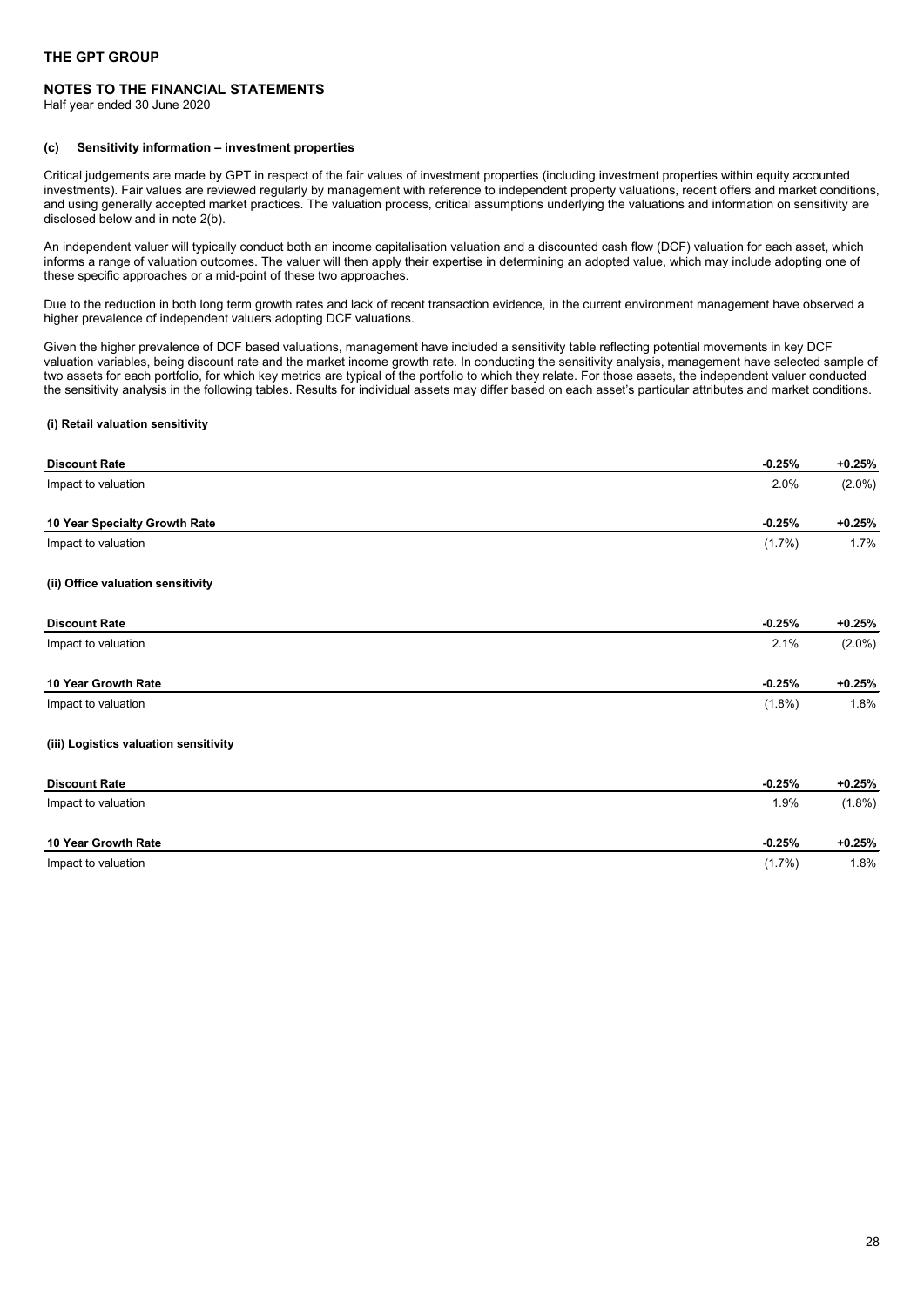# **NOTES TO THE FINANCIAL STATEMENTS**

Half year ended 30 June 2020

# <span id="page-28-0"></span>**3. EQUITY ACCOUNTED INVESTMENTS**

|                                    |             | 30 Jun 20 | 31 Dec 19 |  |
|------------------------------------|-------------|-----------|-----------|--|
|                                    | <b>Note</b> | \$M       | \$M       |  |
| Investments in joint ventures      | (i)         | 1,419.0   | 1,431.1   |  |
| Investments in associates          | (ii)        | 2.867.3   | 3,111.9   |  |
| Total equity accounted investments |             | 4,286.3   | 4,543.0   |  |
|                                    |             |           |           |  |

# **Details of equity accounted investments**

| Name                                           | <b>Principal Activity</b> |        | <b>Ownership Interest</b><br>31 Dec 19<br>30 Jun 20<br>30 Jun 20 |         |           |
|------------------------------------------------|---------------------------|--------|------------------------------------------------------------------|---------|-----------|
|                                                |                           |        |                                                                  |         | 31 Dec 19 |
|                                                |                           | %      | %                                                                | \$Μ     | \$M       |
| (i) Joint ventures                             |                           |        |                                                                  |         |           |
| 2 Park Street Trust <sup>(1)</sup>             | Investment property       | 50.00  | 50.00                                                            | 798.7   | 795.8     |
| 1 Farrer Place Trust <sup>(1)</sup>            | Investment property       | 50.00  | 50.00                                                            | 575.5   | 594.3     |
| <b>Horton Trust</b>                            | Investment property       | 50.00  | 50.00                                                            | 28.9    | 29.7      |
| Lendlease GPT (Rouse Hill) Pty Limited (1) (2) | Property development      | 50.00  | 50.00                                                            | 15.9    | 11.3      |
| <b>Erskine Park Joint Venture</b>              | Property development      | 50.00  | 50.00                                                            |         |           |
| Total investment in joint venture entities     |                           |        |                                                                  | 1,419.0 | 1,431.1   |
| (ii) Associates                                |                           |        |                                                                  |         |           |
| GPT Wholesale Office Fund (1) (3)              | Investment property       | 21.90  | 22.93                                                            | 1,566.4 | 1,610.6   |
| GPT Wholesale Shopping Centre Fund (1) (4)     | Investment property       | 28.48  | 28.49                                                            | 767.2   | 949.8     |
| <b>GPT Funds Management Limited</b>            | Funds management          | 100.00 | 100.00                                                           | 10.0    | 10.0      |
| Darling Park Trust <sup>(1)</sup>              | Investment property       | 41.67  | 41.67                                                            | 523.7   | 541.5     |
| DPT Operator Pty Limited (1)                   | Management                | 91.67  | 91.67                                                            |         |           |
| DPT Operator No.2 Pty Limited <sup>(1)</sup>   | Management                | 91.67  | 91.67                                                            |         |           |
| Total investments in associates                |                           |        |                                                                  | 2,867.3 | 3,111.9   |

(1) The entity has a 30 June balance date.

(2) GPT has a 50% interest in Lendlease GPT (Rouse Hill) Pty Limited, a joint venture developing residential and commercial land at Rouse Hill, in partnership with Urban Growth and the NSW Department of Planning.

(3) Ownership has decreased as a result of GPT not participating in the Distribution Reinvestment Plan (DRP) and equity raising which occurred during the half year.

(4) Ownership has decreased as a result of GPT not participating in the DRP during the half year.

For those joint ventures and associates with investment property as the principal activity refer to note 2 for details on key judgements and estimates relating to the valuation of these investment properties, including how COVID-19 impacts have been addressed.

For those joint ventures where the principal activity is property development refer to note 12 for details on key judgements and estimates.

# <span id="page-28-1"></span>**CAPITAL STRUCTURE**

# <span id="page-28-2"></span>**4. EQUITY**

|                                                                    |               | <b>Trust</b> | <b>Other entities</b> | Total   |  |
|--------------------------------------------------------------------|---------------|--------------|-----------------------|---------|--|
|                                                                    |               |              | stapled to the        |         |  |
|                                                                    |               |              | <b>Trust</b>          |         |  |
|                                                                    | <b>Number</b> | \$Μ          | \$Μ                   | \$Μ     |  |
| <b>Ordinary stapled securities</b>                                 |               |              |                       |         |  |
| Opening securities on issue at 1 January 2019                      | 1,804,890,426 | 7.825.7      | 325.9                 | 8,151.6 |  |
| Securities issued - institutional placement                        | 131,795,717   | 794.3        | 5.7                   | 800.0   |  |
| <b>Transaction costs</b>                                           |               | (12.7)       | (0.1)                 | (12.8)  |  |
| Closing securities on issue and contributed equity at 30 June 2019 | 1,936,686,143 | 8.607.3      | 331.5                 | 8,938.8 |  |
| Opening securities on issue at 1 January 2020                      | 1,947,929,316 | 8,673.2      | 332.0                 | 9,005.2 |  |
| Closing securities on issue and contributed equity at 30 June 2020 | 1,947,929,316 | 8,673.2      | 332.0                 | 9,005.2 |  |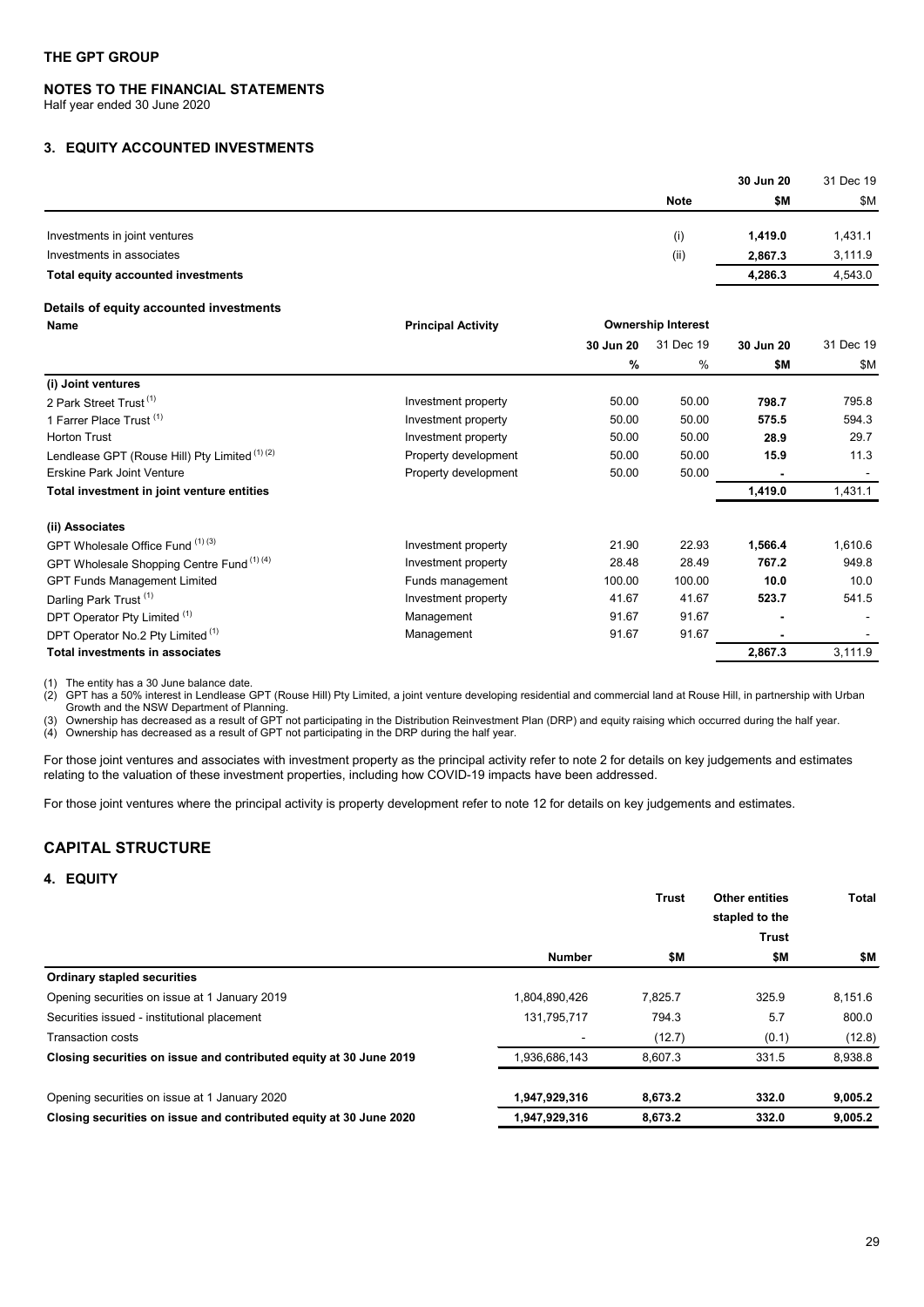# **NOTES TO THE FINANCIAL STATEMENTS**

Half year ended 30 June 2020

# <span id="page-29-0"></span>**5. EARNINGS PER STAPLED SECURITY**

|                                                                                                        | 30 Jun 20<br><b>Cents</b> | 30 Jun 20<br><b>Cents</b> | 30 Jun 19<br>Cents | 30 Jun 19<br>Cents |
|--------------------------------------------------------------------------------------------------------|---------------------------|---------------------------|--------------------|--------------------|
| (a) Attributable to ordinary security holders of the Trust                                             | <b>Basic</b>              | <b>Diluted</b>            | Basic              | Diluted            |
| Total basic and diluted earnings per security attributable to ordinary security holders of the Trust   | (27.8)                    | (27.8)                    | 18.4               | 18.4               |
| (b) Attributable to ordinary stapled security holders of the GPT Group                                 |                           |                           |                    |                    |
| Total basic and diluted earnings per security attributable to stapled securityholders of the GPT Group | (26.6)                    | (26.6)                    | 19.5               | 19.5               |

The earnings and weighted average number of ordinary securities (WANOS) used in the calculations of basic and diluted earnings per ordinary stapled security are as follows:

| (c) Reconciliation of earnings used in calculating earnings per ordinary stapled security   | \$M             | \$M             | \$M             | \$M      |
|---------------------------------------------------------------------------------------------|-----------------|-----------------|-----------------|----------|
| Basic and diluted earnings of the Trust                                                     | (540.6)         | (540.6)         | 332.7           | 332.7    |
| Basic and diluted earnings of the Company                                                   | 21.5            | 21.5            | 19.9            | 19.9     |
| Basic and diluted earnings of the GPT Group                                                 | (519.1)         | (519.1)         | 352.6           | 352.6    |
|                                                                                             |                 |                 |                 |          |
| (d) Weighted average number of ordinary securities                                          | <b>Millions</b> | <b>Millions</b> | <b>Millions</b> | Millions |
| WANOS used as the denominator in calculating basic earnings per ordinary stapled security   | 1.947.9         | 1.947.9         | 1.808.5         | 1.808.5  |
| Performance security rights at weighted average basis (1)                                   |                 |                 |                 | 1.8      |
| WANOS used as the denominator in calculating diluted earnings per ordinary stapled security |                 | 1.947.9         |                 | 1.810.3  |

(1) Performance security rights granted under the employee incentive schemes are only included in dilutive earnings per ordinary stapled security where the performance hurdles are met as at the half year end.

# <span id="page-29-1"></span>**6. DISTRIBUTIONS PAID AND PAYABLE**

Distributions are paid to GPT securityholders half yearly.

|                                                      | <b>Cents per</b><br>stapled<br>security | <b>Total amount</b><br>\$Μ |
|------------------------------------------------------|-----------------------------------------|----------------------------|
| Distributions paid / payable                         |                                         |                            |
| 2020                                                 |                                         |                            |
| 6 month period ended 30 June 2020 <sup>(1)</sup>     | $\blacksquare$                          |                            |
| Total distributions paid / payable for the half year |                                         |                            |
| 2019                                                 |                                         |                            |
| 6 month period ended 30 June 2019                    | 13.11                                   | 253.9                      |
| Total distributions paid / payable for the half year | 13.11                                   | 253.9                      |

(1) For the half year ended 30 June 2020, a distribution of 9.3 cents per security representing 99.6 per cent of free cashflow, was declared on 10 August 2020 and is expected to be paid on 28 August 2020. The distribution is 29.1 per cent lower than the 30 June 2019 distribution of 13.11 cents per security as a result of the COVID-19 impact on income and operating cashflows. For the half year ended 30 June 2019, the payout ratio was 104.9 per cent of AFFO under GPT's previous distribution policy.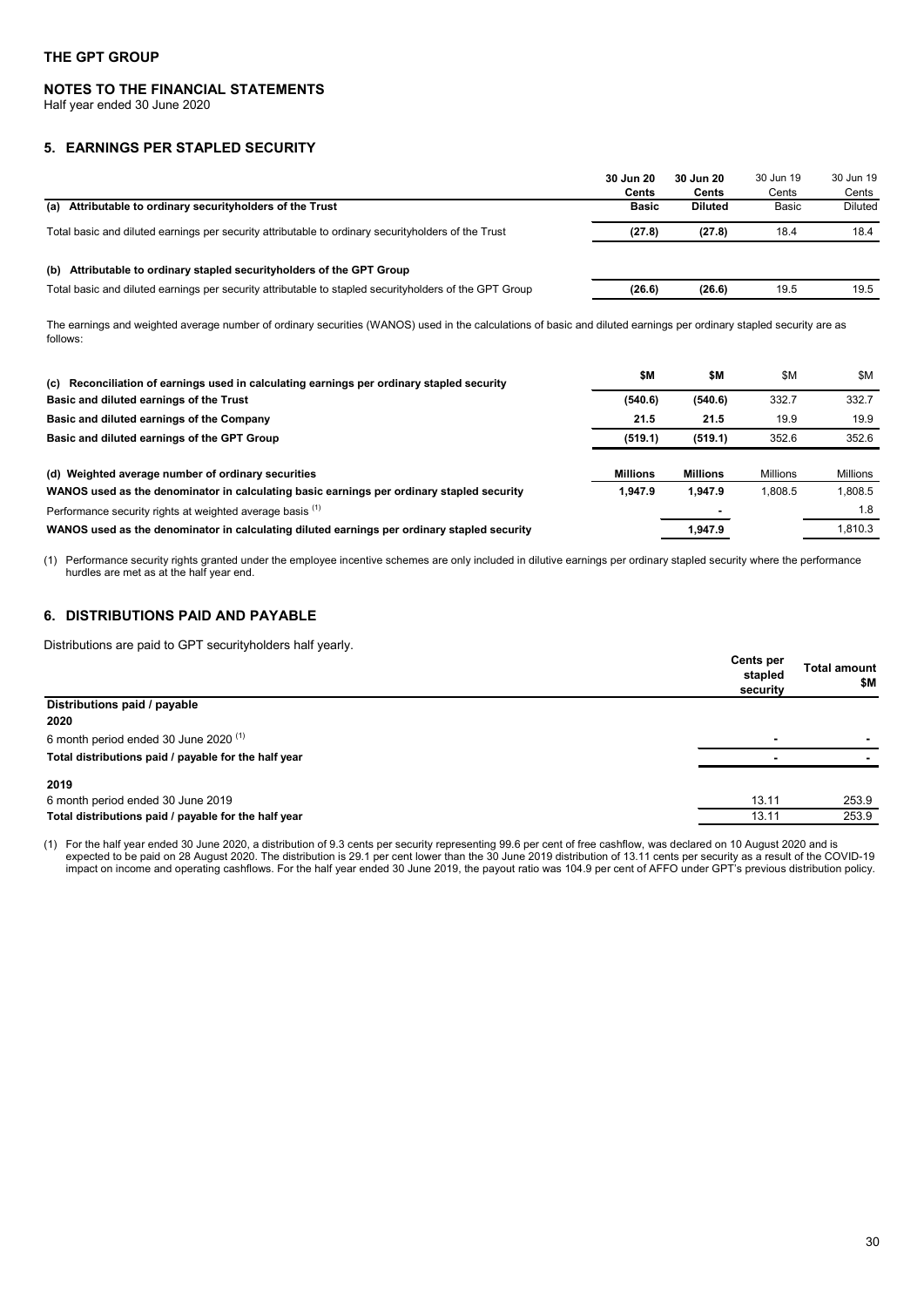#### **NOTES TO THE FINANCIAL STATEMENTS**  Half year ended 30 June 2020

# <span id="page-30-0"></span>**7. BORROWINGS**

|                                                                              | 30 Jun 20 | 31 Dec 19 |
|------------------------------------------------------------------------------|-----------|-----------|
|                                                                              | \$Μ       | \$Μ       |
| Current borrowings at amortised cost - unsecured (1)                         | 144.0     | 473.4     |
| Current borrowings at amortised cost - secured                               | 4.7       | 4.7       |
| <b>Current borrowings</b>                                                    | 148.7     | 478.1     |
| Non-current borrowings at amortised cost - unsecured                         | 1,821.4   | 1,192.4   |
| Non-current borrowings at fair value through profit and loss - unsecured (2) | 2,429.9   | 2,138.6   |
| Non-current borrowings at amortised cost - secured                           | 88.2      | 88.4      |
| Non-current borrowings                                                       | 4,339.5   | 3,419.4   |
| Total borrowings <sup>(3)</sup> - carrying amount                            | 4,488.2   | 3,897.5   |
| Total borrowings <sup>(4)</sup> - fair value                                 | 4,453.1   | 3,994.1   |

(1) Represents GPT's commercial paper program which is an uncommitted line with a maturity period of generally three months or less and is classified as current

borrowings. These drawings are in addition to GPT's committed facilities but may be refinanced by non-current undrawn bank loan facilities.

(2) Cumulative fair value movements are shown in the table below.

(3) Including unamortised establishment costs, fair value and other adjustments.

 $\overline{44}$  For the majority of the borrowings, the carrying amount is a reasonable approximation of fair value. Where material difference arises, the fair value is calculated using market observable inputs (level 2) and unobservable inputs (level 3). This excludes unamortised establishment costs.

All borrowings with maturities greater than 12 months after reporting date are classified as non-current liabilities.

When the terms of a financial liability are modified, AASB 9 *Financial Instruments* requires an entity to perform an assessment to determine whether the modified terms are substantially different from the existing financial liability. Where a modification is substantial, it will be accounted for as an extinguishment of the original financial liability and a recognition of a new financial liability. Where the modification does not result in extinguishment, the difference between the existing carrying amount of the financial liability and the modified cash flows discounted at the original effective interest rate is recognised in the Consolidated Statement of Comprehensive Income as gain / loss on modification of financial liability. Management have assessed the modification of terms requirements within AASB 9 and have concluded that these do not have a material impact for the Group.

The following table outlines the cumulative amount of fair value movements that are included in the carrying amount of borrowings in the Consolidated Statement of Financial Position:

|                                 | 30 Jun 20 | 31 Dec 19  |
|---------------------------------|-----------|------------|
|                                 | \$Μ       | <b>\$M</b> |
|                                 |           |            |
| Nominal amount                  | 1,715.7   | 1,715.7    |
| Unamortised borrowing costs     | (5.7)     | (6.0)      |
| <b>Amortised cost</b>           | 1,710.0   | 1,709.7    |
| Cumulative fair value movements | 719.9     | 428.9      |
| <b>Carrying amount</b>          | 2,429.9   | 2,138.6    |
|                                 |           |            |

Cross currency interest rate swaps hedging the above foreign currency borrowings have a carrying amount of \$703.4 million (December 2019: \$425.3 million) included within derivative assets on the Consolidated Statement of Financial Position.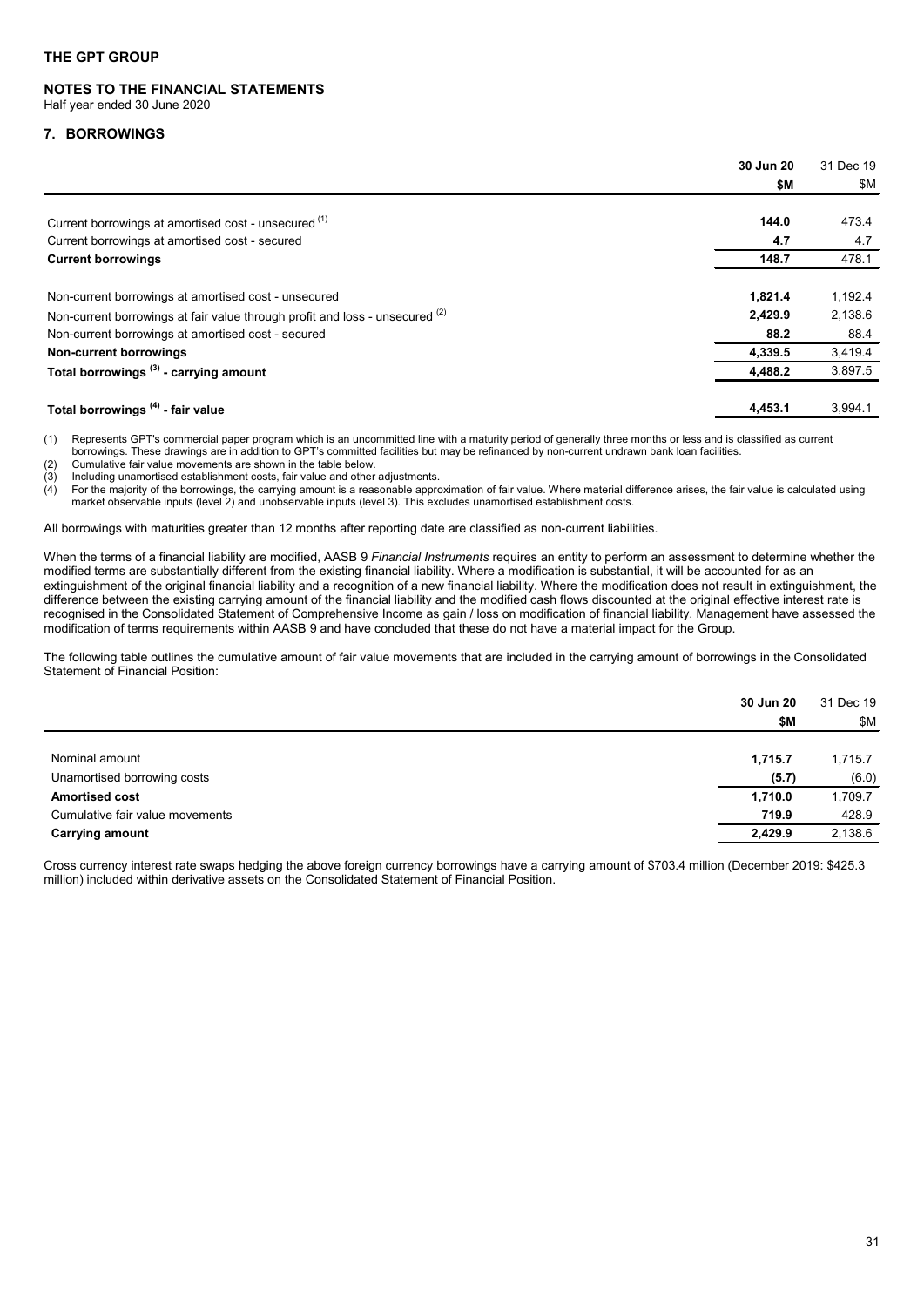# **NOTES TO THE FINANCIAL STATEMENTS**

Half year ended 30 June 2020

The maturity profile of borrowings as at 30 June 2020 is provided in the following table:

|                                                                 | <b>Total</b><br>facility $(1)(2)(3)$ | <b>Used</b><br>facility $(1)$ | <b>Unused</b><br>facility $(2)(3)$ |
|-----------------------------------------------------------------|--------------------------------------|-------------------------------|------------------------------------|
|                                                                 | \$M                                  | \$Μ                           | \$M                                |
| Due within one year                                             | 148.8                                | 148.7                         | 0.1                                |
| Due between one and five years                                  | 2.498.8                              | 1,393.8                       | 1,105.0                            |
| Due after five years                                            | 2,409.9                              | 2,209.9                       | 200.0                              |
|                                                                 | 5,057.5                              | 3,752.4                       | 1,305.1                            |
| Cash and cash equivalents                                       |                                      |                               | 68.1                               |
| Total financing resources available at the end of the half year |                                      |                               | 1,373.2                            |
| Less: commercial paper <sup>(2)</sup>                           |                                      |                               | (144.0)                            |
| Less: cash and cash equivalents held for the AFSL               |                                      |                               | (10.0)                             |
| Total financing resources available at the end of the half year |                                      |                               | 1,219.2                            |

(1) Excluding unamortised establishment costs, fair value and other adjustments and \$10.2 million bank guarantee facilities and its \$2.2 million utilisation. This reflects the contractual cashflows payable on maturity of the borrowings taking into account historical exchange rates under cross currency interest rate swaps entered into to hedge the foreign currency borrowings.

(2) GPT's commercial paper program is an uncommitted line with a maturity period of generally three months or less and is classified as current borrowings. These drawings are in addition to GPT's committed facilities but may be refinanced by non-current undrawn bank loan facilities and are therefore excluded from available liquidity.

(3) Including \$100 million of forward starting facilities available to GPT.

#### **Debt covenants**

GPT's borrowings are subject to a range of covenants, according to the specific purpose and nature of the loans. Most bank facilities include one or more of the following covenants:

- Gearing: adjusted debt must not exceed 50% of adjusted total tangible assets; and
- Interest coverage: the ratio of earnings before interest and taxes (EBIT) to finance costs on borrowings is not to be less than 2 times.

# <span id="page-31-0"></span>**8. OTHER FAIR VALUE DISCLOSURES**

Information about how the fair value of financial instruments is calculated and other information required by the accounting standards, including the valuation process, critical assumptions underlying the valuations and information on sensitivity are disclosed in the following table:

#### **(a) Fair value measurement, valuation techniques and inputs**

| <b>Class of</b><br>assets / liabilities | <b>Fair value</b><br>hierarchy $(1)$ | Valuation<br>technique | Inputs used to<br>measure fair value | Unobservable inputs<br>30 Jun 2020                       | Unobservable inputs<br>31 Dec 2019                       |  |
|-----------------------------------------|--------------------------------------|------------------------|--------------------------------------|----------------------------------------------------------|----------------------------------------------------------|--|
| Derivative financial                    | Level 2                              | DCF (adjusted          | Interest rates                       |                                                          |                                                          |  |
| instruments                             |                                      | for counterparty       | Basis                                |                                                          |                                                          |  |
|                                         |                                      | credit worthiness)     | CPI                                  |                                                          | Not applicable - all inputs are market observable inputs |  |
|                                         |                                      |                        | Volatility                           |                                                          |                                                          |  |
|                                         |                                      |                        | Foreign exchange rates               |                                                          |                                                          |  |
| Foreign currency borrowings             | Level 2                              | DCF                    | Interest rates                       | Not applicable - all inputs are market observable inputs |                                                          |  |
|                                         |                                      |                        | Foreign exchange rates               |                                                          |                                                          |  |

(1) Level 1 - quoted prices (unadjusted) in active markets for identical assets or liabilities.

Level 2 - inputs other than quoted prices included within Level 1 that are observable for the asset or liability, either directly (i.e. as prices) or indirectly (i.e. derived from prices).

Level 3 - inputs for the asset or liability that are not based on observable market data (unobservable inputs).

| Counterparty credit worthiness | Credit value adjustments are applied to derivatives assets based on that counterparty's credit risk using the observable<br>credit default swaps curve as a benchmark for credit risk. |
|--------------------------------|----------------------------------------------------------------------------------------------------------------------------------------------------------------------------------------|
|                                | Debit value adjustments are applied to derivatives liabilities based on GPT's credit risk using GPT's credit default swaps<br>curve as a benchmark for credit risk.                    |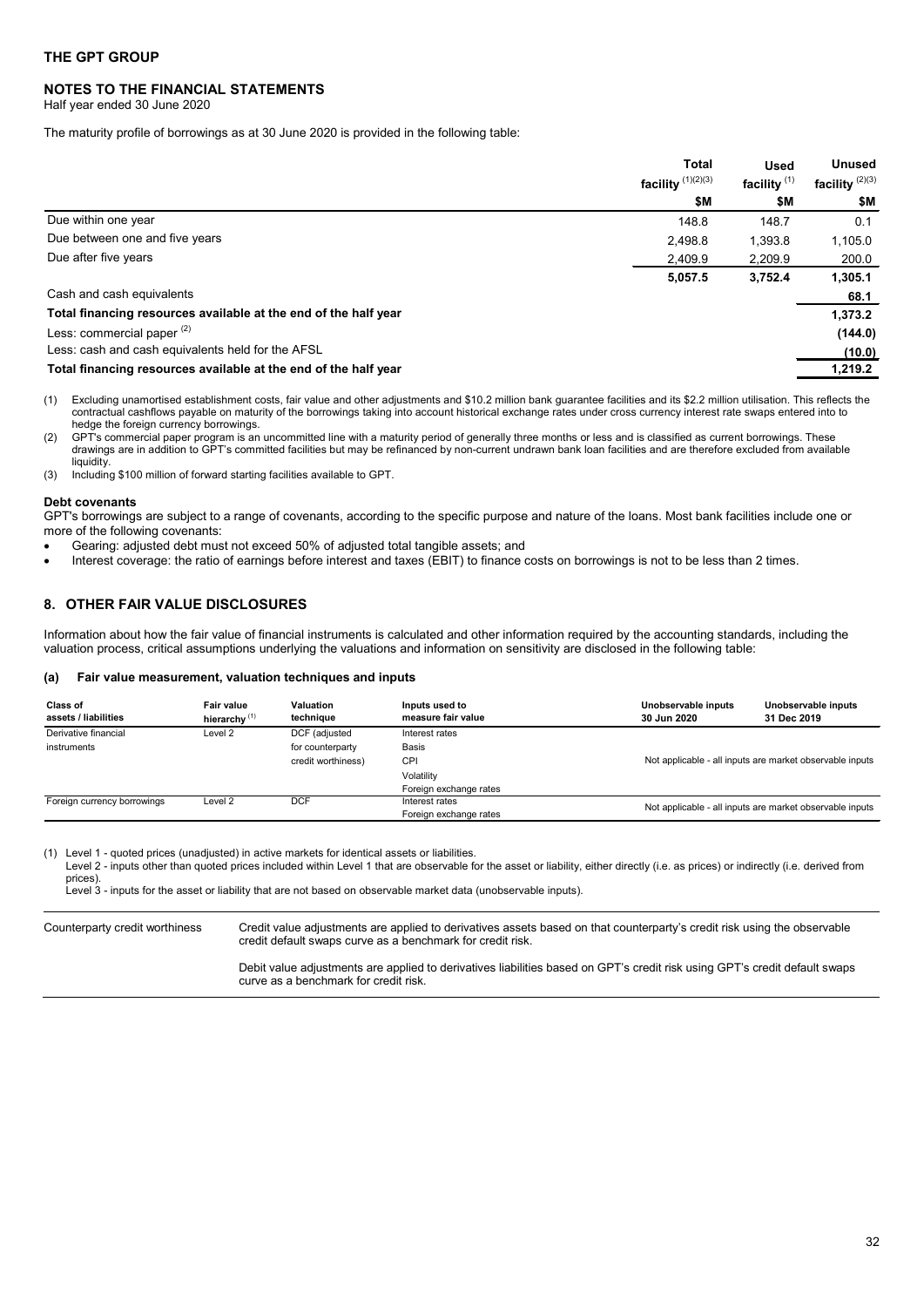# **NOTES TO THE FINANCIAL STATEMENTS**

Half year ended 30 June 2020

# <span id="page-32-0"></span>**OTHER DISCLOSURE ITEMS**

# <span id="page-32-1"></span>**9. CASH FLOW INFORMATION**

Reconciliation of net (loss) / profit for the half year to net cash inflows from operating activities:

|                                                                                           | 30 Jun 20 | 30 Jun 19 |
|-------------------------------------------------------------------------------------------|-----------|-----------|
|                                                                                           | \$M       | \$M       |
| Net (loss) / profit for the half year                                                     | (519.1)   | 352.6     |
| Fair value loss / (gain) on investment properties                                         | 411.6     | (135.8)   |
| Fair value loss on derivatives                                                            | 42.7      | 72.0      |
| Net impact of foreign currency borrowings and associated hedging loss                     | 9.9       | 11.6      |
| Gain on financial liability at amortised cost                                             | (1.1)     | (1.3)     |
| Impairment expense / (reversal)                                                           | 1.0       | (11.1)    |
| Share of after tax loss / (profit) of equity accounted investments (net of distributions) | 262.7     | (32.4)    |
| Depreciation and amortisation                                                             | 5.3       | 3.3       |
| Non-cash revenue / expense adjustments                                                    | 14.0      | 17.9      |
| Profit on sale of inventories                                                             | (0.2)     | (0.7)     |
| Proceeds from sale of inventories                                                         | 0.7       | 33.7      |
| Payment for inventories                                                                   | (5.0)     | (11.1)    |
| Movements in working capital and reserves (net of impairment)                             | (16.9)    | (28.9)    |
| Other                                                                                     | (1.5)     | 2.2       |
| Net cash inflows from operating activities                                                | 204.1     | 272.0     |

# <span id="page-32-2"></span>**10. LEASE REVENUE**

|                                                                          |        | 30 Jun 2020 |                |              |        | 30 Jun 2019 |           |        |
|--------------------------------------------------------------------------|--------|-------------|----------------|--------------|--------|-------------|-----------|--------|
| <b>Segment Result</b>                                                    | Retail | Office      | Logistics      | <b>Total</b> | Retail | Office      | Logistics | Total  |
| Lease revenue                                                            | 138.6  | 69.5        | 75.5           | 283.6        | 145.9  | 76.7        | 64.3      | 286.9  |
| Recovery of operating costs                                              | 33.8   | 14.8        | 6.1            | 54.7         | 38.7   | 15.3        | 5.1       | 59.1   |
| Share of rent from investment properties in equity accounted investments | 0.6    | 55.0        | $\blacksquare$ | 55.6         | 0.6    | 39.8        |           | 40.4   |
|                                                                          | 173.0  | 139.3       | 81.6           | 393.9        | 185.2  | 131.8       | 69.4      | 386.4  |
| Less:                                                                    |        |             |                |              |        |             |           |        |
| Share of rent from investment properties in equity accounted investments |        |             |                | (55.6)       |        |             |           | (40.4) |
| Amortisation of lease incentives and costs                               |        |             |                | (26.6)       |        |             |           | (26.7) |
| Straightlining of leases                                                 |        |             |                | 5.3          |        |             |           | 3.0    |
| Eliminations of intra-group lease payments                               |        |             |                | (0.8)        |        |             |           | (0.7)  |
| <b>Consolidated Statement of Comprehensive Income</b>                    |        |             |                |              |        |             |           |        |
| Rent from investment properties                                          |        |             |                | 316.2        |        |             |           | 321.6  |

#### **Rent from investment properties**

Rent from investment properties is recognised and measured in accordance with AASB 16 *Leases.* This revenue is recognised on a straight line basis for the minimum contract rent over the lease term. An asset is also recognised as a component of investment properties relating to fixed increases in operating lease rentals in future periods. When GPT provides lease incentives to tenants, any costs are recognised on a straight line basis over the lease term. Contingent rental income is recognised as revenue in the period in which it is earned.

In addition to revenue generated directly from the lease, rent from investment properties includes non-lease revenue earned from tenants, predominately in relation to recovery of asset operating costs, which is recognised and measured under AASB 15 *Revenue from Contracts with Customers.*

Management have assessed if a rent waiver constitutes a lease modification under AASB 16 *Leases* and concluded that where rent waivers relate to periods after the execution of an agreement with the tenant, this constitutes a lease modification. Rent waivers relating to periods prior to the execution of an agreement are treated as write-offs under AASB 9 *Financial Instruments* where the rent waiver offsets a receivable from the tenant (see note 12(d)). Due to the timing of the execution of the agreements with tenants no rent waivers have been recognised as a modification as at  $30$  June 2020.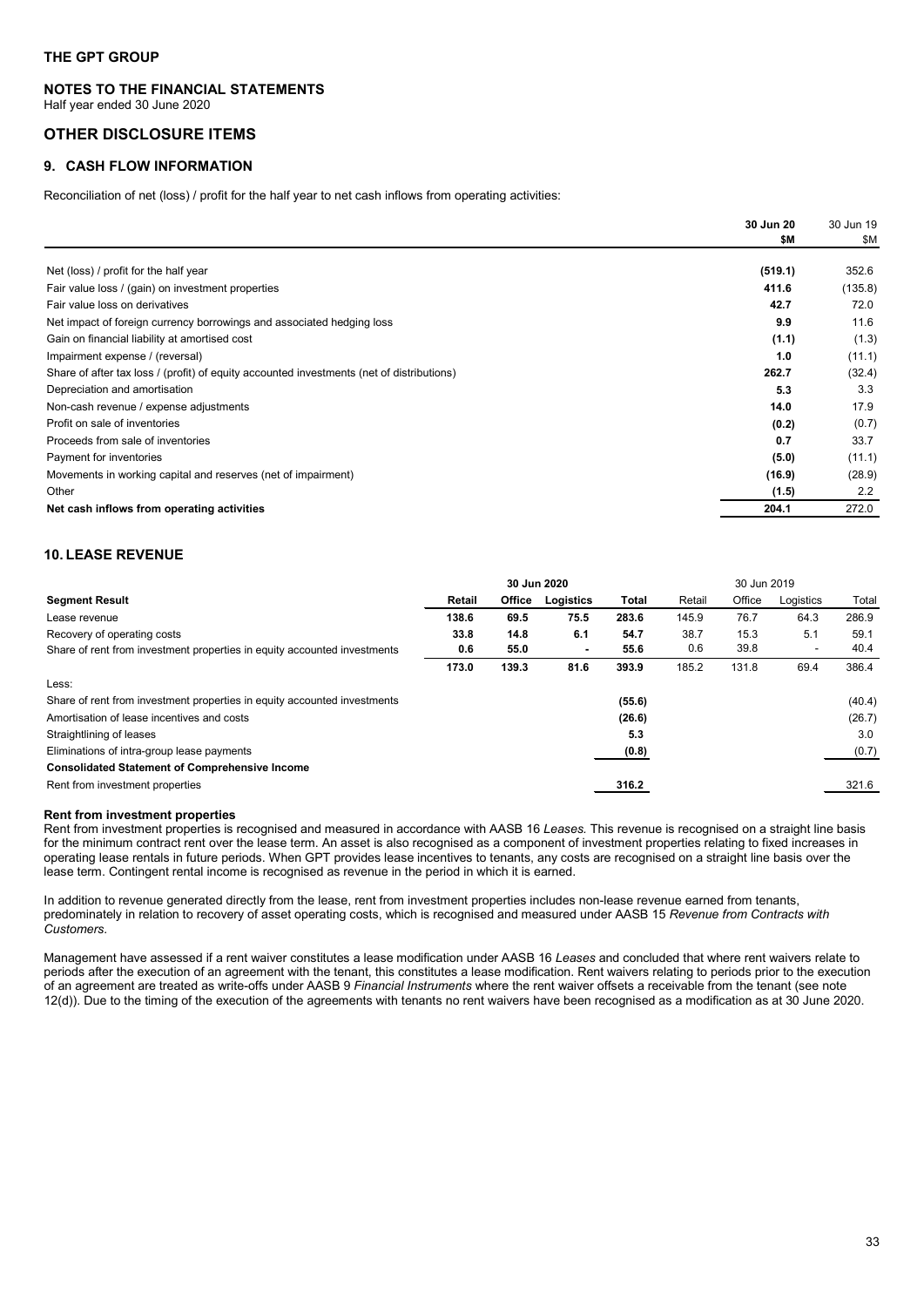# **NOTES TO THE FINANCIAL STATEMENTS**

Half year ended 30 June 2020

# <span id="page-33-0"></span>**11. COMMITMENTS**

# **(a) Capital expenditure commitments**

Commitments arising from contracts principally relating to the purchase and development of investment properties contracted for at balance date but not recognised in the Consolidated Statement of Financial Position:

|                                       | 30 Jun 20 | 31 Dec 19 |
|---------------------------------------|-----------|-----------|
|                                       | \$M       | \$Μ       |
| Retail                                | 29.5      | 31.8      |
| Office                                | 98.0      | 86.1      |
| Logistics                             | 22.1      | 12.5      |
| Properties under development          | 117.7     | 188.5     |
| Corporate                             | 2.6       | 3.7       |
| Total capital expenditure commitments | 269.9     | 322.6     |
|                                       |           |           |

# **(b) Capital commitments relating to equity accounted investments**

GPT's share of equity accounted investments' capital commitments at balance date:

|                                                  | 30 Jun 20<br>\$M | 31 Dec 19<br>\$M |
|--------------------------------------------------|------------------|------------------|
| Capital expenditure                              | 106.8            | 133.0            |
| Total joint ventures and associates' commitments | 106.8            | 133.0            |

# <span id="page-33-1"></span>**12. ACCOUNTING POLICIES, KEY JUDGEMENTS AND ESTIMATES**

# **(a) Basis of preparation**

The financial report has been prepared:

- in accordance with the requirements of the Trust's Constitution, *Corporations Act 2001* and Australian Accounting Standard AASB 134 *Interim Financial Reporting*;
- in accordance with the recognition and measurement requirements of the International Financial Reporting Standards (IFRSs) adopted by the International Accounting Standards Board (IASB);
- on a going concern basis. GPT has prepared an assessment of its ability to continue as a going concern, taking into account all available information for a period of 12 months from the date of these financial statements. As set out in note 7, GPT has access to \$1,219.2 million in cash and undrawn loan facilities and future cashflow assessments have been made, taking into consideration appropriate probability-weighted factors. GPT is confident in the belief that that it will realise its assets and settle its liabilities and commitments in the normal course of business and for at least the amounts stated in the financial statements. The net deficiency of current net assets over current liabilities of \$37.1 million arises as a result of the inclusion of borrowings due within 12 months (refer to note 12(b) for further information on going concern);
- under the historical cost convention, as modified by the revaluation for financial assets and liabilities and investment properties at fair value through the Consolidated Statement of Comprehensive Income;
- using consistent accounting policies with adjustments to bring into line any dissimilar accounting policies being adopted by the controlled entities, associates or joint ventures; and
- in Australian dollars with all values rounded in the nearest hundred thousand dollars in accordance with ASIC Corporations (Rounding in Financial/Directors' Reports) Instrument 2016/191, unless otherwise stated.

This interim financial report does not include all the notes of the type normally included within the annual financial report. Therefore, it is recommended this report be read in conjunction with the annual financial report for the year ended 31 December 2019 and any public announcements made by GPT during the interim period in accordance with the continuous disclosure requirements of the ASX Listing Rules. Comparatives in the Consolidated Statement of Comprehensive Income, Consolidated Statement of Financial Position and notes to the financial statements have been restated to the current year presentation. There was no effect on the profit for the half year.

In accordance with Australian Accounting Standards, the stapled entity reflects the consolidated entity. Equity attributable to other stapled entities is a form of non-controlling interest and, in the consolidated entity column, represents the contributed equity of the Company.

As a result of the stapling, investors in GPT will receive payments from each component of the stapled security comprising distributions from the Trust and dividends from the Company.

The interim financial report was approved by the Board of Directors on 10 August 2020.

#### **(b) Going Concern**

Due to the uncertainty created by COVID-19, GPT has performed additional procedures in relation to assessing going concern. GPT is of the opinion that it is able to meet its liabilities and commitments as and when they fall due for at least a period of 12 months from the reporting date. In reaching this position, GPT has taken into account the following factors:

- Available liquidity, through cash and undrawn facilities, of \$1,219.2 million;
- Weighted average debt expiry of 7.8 years, with \$4.7 million of debt due between the date of this report and 31 December 2021;
- Interest rate hedging level of 86 per cent over the next 12 months;
- Primary covenant gearing of 25.4 per cent, compared to a covenant level of 50.0 per cent;
- Interest cover ratio at 30 June 2020 of 6.0 times, compared to a covenant level of 2.0 times;
- Several scenarios have been evaluated assuming the impact of COVID-19 continues over differing time periods, stress testing operating cash flows and in all cases the Group expects to remain solvent; and
- Assessment of the financial position and analysis of GPT's covenants indicates that adequate levels of headroom remain for both the gearing and interest cover ratios in the scenarios prepared.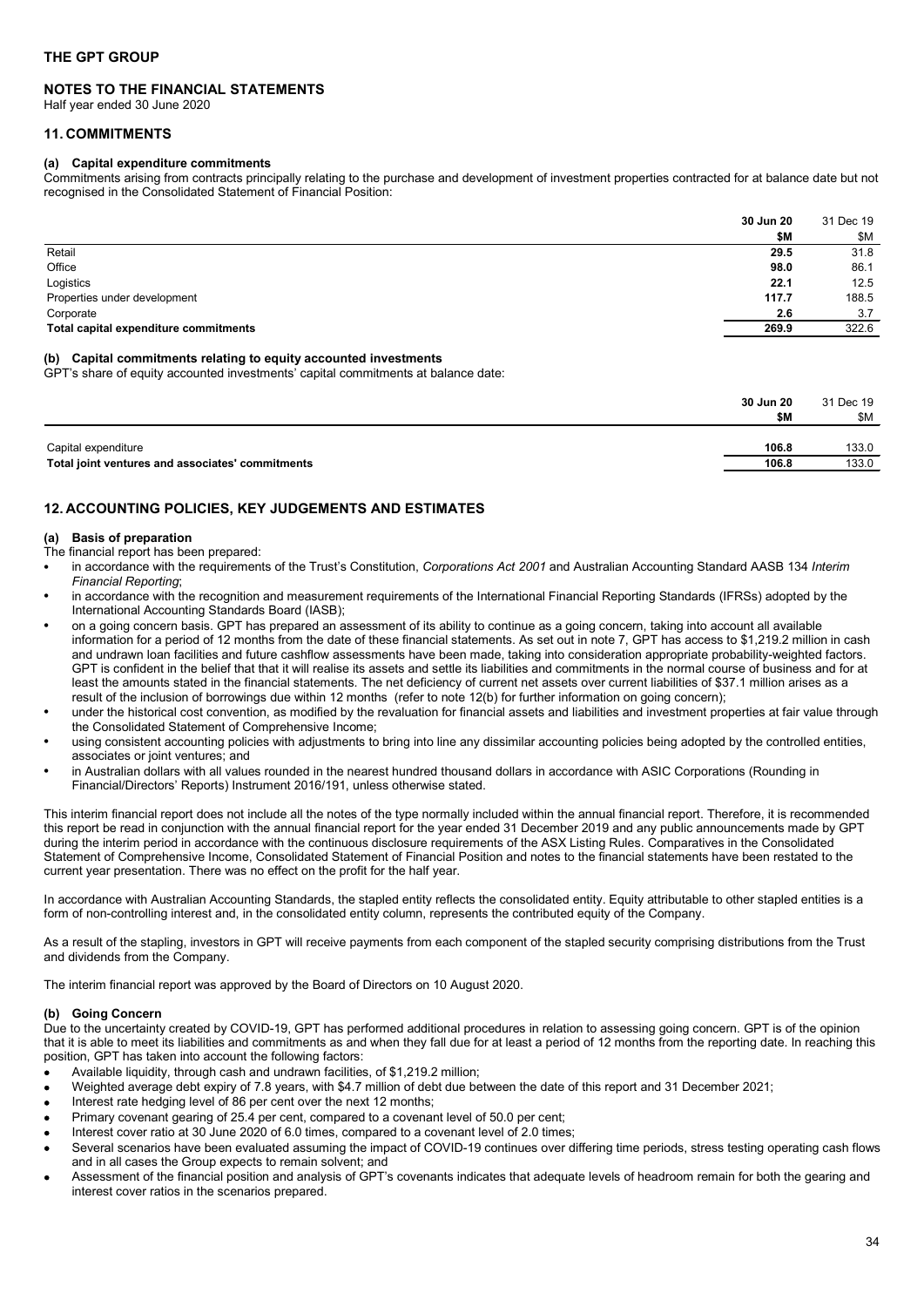# **NOTES TO THE FINANCIAL STATEMENTS**

Half year ended 30 June 2020

# **(c) Significant accounting policies**

The accounting policies adopted are consistent with those of the previous financial year and corresponding interim reporting period with the exception of new and amended standards and interpretations commencing 1 January 2020 which have been adopted where applicable.

#### **(d) Trade receivables**

On 7 April 2020, the National Cabinet announced a mandatory commercial tenancy Code of Conduct. The Code of Conduct aims to help small and medium enterprise (SME) tenants with a turnover of less than \$50 million, that qualify for the Federal Government's JobKeeper program, and are suffering financial stress or hardship. The Code of Conduct sets out principles to guide discussions between commercial landlords and SME tenants for temporary changes to leasing arrangements during the COVID-19 period and is legislated and regulated by the states and territories.

The application of the Code of Conduct requires GPT to engage with each of our SME tenants and provide cashflow support in a fair and proportionate manner during the COVID-19 period. Importantly, the Code of Conduct allows the Group to negotiate commercial outcomes on a case by case basis for those SMEs most impacted. This process has commenced but will take some time to conclude given the complexity of the application of the Code of Conduct and the number of tenants involved. GPT is also engaging with its non-SME tenants who have sought assistance but are not eligible under the Code of Conduct. Assistance provided to tenants under the Code of Conduct may take the form of rent waivers, rent payment deferral or a combination of the two.

Receivables are initially recognised at fair value and subsequently at amortised cost using the effective interest rate method less any allowance under the 'expected credit loss' (ECL) model. GPT holds these financial assets in order to collect the contractual cash flows, and the contractual terms are solely payments of outstanding principal and interest on the principal amount outstanding.

All loans and receivables with maturities greater than 12 months after the balance date are classified as non-current assets.

#### **Rent waivers and other write-offs**

Debts which management have determined will be subject to a rent waiver, or are otherwise uncollectible have been written off as at 30 June 2020, in accordance with the requirements of AASB 9 *Financial Instruments*. A total of \$32.9 million has been written off in the 6 months to 30 June 2020.

#### **Estimated credit loss allowance**

For remaining trade and other receivables balances which have not been written off, management have assessed whether these balances are "credit impaired", and recognised a loss allowance equal to the lifetime ECL.

Lifetime ECLs are the ECLs that result from all possible default events over the expected life of the trade receivable and are a probability-weighted estimate of credit losses. Credit losses are measured as the present value of all cash shortfalls (i.e. the difference between the cash flows due to GPT in accordance with the contract and the cash flows that GPT expects to receive). A default on trade receivables is when the counterparty fails to make contractual payments when they fall due and management determines that the debt is uncollectible, or where management forgives all or part of the debt.

COVID-19 has resulted in GPT reviewing its methodology to determine an estimated lifetime ECL, with historical default percentages no longer the most appropriate means of predicting future default events. At 30 June 2020, GPT has assessed the likelihood of future defaults and debt forgiveness taking into account the relative size of the tenant (including whether they are classified as an SME under the Code of Conduct), the industry in which the tenant operates, the type of tenancy (eg retail, office or logistics) as well as the current challenging economic conditions which have impacted the ability of tenants to pay amounts outstanding. The relative age of the debt and whether the debt has been deferred has also been taken into account.

This has resulted in an ECL allowance \$28.4 million being recognised as at 30 June 2020. The remaining net balance of trade receivables (excluding accrued income and related party receivables) is \$20.4 million.

#### **(e) Revenue**

### **Revenue from contracts with customers**

Revenue is recognised over time if:

- the customer simultaneously receives and consumes the benefits as the entity performs;
- the customer controls the asset as the entity creates or enhances it; or
- the seller's performance does not create an asset for which the seller has an alternative use and there is a right to payment for performance to date.

Where the above criteria is not met, revenue is recognised at a point in time. Management have assessed that there have been no significant changes to the recognition of revenue as a result of the COVID-19 pandemic.

#### **Other revenue**

Revenue from dividends and distributions is recognised when they are declared.

Interest income is recognised on an accrual basis using the effective interest method.

Management have assessed that there have been no significant changes to the recognition of other revenue as a result of the COVID-19 pandemic.

#### **(f) Government grants**

The Group has received \$2.8 million and has \$1.3 million receivable under the Federal Government's JobKeeper program. The Group has also received \$0.3 million in land tax relief. These have been accounted for as government grants under AASB 120 *Accounting for Government Grants and Disclosure of Government Assistance*. The standard provides the option to present these amounts as income or as a reduction in expenses. GPT has elected to present these amounts as a reduction in expenses as this best reflects the underlying substance of the transaction for GPT.

#### **(g) Leases**

Lease liabilities are initially measured at the present value of the lease payments discounted using the interest rate implicit in the lease. If that rate cannot be determined, GPT's incremental borrowing rate is used. The incremental borrowing rate is calculated by interpolating or extrapolating secondary market yields on the Group's domestic medium term notes (MTNs) for a term equivalent to the lease. If there are no MTNs that mature within a reasonable proximity of the lease term, indicative pricing of where the Group can price a new debt capital market issue for a comparative term will be used in the calculation.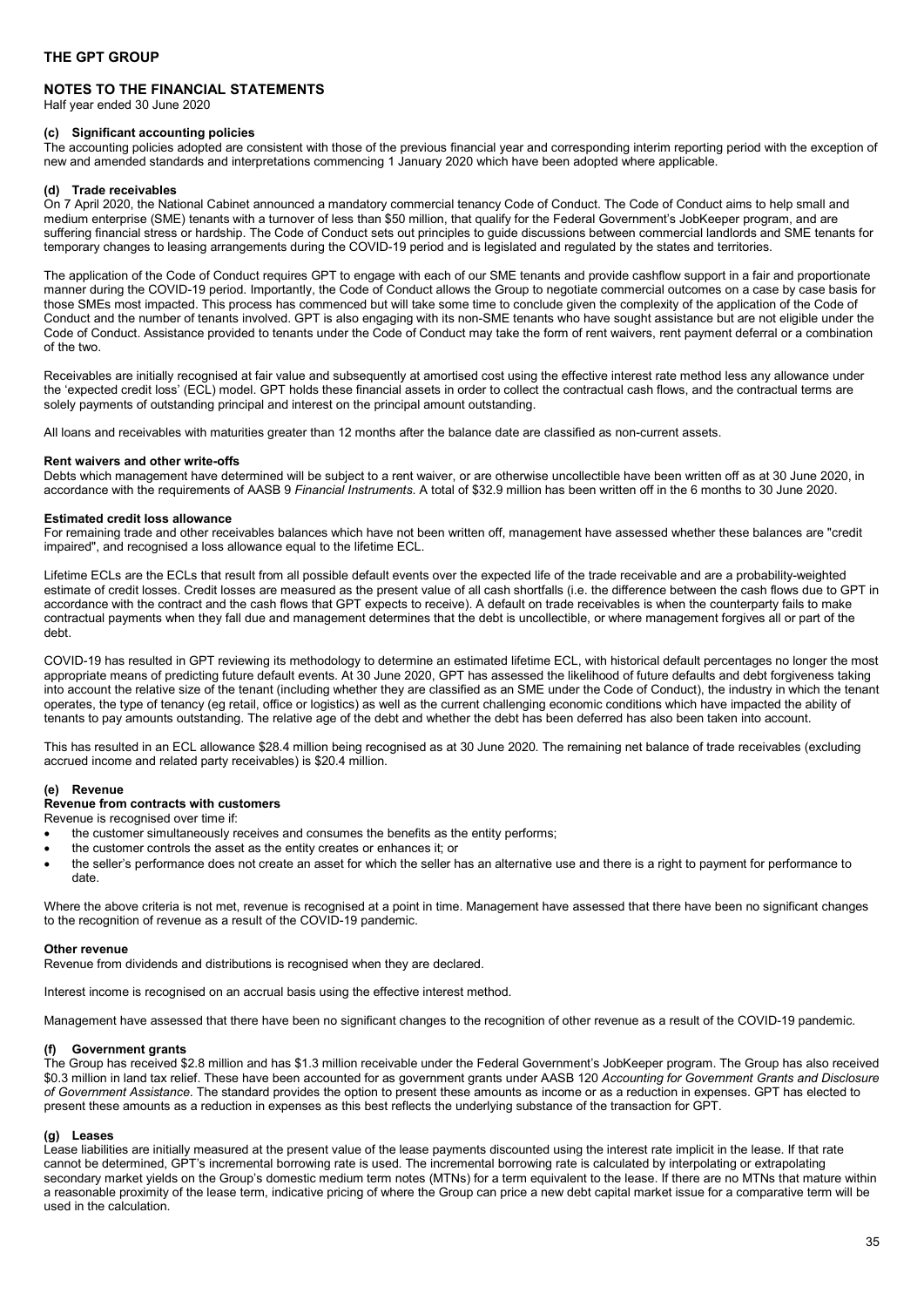# **NOTES TO THE FINANCIAL STATEMENTS**

Half year ended 30 June 2020

Lease liabilities are subsequently measured by:

- increasing the carrying amount to reflect interest on the lease liability;
- reducing the carrying amount to reflect the lease payments made; and
- remeasuring the carrying amount to reflect any reassessment or lease modifications.

Interest on the lease liability and any variable lease payments not included in the measurement of the lease liability are recognised in the Consolidated Statement of Comprehensive Income in the period in which they relate. Interest on lease liabilities included in Finance costs in the Consolidated Statement of Comprehensive Income totalled \$0.9 million for the half year.

There have been no changes to the lease term or incremental borrowing rate used for the measurement of lease liabilities as a result of the COVID-19 pandemic.

Right-of-use assets are measured at cost less depreciation and impairment and adjusted for any remeasurement of the lease liability. The cost of the asset include:

- the amount of the initial measurement of lease liability:
- any lease payments made at or before the commencement date less any lease incentives received;
- any initial direct costs; and
- restoration cost.

Right-of-use assets are depreciated on a straight-line basis from the commencement date of the lease to the earlier of the end of the useful life of the right-of-use asset or the end of the lease term, unless they meet the definition of an investment property. Right-of-use assets which meet the definition of an investment property form part of the investment property balance and are measured at fair value in accordance with AASB 140 *Investment Property* (refer note 2 and following section on ground leases).

GPT determines the lease term as the non-cancellable period of a lease together with both:

- the periods covered by an option to extend the lease if it is reasonably certain to exercise that option; and
- periods covered by an option to terminate the lease if the lessee is reasonably certain not to exercise that option.

Management considers all the facts and circumstances that create an economic incentive to exercise an extension option or not exercise a termination option. This assessment is reviewed if a significant event or a significant change in circumstances occurs which affects this assessment and that is within the control of the lessee.

GPT tests right-of-use assets for impairment where there is an indicator that the asset may be impaired. An asset's carrying amount is written down immediately to its recoverable amount if the asset's carrying amount is greater than its estimated recoverable amount.

GPT's right-of-use assets are all property leases.

Management have assessed the right-of-use assets for impairment indicators as a result of the COVID-19 pandemic and do not believe there are any indicators that suggest the assets may be impaired.

#### **Ground Leases**

A lease liability reflecting the leasehold arrangements of investment properties needs to be separately disclosed in the Consolidated Statement of Financial Position and the carrying value of the investment properties will be adjusted (i.e. grossed up) so that the net of these two amounts equals the fair value of the investment properties. The lease liabilities are calculated as the net present value of the future lease payments discounted at the incremental borrowing rate.

There have been no changes to the incremental borrowing rate used for the measurement of lease liabilities as a result of the COVID-19 pandemic.

#### **(h) IT development and software**

Costs incurred in developing systems and acquiring software and licenses that will contribute future financial benefits are capitalised. These include external direct costs of materials and services and direct payroll and payroll related costs of employees' time spent on the project. Amortisation is calculated on a straightline basis over the length of time over which the benefits are expected to be received, generally ranging from 5 to 10 years.

IT development and software are assessed for impairment at each reporting date by evaluating if any impairment triggers exist. Where impairment triggers exist, management calculate the recoverable amount. The asset will be impaired if the carrying value exceeds the recoverable amount. Critical judgements are made by GPT in setting appropriate impairment triggers and assumptions used to determine the recoverable amount.

Management have reviewed the impairment indicators for the half year including the COVID-19 pandemic and have recorded an impairment where appropriate. Impairment has arisen as a result of capital management strategies employed as part of management's response to the COVID-19 pandemic where software development projects have either been cancelled or delayed. Management believe the carrying value reflects the recoverable amount.

### **(i) Inventories**

Development properties held as inventory to be sold are stated at the lower of costs and net realisable value.

#### **Cost**

Cost includes the cost of acquisition, development, finance costs and all other costs directly related to specific projects including an allocation of direct overhead expenses.

#### **Net realisable value (NRV)**

The NRV is the estimated selling price in the ordinary course of business less estimated costs to sell. At each reporting date, management reviews these estimates by taking into consideration:

- the most reliable evidence; and
- any events which confirm conditions existing at the half year end and cause any fluctuations of selling price and costs to sell.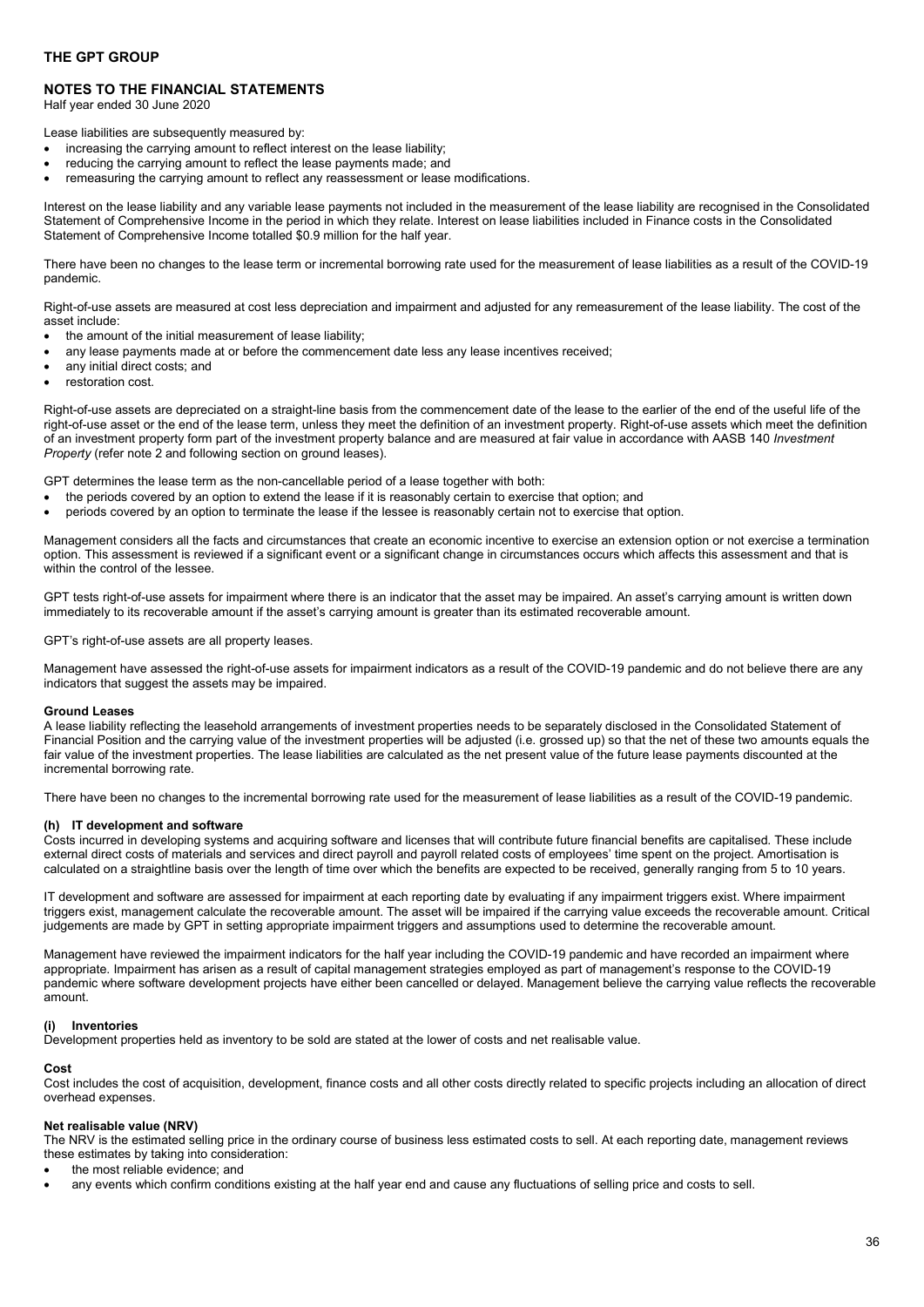# **NOTES TO THE FINANCIAL STATEMENTS**

Half year ended 30 June 2020

Management have completed net realisable value assessments for each development for the half year taking into account the impacts of COVID-19 on these estimates including impacts on delivery timeframes and revenue assumptions, and has compared the results to the cost of each development. As a result during the half year to 30 June 2020 an impairment expense of \$0.2 million was recognised.

#### **(j) Share based payments**

### **Fair value of performance rights issued under DSTI and LTI**

The fair value of the performance rights is recognised as an employee benefit expense with a corresponding increase in the employee security scheme reserve in equity. For LTI, the fair value is measured at grant date. For DSTI, the fair value is measured at each reporting date until the performance rights are converted to securities. Total share based payment expense based on the fair value is recognised over the period from the grant date of the performance rights to the vesting date.

Fair value of the performance rights issued under LTI is determined using the Monte Carlo simulation and the Black Scholes methodologies. Fair value of the performance rights issued under DSTI is determined using the security price.

Non-market vesting conditions are included in assumptions about the number of rights that are expected to vest. At each reporting date, GPT revises its estimate of the number of performance rights that are expected to be exercisable and the employee benefit expense recognised each reporting period takes into account the most recent estimate. The impact of the revision to original estimates, if any, is recognised in the Consolidated Statement of Comprehensive Income with a corresponding adjustment to equity.

Management have assessed the number of rights that are expected to vest for the 2018 and 2019 LTI plans in relation to non-market vesting conditions (Total Return) as a result of the impacts of the COVID-19 pandemic and determined that no rights are expected to vest. This has decreased from December 2019 where the 2018 plan was expected to vest at 100% and the 2019 plan was expected to vest at 50% for non-market conditions, resulting in the reversal of prior period amortisation in the current period.

# **(k) Changes in accounting estimates**

During the half year there was a change in the estimated useful life of the property, plant and equipment assets related to the MLC Head Office fitout. As the MLC assets related to this fitout are no longer owned by the Group, management have determined that the end of the lease period, being 31 August 2025, is a more appropriate guide to determining the useful life for these assets. An adjustment has therefore been performed for all relevant assets to limit the useful life to 31 August 2025. This has resulted in an increase to depreciation of \$1.7 million in the half year to 30 June 2020. The effect on depreciation in the following years is not expected to have a material impact on future results.

# **(l) New and amended accounting standards and interpretations commencing 1 January 2020**

There are no significant changes to GPT's financial performance and position as a result of the adoption of the new and amended accounting standards and interpretations effective for annual reporting periods beginning on or after 1 January 2020.

# **(m) New accounting standards and interpretations issued but not yet applied**

There are no new standards or amendments to standards relevant to the Consolidated Entity.

# <span id="page-36-0"></span>**13. EVENTS SUBSEQUENT TO REPORTING DATE**

The COVID-19 pandemic has created unprecedented economic and societal impacts and there remains significant uncertainty. In the event the COVID-19 impacts are more severe or prolonged than anticipated, this may have further adverse impacts to the fair value of the Group's investment properties and operating result. At the reporting date a definitive assessment of the future effects of COVID-19 on the Group cannot be made, as the impact will depend on the magnitude and duration of the economic downturn, with the full range of possible effects unknown.

In July and August the Federal Government announced further fiscal stimulus measures including the extension of the JobKeeper and JobSeeker programs for a further six months through to March 2021. These stimulus measures will provide further support to businesses and individuals, and assist in offsetting the economic impacts of COVID-19. Given the revised eligibility requirements for the extended JobKeeper, GPT is not expecting to receive JobKeeper support beyond September 2020.

On 9 July GPT received conditional offers of compensation totalling \$103 million from Sydney Metro for three properties at Sydney Olympic Park as part of the compulsory acquisition process. The offers of compensation are in line with the 30 June book values. The Group continues to engage with Sydney Metro on an alternative direct proposal in addition to the compulsory acquisition process.

In late July we consulted with the independent valuers who undertook the valuations of the Group's investment properties to understand whether any events subsequent to balance date have changed their view of the 30 June 2020 valuations. The independent valuers considered the various transactions that had occurred in the market post 30 June and the status of COVID-19 allowances already made at 30 June, including considering the impact of the reintroduction of increased restrictions in Melbourne and the continuing uncertainty this may cause for the Group and our tenants. The independent valuers were of the opinion that allowances already made at 30 June are sufficient and there has been no changes to the valuations subsequent to balance date.

The Group has continued negotiations with tenants to provide rent relief in accordance with the Code of Conduct. Monitoring of these agreements indicates a similar trend to the agreements reached prior to 30 June. July rent collections have continued to improve since June with Retail 64%, Office 93% and Logistics 98%.

On 3 August 2020, the Victorian Government announced an initial six week period of stage four COVID-19 restrictions in Melbourne which creates further uncertainty in relation to valuations and income, given 36% of the Group's assets are located in Melbourne (Retail 45%, Office 32% and Logistics 25%).

On 10 August 2020, the Directors declared a distribution for the half year ended 30 June 2020 of 9.3 cents. The distribution is expected to be paid on 28 August 2020.

Other than the above, the Directors are not aware of any matter or circumstances occurring since 30 June 2020 that has significantly or may significantly affect the operations of GPT, the results of those operations or the state of affairs of GPT in the subsequent financial years.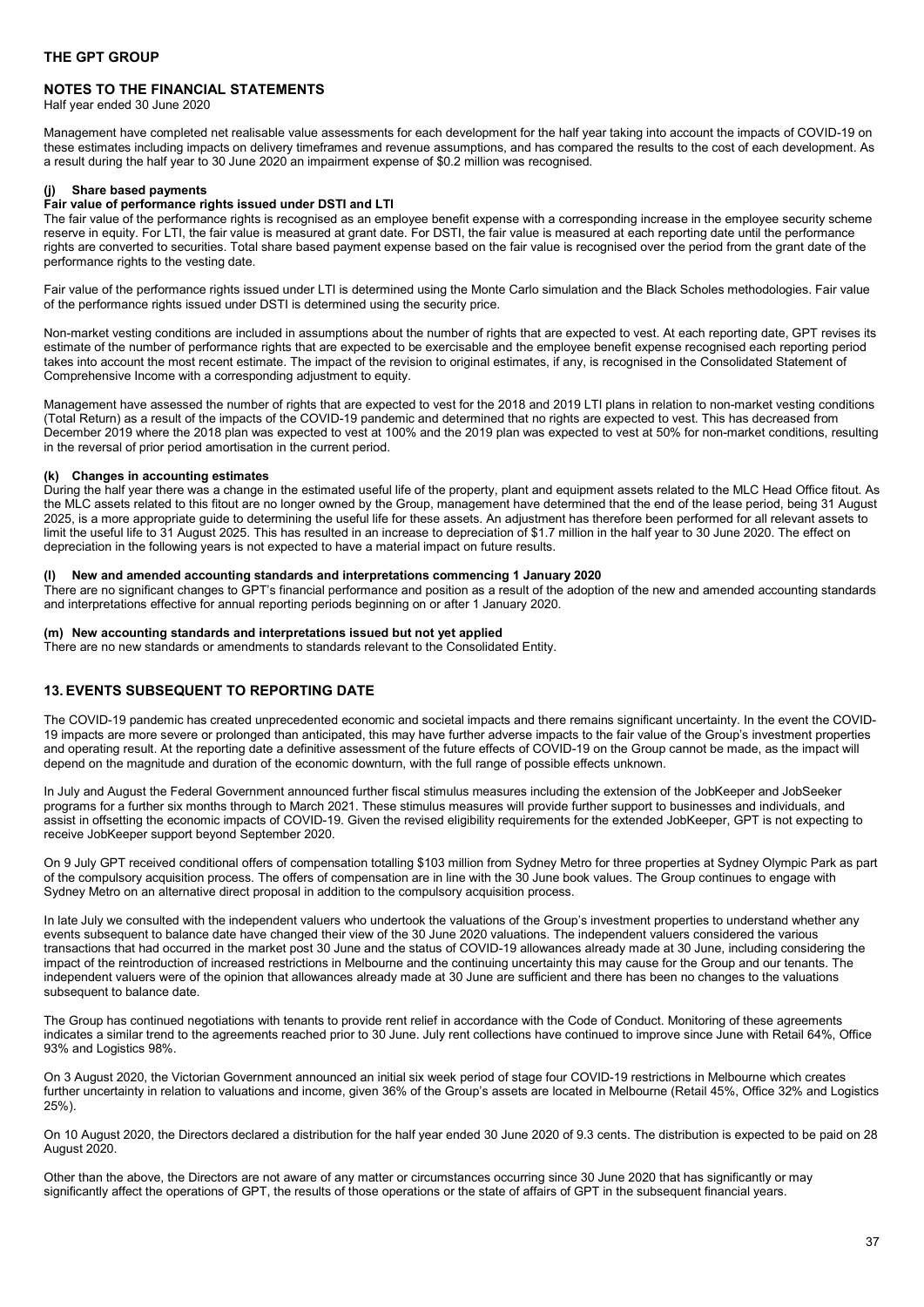# **DIRECTORS' DECLARATION**

Half year ended 30 June 2020

In the Directors of the Responsible Entity's opinion:

- The consolidated financial statements and notes set out on pages 15 to 37 are in accordance with the Corporations Act 2001, including:  $(a)$ 
	- complying with Australian Accounting Standard AASB 134 Interim Financial Reporting, the Corporations Regulations 2001 and other mandatory professional reporting requirements; and
	- giving a true and fair view of GPT's financial position at 30 June 2020 and of its performance for the half year ended on that date; and
- There are reasonable grounds to believe that GPT will be able to pay its debts as and when they become due and payable. The net deficiency of  $(b)$ current assets over current liabilities at 30 June 2020 of \$37.1 million arises as a result of the inclusion of borrowings due within 12 months. GPT has access to cash and undrawn financing facilities of \$1,219.2 million as set out in note 7 to the financial statements.

The Directors have been given the declarations by the Chief Executive Officer and Chief Financial Officer as required by Section 295A of the Corporations Act 2001.

This declaration is made in accordance with a resolution of the Directors.

like In Jadice

Vickki McFadden Chairman

**GPT RE Limited** 

Sydney 10 August 2020

Bób Johnston Chief Executive Officer and Managing Director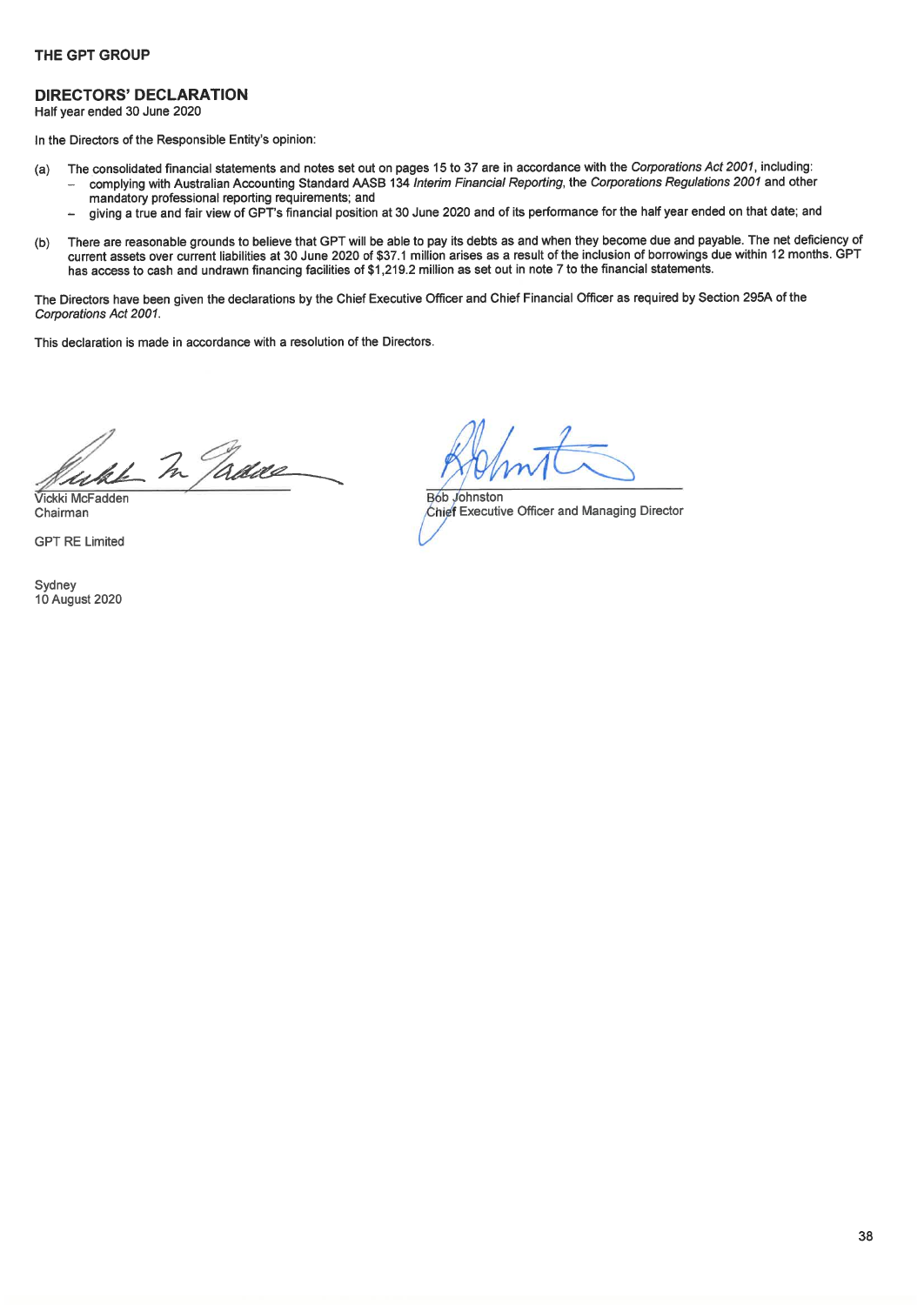<span id="page-38-0"></span>

# **Independent auditor's review report to the unitholders of General Property Trust**

# *Report on the half-year financial report*

We have reviewed the accompanying half-year financial report of General Property Trust (the Registered Scheme) and the entities it controlled during the half-year (together the Group), which comprises the consolidated statement of financial position as at 30 June 2020, the consolidated statement of comprehensive income, consolidated statement of changes in equity and consolidated statement of cash flows for the half-year ended on that date, selected other explanatory notes and the directors of the Responsible Entity's declaration for the GPT Group (the Group).

# *Directors of the Responsible Entity's responsibility for the half-year financial report*

The directors of the Responsible Entity of the Registered Scheme are responsible for the preparation of the half-year financial report that gives a true and fair view in accordance with Australian Accounting Standards and the *Corporations Act 2001* and for such internal control as the directors of the Responsible Entity determine is necessary to enable the preparation of the half-year financial report that gives a true and fair view and is free from material misstatement whether due to fraud or error.

# *Auditor's responsibility*

Our responsibility is to express a conclusion on the half-year financial report based on our review. We conducted our review in accordance with Australian Auditing Standard on Review Engagements ASRE 2410 *Review of a Financial Report Performed by the Independent Auditor of the Entity*, in order to state whether, on the basis of the procedures described, we have become aware of any matter that makes us believe that the half-year financial report is not in accordance with the *Corporations Act 2001* including giving a true and fair view of the Group's financial position as at 30 June 2020 and its performance for the half-year ended on that date; and complying with Accounting Standard AASB 134 *Interim Financial Reporting* and the *Corporations Regulations 2001*. As the auditor of General Property Trust, ASRE 2410 requires that we comply with the ethical requirements relevant to the audit of the annual financial report.

A review of a half-year financial report consists of making enquiries, primarily of persons responsible for financial and accounting matters, and applying analytical and other review procedures. A review is substantially less in scope than an audit conducted in accordance with Australian Auditing Standards and consequently does not enable us to obtain assurance that we would become aware of all significant matters that might be identified in an audit. Accordingly, we do not express an audit opinion.

# *Independence*

In conducting our review, we have complied with the independence requirements of the *Corporations Act 2001*.

# *PricewaterhouseCoopers, ABN 52 780 433 757*

*One International Towers Sydney, Watermans Quay, Barangaroo, GPO BOX 2650, SYDNEY NSW 2001 T: +61 2 8266 0000, F: +61 2 8266 9999, www.pwc.com.au Level 11, 1PSQ, 169 Macquarie Street, Parramatta NSW 2150, PO Box 1155 Parramatta NSW 2124 T: +61 2 9659 2476, F: +61 2 8266 9999, www.pwc.com.au* 

Liability limited by a scheme approved under Professional Standards Legislation. **39**